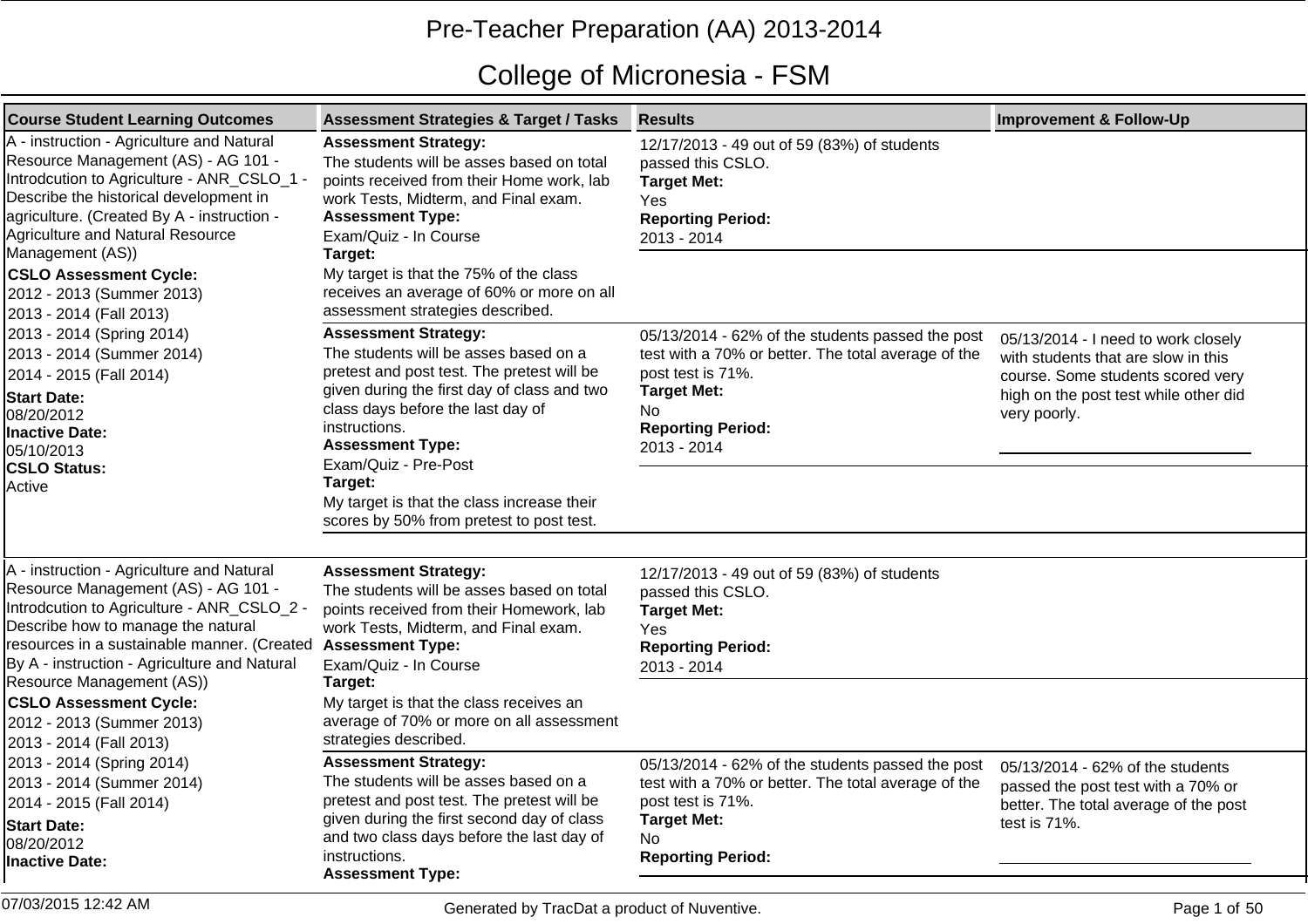| <b>Course Student Learning Outcomes</b>                                                                                                                                                                                                                                                                                            | <b>Assessment Strategies &amp; Target / Tasks</b>                                                                                                                                                                              | <b>Results</b>                                                                                                                                                                                       | <b>Improvement &amp; Follow-Up</b>                                                                                             |
|------------------------------------------------------------------------------------------------------------------------------------------------------------------------------------------------------------------------------------------------------------------------------------------------------------------------------------|--------------------------------------------------------------------------------------------------------------------------------------------------------------------------------------------------------------------------------|------------------------------------------------------------------------------------------------------------------------------------------------------------------------------------------------------|--------------------------------------------------------------------------------------------------------------------------------|
| 05/10/2013<br><b>CSLO Status:</b><br>Active                                                                                                                                                                                                                                                                                        | Exam/Quiz - Pre-Post<br>Target:<br>My target is that 80% of the class passes the<br>post test with 70% or better.                                                                                                              | 2013 - 2014                                                                                                                                                                                          |                                                                                                                                |
| A - instruction - Agriculture and Natural<br>Resource Management (AS) - AG 101 -<br>Introdcution to Agriculture - ANR_CSLO_3 -<br>Identify and explain the major plant parts and work Tests, Midterm, and Final exam.<br>functions and manage a home garden.<br>(Created By A - instruction - Agriculture and                      | <b>Assessment Strategy:</b><br>The students will be asses based on total<br>points received from their Homework, lab                                                                                                           | 03/13/2014 - 14 students enrolled. 2 failed and 12<br>students pass. 86% were exemplary<br><b>Target Met:</b><br>Yes<br><b>Reporting Period:</b><br>2013 - 2014                                      |                                                                                                                                |
| Natural Resource Management (AS))<br><b>CSLO Assessment Cycle:</b><br>2012 - 2013 (Summer 2013)<br>2013 - 2014 (Fall 2013)<br>2013 - 2014 (Spring 2014)<br>2013 - 2014 (Summer 2014)<br>2014 - 2015 (Fall 2014)<br><b>Start Date:</b><br>08/20/2012<br><b>Inactive Date:</b><br>05/10/2013<br><b>CSLO Status:</b><br><b>Active</b> | <b>Assessment Type:</b><br>Exam/Quiz - In Course<br>Target:<br>My target is that the class receives an<br>average of 70% or more on all assessment<br>strategies described.                                                    | 12/17/2013 - 52 Out of 59 (88%) of the students<br>passed this CSLO<br><b>Target Met:</b><br>Yes<br><b>Reporting Period:</b><br>2013 - 2014                                                          |                                                                                                                                |
|                                                                                                                                                                                                                                                                                                                                    | <b>Assessment Strategy:</b><br>The students will be asses based on a<br>pretest and post test. The pretest will be<br>given during the first second day of class<br>and two class days before the last day of<br>instructions. | 05/13/2014 - 62% of the students passed the post<br>test with a 70% or better. The total average of the<br>post test is 71%.<br><b>Target Met:</b><br>No.<br><b>Reporting Period:</b><br>2013 - 2014 | 05/13/2014 - 62% of the students<br>passed the posttest with a 70% or<br>better. The total average of the post<br>test is 71%. |
|                                                                                                                                                                                                                                                                                                                                    | <b>Assessment Type:</b><br>Exam/Quiz - Pre-Post<br>Target:<br>My target is that 80% of the class passes the<br>post test with 70% or better.                                                                                   | 03/13/2014 - 14 students enrolled. 2 failed and 12<br>students pass. 86% were exemplary<br><b>Target Met:</b><br>Yes<br><b>Reporting Period:</b><br>2013 - 2014                                      |                                                                                                                                |
| A - instruction - Agriculture and Natural<br>Resource Management (AS) - AG 101 -<br>Introdcution to Agriculture - ANR_CSLO_4 -<br>Describe the nutritional requirement of<br>animals, and how to best maintain animal<br>health and demonstrate management<br>practices. (Created By A - instruction -                             | <b>Assessment Strategy:</b><br>The students will be asses based on total<br>points received from their Homework, lab<br>work Tests, Midterm, and Final exam.<br><b>Assessment Type:</b>                                        | 03/13/2014 - 14 students enrolled. 2 failed and 12<br>students pass. 86% were exemplary<br><b>Target Met:</b><br>Yes<br><b>Reporting Period:</b><br>2013 - 2014                                      |                                                                                                                                |
| Agriculture and Natural Resource<br>07/03/2015 12:42 AM                                                                                                                                                                                                                                                                            | Generated by TracDat a product of Nuventive.                                                                                                                                                                                   |                                                                                                                                                                                                      | Page 2 of 50                                                                                                                   |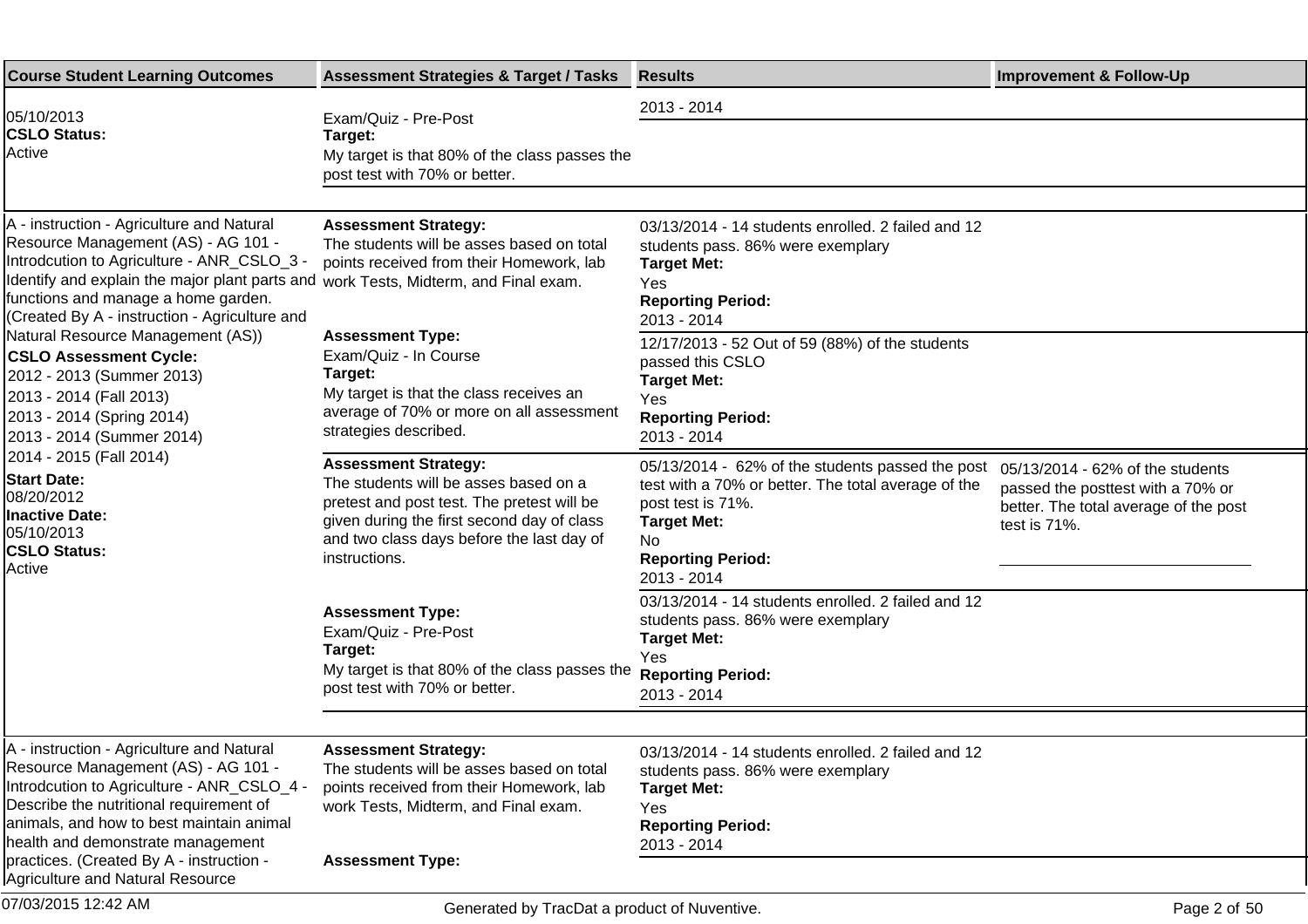| <b>Course Student Learning Outcomes</b>                                                                                                                                                                                                                                                                    | <b>Assessment Strategies &amp; Target / Tasks</b>                                                                                                                                                                              | <b>Results</b>                                                                                                                                                                                       | <b>Improvement &amp; Follow-Up</b>                                                                                             |
|------------------------------------------------------------------------------------------------------------------------------------------------------------------------------------------------------------------------------------------------------------------------------------------------------------|--------------------------------------------------------------------------------------------------------------------------------------------------------------------------------------------------------------------------------|------------------------------------------------------------------------------------------------------------------------------------------------------------------------------------------------------|--------------------------------------------------------------------------------------------------------------------------------|
| Management (AS))<br><b>CSLO Assessment Cycle:</b><br>2012 - 2013 (Summer 2013)<br>2013 - 2014 (Fall 2013)<br>2013 - 2014 (Spring 2014)<br>2013 - 2014 (Summer 2014)<br>2014 - 2015 (Fall 2014)<br><b>Start Date:</b><br>08/19/2012<br><b>Inactive Date:</b><br>05/10/2013<br><b>CSLO Status:</b><br>Active | Exam/Quiz - In Course<br>Target:<br>My target is that the class receives an<br>average of 70% or more on all assessment<br>strategies described.                                                                               | 12/17/2013 - 53 out of 59 (89%) of the students<br>passed this CSLO<br><b>Target Met:</b><br>Yes<br><b>Reporting Period:</b><br>2013 - 2014                                                          |                                                                                                                                |
|                                                                                                                                                                                                                                                                                                            | <b>Assessment Strategy:</b><br>The students will be asses based on a<br>pretest and post test. The pretest will be<br>given during the first second day of class<br>and two class days before the last day of<br>instructions. | 05/13/2014 - 62% of the students passed the post<br>test with a 70% or better. The total average of the<br>post test is 71%.<br><b>Target Met:</b><br>No.<br><b>Reporting Period:</b><br>2013 - 2014 | 05/13/2014 - 62% of the students<br>passed the posttest with a 70% or<br>better. The total average of the post<br>test is 71%. |
|                                                                                                                                                                                                                                                                                                            | <b>Assessment Type:</b><br>Exam/Quiz - Pre-Post<br>Target:<br>My target is that 80% of the class passes the<br>post test with 70% or better.                                                                                   | 03/13/2014 - 14 students enrolled. 2 failed and 12<br>students pass. 86% were exemplary<br><b>Target Met:</b><br>Yes<br><b>Reporting Period:</b><br>2013 - 2014                                      |                                                                                                                                |
|                                                                                                                                                                                                                                                                                                            |                                                                                                                                                                                                                                |                                                                                                                                                                                                      |                                                                                                                                |
| A - instruction - Agriculture and Natural<br>Resource Management (AS) - AG 140 -<br>Principles of Animal Production - AGNR-<br>AG140-CSLO 1 - Explain the animal<br>contributions to human needs. (Created By A<br>instruction - Agriculture and Natural                                                   | <b>Assessment Strategy:</b><br>The students will be asses based on a<br>pretest and post test. The pretest will be<br>given during the first second day of class<br>and two class days before the last day of<br>instructions. | 05/20/2014 - 9 out of 11 pass with C or better.<br>82% of the class passes this SLO<br><b>Target Met:</b><br>Yes<br><b>Reporting Period:</b><br>2013 - 2014                                          |                                                                                                                                |
| Resource Management (AS))<br><b>CSLO Assessment Cycle:</b><br>2013 - 2014 (Fall 2013)<br>2013 - 2014 (Spring 2014)<br>2013 - 2014 (Summer 2014)<br><b>Start Date:</b>                                                                                                                                      | Target:<br>75% of student pass post test with a C or<br>better                                                                                                                                                                 | 03/13/2014 - 14 students enrolled. 2 failed and 12<br>students pass. 86% were exemplary<br><b>Target Met:</b><br>Yes<br><b>Reporting Period:</b><br>2013 - 2014                                      |                                                                                                                                |
| 01/13/2014<br><b>CSLO Status:</b>                                                                                                                                                                                                                                                                          |                                                                                                                                                                                                                                |                                                                                                                                                                                                      |                                                                                                                                |
| Active                                                                                                                                                                                                                                                                                                     |                                                                                                                                                                                                                                |                                                                                                                                                                                                      |                                                                                                                                |
| A - instruction - Agriculture and Natural<br>Resource Management (AS) - AG 140 -<br>Principles of Animal Production - AGNR-<br>AG140-CSLO 2 - Describe the reproduction<br>lin farm animals. (Created By A - instruction -                                                                                 | <b>Assessment Strategy:</b><br>The students will be asses based on a<br>pretest and post test. The pretest will be<br>given during the first second day of class                                                               | 05/20/2014 - 6 out of 11 passed<br>5 out of 11 failed<br>56% passed with c or better<br><b>Target Met:</b>                                                                                           |                                                                                                                                |
| 07/03/2015 12:42 AM                                                                                                                                                                                                                                                                                        | Generated by TracDat a product of Nuventive.                                                                                                                                                                                   |                                                                                                                                                                                                      | Page 3 of 50                                                                                                                   |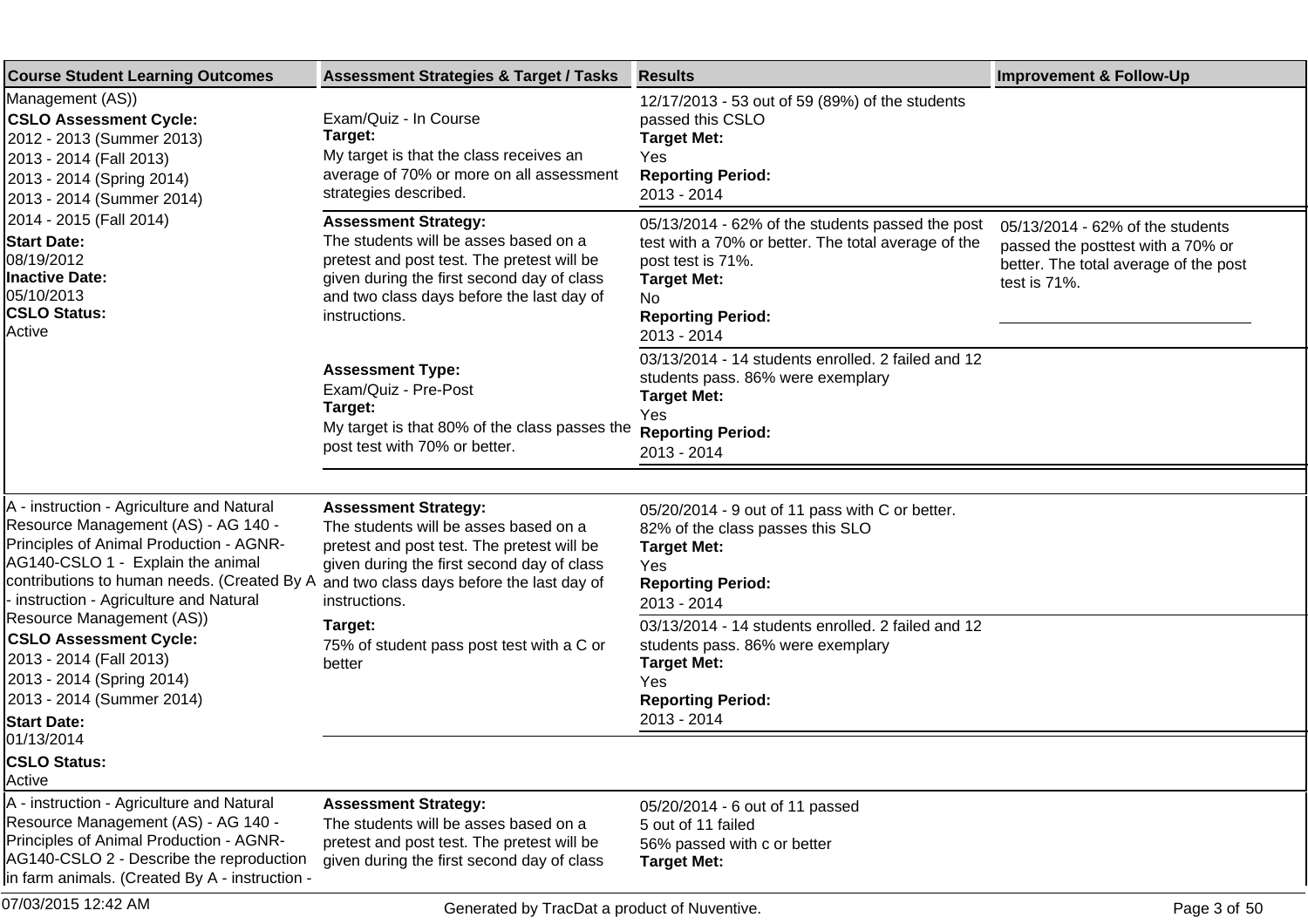| <b>Course Student Learning Outcomes</b>                                                                                                                                                                                                                                                            | <b>Assessment Strategies &amp; Target / Tasks</b>                                                                                                                                                                                                         | <b>Results</b>                                                                                                                                                  | <b>Improvement &amp; Follow-Up</b> |
|----------------------------------------------------------------------------------------------------------------------------------------------------------------------------------------------------------------------------------------------------------------------------------------------------|-----------------------------------------------------------------------------------------------------------------------------------------------------------------------------------------------------------------------------------------------------------|-----------------------------------------------------------------------------------------------------------------------------------------------------------------|------------------------------------|
| <b>Agriculture and Natural Resource</b><br>Management (AS))<br><b>CSLO Assessment Cycle:</b>                                                                                                                                                                                                       | and two class days before the last day of<br>instructions.<br><b>Assessment Type:</b>                                                                                                                                                                     | No<br><b>Reporting Period:</b><br>2013 - 2014                                                                                                                   |                                    |
| 2013 - 2014 (Fall 2013)<br>2013 - 2014 (Spring 2014)<br>2013 - 2014 (Summer 2014)                                                                                                                                                                                                                  | Exam/Quiz - Pre-Post<br>Target:<br>75% of students pass post test with a C or                                                                                                                                                                             | 03/13/2014 - 14 students enrolled. 2 failed and 12<br>students pass. 86% were exemplary<br><b>Target Met:</b>                                                   |                                    |
| <b>Start Date:</b><br>01/13/2014<br><b>CSLO Status:</b>                                                                                                                                                                                                                                            | better                                                                                                                                                                                                                                                    | Yes<br><b>Reporting Period:</b><br>2013 - 2014                                                                                                                  |                                    |
| Active                                                                                                                                                                                                                                                                                             |                                                                                                                                                                                                                                                           |                                                                                                                                                                 |                                    |
| A - instruction - Agriculture and Natural<br>Resource Management (AS) - AG 140 -<br>Principles of Animal Production - AGNR-<br>AG140-CSLO 3 - Describe the nutrients and<br>their functions in farm animals. (Created By<br>A - instruction - Agriculture and Natural<br>Resource Management (AS)) | <b>Assessment Strategy:</b><br>The students will be asses based on a<br>pretest and post test. The pretest will be<br>given during the first second day of class<br>and two class days before the last day of<br>instructions.<br><b>Assessment Type:</b> | 05/20/2014 - 9 out of 11 passed<br>82% passed<br><b>Target Met:</b><br>Yes<br><b>Reporting Period:</b><br>2013 - 2014                                           |                                    |
| <b>CSLO Assessment Cycle:</b><br>2013 - 2014 (Fall 2013)<br>2013 - 2014 (Spring 2014)<br>2013 - 2014 (Summer 2014)<br><b>Start Date:</b>                                                                                                                                                           | Exam/Quiz - Pre-Post<br>Target:<br>75% of students pass post test with a C or<br>better                                                                                                                                                                   | 03/13/2014 - 14 students enrolled. 2 failed and 12<br>students pass. 86% were exemplary<br><b>Target Met:</b><br>Yes<br><b>Reporting Period:</b><br>2013 - 2014 |                                    |
| 01/13/2014<br><b>CSLO Status:</b><br>Active                                                                                                                                                                                                                                                        |                                                                                                                                                                                                                                                           |                                                                                                                                                                 |                                    |
| A - instruction - Agriculture and Natural<br>Resource Management (AS) - AG 140 -<br>Principles of Animal Production - AGNR-<br>AG140-CSLO 4 - Identify common animal<br>disease problem and control and treatment.<br>(Created By A - instruction - Agriculture and                                | <b>Assessment Strategy:</b><br>The students will be asses based on a<br>pretest and post test. The pretest will be<br>given during the first second day of class<br>and two class days before the last day of<br>instructions.                            | 05/20/2014 - 9 out of 11 passed<br>82% passed<br><b>Target Met:</b><br>Yes<br><b>Reporting Period:</b><br>2013 - 2014                                           |                                    |
| Natural Resource Management (AS))<br><b>CSLO Assessment Cycle:</b><br>2013 - 2014 (Fall 2013)<br>2013 - 2014 (Spring 2014)<br>2013 - 2014 (Summer 2014)                                                                                                                                            | <b>Assessment Type:</b><br>Exam/Quiz - Pre-Post<br>Target:<br>75% of students pass the post test with a c<br>or better                                                                                                                                    |                                                                                                                                                                 |                                    |
| <b>Start Date:</b><br>01/13/2014<br><b>CSLO Status:</b><br>lActive                                                                                                                                                                                                                                 |                                                                                                                                                                                                                                                           |                                                                                                                                                                 |                                    |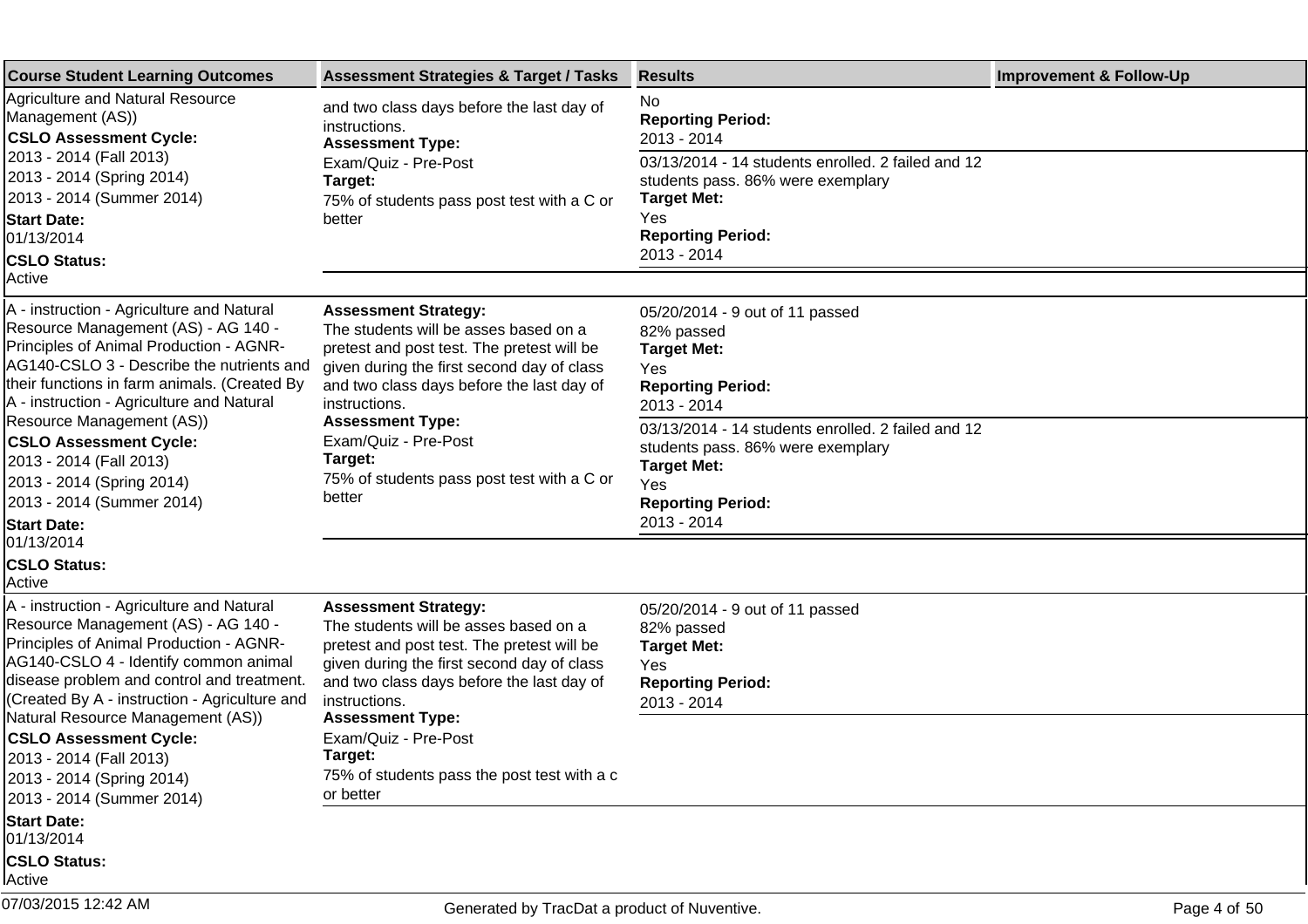| <b>Course Student Learning Outcomes</b>                                                                                                                                                                                                                                                                                                                                       | <b>Assessment Strategies &amp; Target / Tasks</b>                                                                                                                                                                                                                                            | <b>Results</b>                                                                                                                                                                                                                                            | <b>Improvement &amp; Follow-Up</b> |
|-------------------------------------------------------------------------------------------------------------------------------------------------------------------------------------------------------------------------------------------------------------------------------------------------------------------------------------------------------------------------------|----------------------------------------------------------------------------------------------------------------------------------------------------------------------------------------------------------------------------------------------------------------------------------------------|-----------------------------------------------------------------------------------------------------------------------------------------------------------------------------------------------------------------------------------------------------------|------------------------------------|
|                                                                                                                                                                                                                                                                                                                                                                               |                                                                                                                                                                                                                                                                                              |                                                                                                                                                                                                                                                           |                                    |
| A - instruction - Agriculture and Natural<br>Resource Management (AS) - AG 140 -<br>Principles of Animal Production - AGNR-<br>AG140-CSLO 5 - Demonstrate the<br>management skills of farm animal<br>operations. (Created By A - instruction -<br><b>Agriculture and Natural Resource</b><br>Management (AS))                                                                 | <b>Assessment Strategy:</b><br>The students will be asses based on a<br>pretest and post test. The pretest will be<br>given during the first second day of class<br>and two class days before the last day of<br>instructions.<br><b>Assessment Type:</b><br>Exam/Quiz - Pre-Post<br>Target: | 03/13/2014 - 14 students enrolled. 2 failed and 12<br>students pass. 86% were exemplary<br><b>Target Met:</b><br>Yes<br><b>Reporting Period:</b><br>2013 - 2014                                                                                           |                                    |
| <b>CSLO Status:</b><br>Inactive                                                                                                                                                                                                                                                                                                                                               | 75% of students pass the post test with a c<br>or better                                                                                                                                                                                                                                     |                                                                                                                                                                                                                                                           |                                    |
|                                                                                                                                                                                                                                                                                                                                                                               |                                                                                                                                                                                                                                                                                              |                                                                                                                                                                                                                                                           |                                    |
| A - instruction - General Education - SC 117<br>- Tropical Pacific Island Environment -<br>SC117 CSLO 1 - Become familiar with the<br>scientific concepts of "environment" and<br>"ecology." (Created By A - instruction -<br><b>General Education)</b><br><b>CSLO Assessment Cycle:</b><br>2013 - 2014 (Fall 2013)<br>2013 - 2014 (Spring 2014)<br>2013 - 2014 (Summer 2014) | <b>Assessment Strategy:</b><br>70% of student will be successful at this<br>outcome.<br><b>Assessment Type:</b><br>Exam/Quiz - In Course<br>Target:<br>Establish baseline data for this CSLO                                                                                                 | 01/14/2014 - Fall- 35 out of 42 (83%), Spring-<br>71.3%, Overall-77.1% of students were able to<br>become familiar with the scientific concepts of<br>"environment" and "ecology."<br><b>Target Met:</b><br>No<br><b>Reporting Period:</b><br>2013 - 2014 |                                    |
| 2014 - 2015 (Fall 2014)                                                                                                                                                                                                                                                                                                                                                       |                                                                                                                                                                                                                                                                                              |                                                                                                                                                                                                                                                           |                                    |
| <b>CSLO Status:</b><br>Active                                                                                                                                                                                                                                                                                                                                                 |                                                                                                                                                                                                                                                                                              |                                                                                                                                                                                                                                                           |                                    |
| A - instruction - General Education - SC 117<br>- Tropical Pacific Island Environment -<br>SC117_CSLO_2 - Describe four major<br>Pacific island types and explain their origins.<br>(Created By A - instruction - General<br>Education)<br><b>CSLO Assessment Cycle:</b><br>2013 - 2014 (Fall 2013)<br>2013 - 2014 (Spring 2014)                                              | <b>Assessment Strategy:</b><br>Students will take an objective quiz<br><b>Assessment Type:</b><br>Exam/Quiz - In Course<br>Target:<br>70% of student will be successful at this<br>outcome.                                                                                                  | 01/14/2014 - Fall-34 out of 42 (81%), Spring-<br>73.0%, Overall-77% of students were able to<br>escribe four major Pacific island types and explain<br>their origins.<br><b>Target Met:</b><br>No<br><b>Reporting Period:</b><br>2013 - 2014              |                                    |
| 2013 - 2014 (Summer 2014)<br>2014 - 2015 (Fall 2014)                                                                                                                                                                                                                                                                                                                          |                                                                                                                                                                                                                                                                                              |                                                                                                                                                                                                                                                           |                                    |
| <b>CSLO Status:</b><br>Active                                                                                                                                                                                                                                                                                                                                                 |                                                                                                                                                                                                                                                                                              |                                                                                                                                                                                                                                                           |                                    |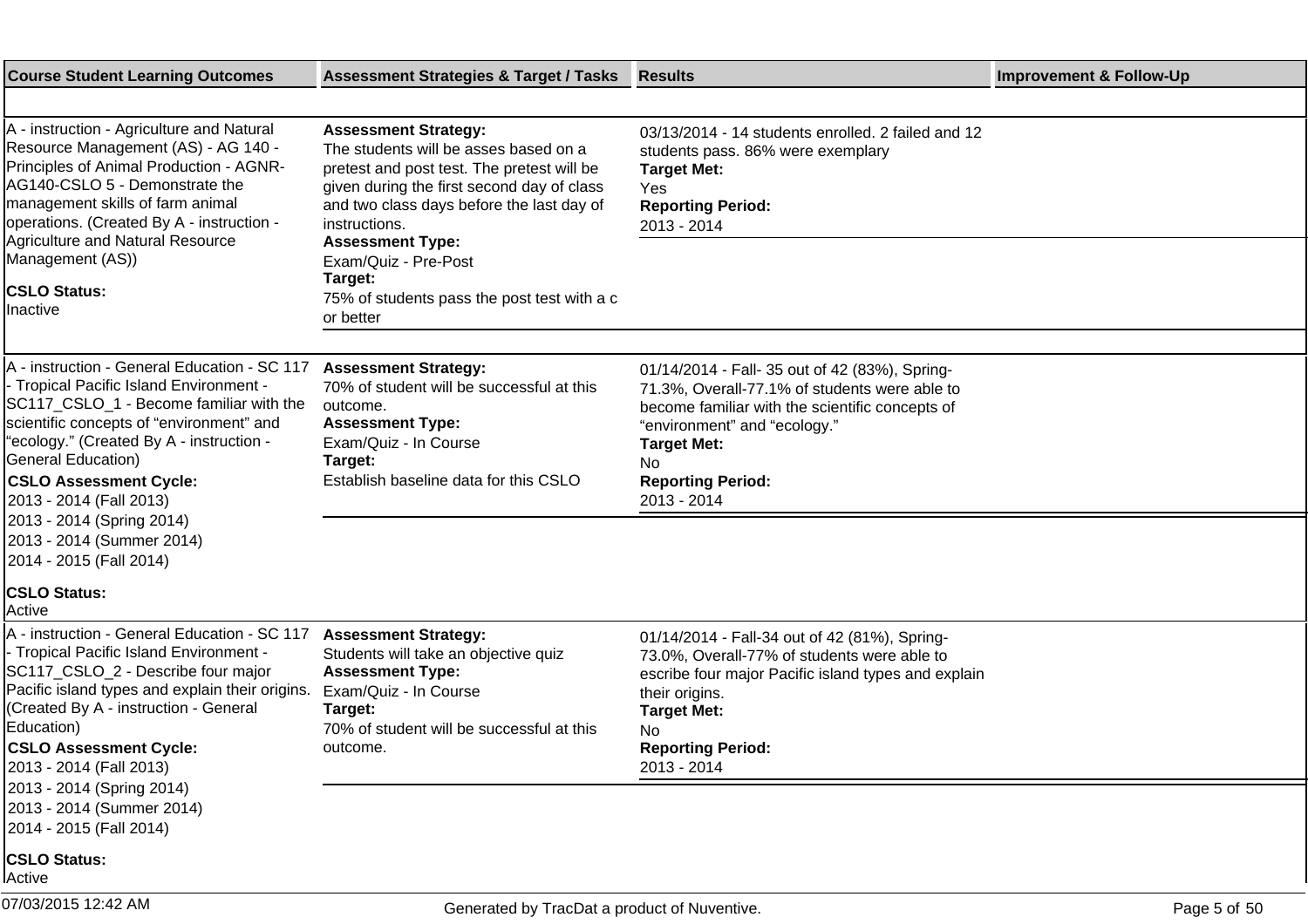| <b>Course Student Learning Outcomes</b>                                                                                                                                                                                                                                                                                                                                                                                  | <b>Assessment Strategies &amp; Target / Tasks</b>                                                                                                                                           | <b>Results</b>                                                                                                                                                                                                                                                                                 | <b>Improvement &amp; Follow-Up</b> |
|--------------------------------------------------------------------------------------------------------------------------------------------------------------------------------------------------------------------------------------------------------------------------------------------------------------------------------------------------------------------------------------------------------------------------|---------------------------------------------------------------------------------------------------------------------------------------------------------------------------------------------|------------------------------------------------------------------------------------------------------------------------------------------------------------------------------------------------------------------------------------------------------------------------------------------------|------------------------------------|
|                                                                                                                                                                                                                                                                                                                                                                                                                          |                                                                                                                                                                                             |                                                                                                                                                                                                                                                                                                |                                    |
| A - instruction - General Education - SC 117<br>- Tropical Pacific Island Environment -<br>SC117_CSLO_3 - Develop understanding of<br>the past and present impact of humankind<br>on the tropical Pacific island ecosystems.<br>(Created By A - instruction - General<br>Education)<br><b>CSLO Assessment Cycle:</b><br>2013 - 2014 (Fall 2013)<br>2013 - 2014 (Spring 2014)<br>2013 - 2014 (Summer 2014)                | <b>Assessment Strategy:</b><br>Students will take an objective quiz<br><b>Assessment Type:</b><br>Exam/Quiz - In Course<br>Target:<br>70% of student will be successful at this<br>outcome. | 01/14/2014 - Fall-29 out of 42 (69%), Spring-<br>73.0%, Overall-71% of students were able to<br>develop understanding of the past and present<br>impact of humankind on the tropical Pacific island<br>ecosystems.<br><b>Target Met:</b><br>No<br><b>Reporting Period:</b><br>2013 - 2014      |                                    |
| 2014 - 2015 (Fall 2014)<br><b>CSLO Status:</b>                                                                                                                                                                                                                                                                                                                                                                           |                                                                                                                                                                                             |                                                                                                                                                                                                                                                                                                |                                    |
| Active                                                                                                                                                                                                                                                                                                                                                                                                                   |                                                                                                                                                                                             |                                                                                                                                                                                                                                                                                                |                                    |
| A - instruction - General Education - SC 117<br>- Tropical Pacific Island Environment -<br>SC117_CSLO_4 - Develop a vocabulary that Assessment Type:<br>allows students to discuss environmental<br>realities linked to environmental challenges.<br>(Created By A - instruction - General<br>Education)<br><b>CSLO Assessment Cycle:</b><br>2013 - 2014 (Fall 2013)                                                     | <b>Assessment Strategy:</b><br>Students will take an objective quiz<br>Exam/Quiz - In Course<br>Target:<br>70% of student will be successful at this<br>outcome.                            | 01/14/2014 - Fall-25 out of 42 (60%), Spring-<br>60.1%, Overall-60% of students were able to<br>develop a vocabulary that allows students to<br>discuss environmental realities linked to<br>environmental challenges.<br><b>Target Met:</b><br>No.<br><b>Reporting Period:</b><br>2013 - 2014 |                                    |
| 2013 - 2014 (Spring 2014)<br>2013 - 2014 (Summer 2014)<br>2014 - 2015 (Fall 2014)                                                                                                                                                                                                                                                                                                                                        |                                                                                                                                                                                             |                                                                                                                                                                                                                                                                                                |                                    |
| <b>CSLO Status:</b><br>Active                                                                                                                                                                                                                                                                                                                                                                                            |                                                                                                                                                                                             |                                                                                                                                                                                                                                                                                                |                                    |
| A - instruction - General Education - SC 117<br>- Tropical Pacific Island Environment -<br>SC117_CSLO_5 - Identify "global issues"<br>concerning the world environment and their<br>impact on Tropical Pacific Islands (Created<br>By A - instruction - General Education)<br><b>CSLO Assessment Cycle:</b><br>2013 - 2014 (Fall 2013)<br>2013 - 2014 (Spring 2014)                                                      | <b>Assessment Strategy:</b><br>Students will take an objective quiz<br><b>Assessment Type:</b><br>Exam/Quiz - In Course<br>Target:<br>70% of student will be successful at this<br>outcome. | 01/14/2014 - Fall-22 out of 42 (53%), Spring-<br>68.1%, Overall-60.5% of students were able to<br>Identify "global issues" concerning the world<br>environment and their impact on Tropical Pacific<br>Islands<br><b>Target Met:</b><br>No<br><b>Reporting Period:</b><br>2013 - 2014          |                                    |
| $\mathbf{A} = \mathbf{A} \mathbf{A} + \mathbf{A} \mathbf{A} + \mathbf{A} \mathbf{A} + \mathbf{A} \mathbf{A} + \mathbf{A} \mathbf{A} + \mathbf{A} \mathbf{A} + \mathbf{A} \mathbf{A} + \mathbf{A} \mathbf{A} + \mathbf{A} \mathbf{A} + \mathbf{A} \mathbf{A} + \mathbf{A} \mathbf{A} + \mathbf{A} \mathbf{A} + \mathbf{A} \mathbf{A} + \mathbf{A} \mathbf{A} + \mathbf{A} \mathbf{A} + \mathbf{A} \mathbf{A} + \mathbf{A$ |                                                                                                                                                                                             |                                                                                                                                                                                                                                                                                                |                                    |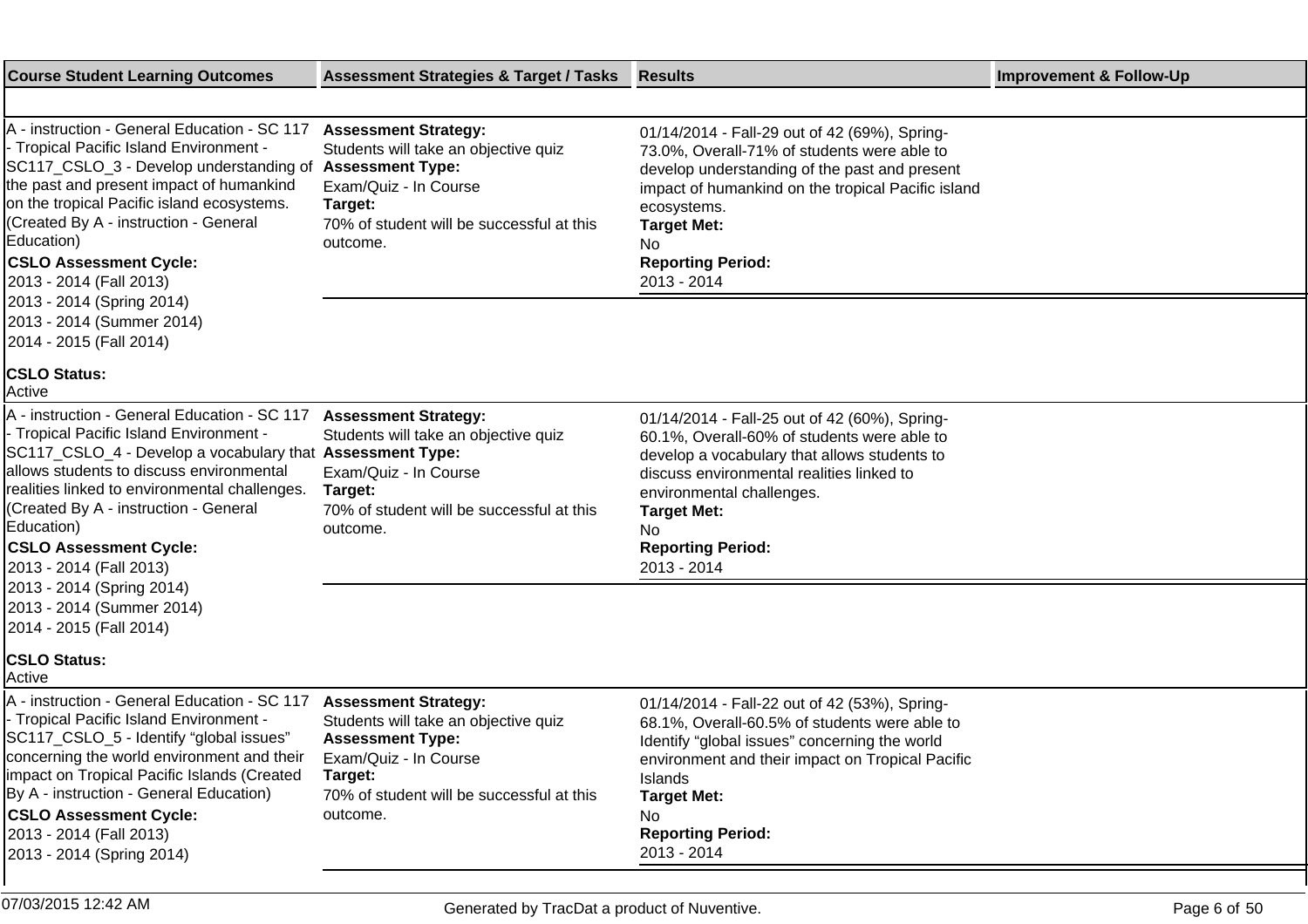| <b>Course Student Learning Outcomes</b>                                                                                                                                                                                                                                                                                                  | <b>Assessment Strategies &amp; Target / Tasks</b>                                                                                                                                           | <b>Results</b>                                                                                                                                                                                                                                                                     | <b>Improvement &amp; Follow-Up</b> |
|------------------------------------------------------------------------------------------------------------------------------------------------------------------------------------------------------------------------------------------------------------------------------------------------------------------------------------------|---------------------------------------------------------------------------------------------------------------------------------------------------------------------------------------------|------------------------------------------------------------------------------------------------------------------------------------------------------------------------------------------------------------------------------------------------------------------------------------|------------------------------------|
| 2013 - 2014 (Summer 2014)<br>2014 - 2015 (Fall 2014)                                                                                                                                                                                                                                                                                     |                                                                                                                                                                                             |                                                                                                                                                                                                                                                                                    |                                    |
| <b>CSLO Status:</b><br>Active                                                                                                                                                                                                                                                                                                            |                                                                                                                                                                                             |                                                                                                                                                                                                                                                                                    |                                    |
| A - instruction - General Education - SC 117<br>- Tropical Pacific Island Environment -<br>SC117 CSLO 6 - Understand<br>lenvironmental ethics in relation to traditional<br>or cultural knowledge of the environment.<br>(Created By A - instruction - General<br>Education)<br><b>CSLO Assessment Cycle:</b><br>2013 - 2014 (Fall 2013) | <b>Assessment Strategy:</b><br>Students will take an objective quiz<br><b>Assessment Type:</b><br>Exam/Quiz - In Course<br>Target:<br>70% of student will be successful at this<br>outcome. | 01/14/2014 - Fall-24 out of 42 (57%), Spring-<br>71.3%, Overall-64% of students were able to<br>Understand environmental ethics in relation to<br>traditional or cultural knowledge of the<br>environment.<br><b>Target Met:</b><br>No.<br><b>Reporting Period:</b><br>2013 - 2014 |                                    |
| 2013 - 2014 (Spring 2014)<br>2013 - 2014 (Summer 2014)<br>2014 - 2015 (Fall 2014)                                                                                                                                                                                                                                                        |                                                                                                                                                                                             |                                                                                                                                                                                                                                                                                    |                                    |
| <b>CSLO Status:</b><br>Active                                                                                                                                                                                                                                                                                                            |                                                                                                                                                                                             |                                                                                                                                                                                                                                                                                    |                                    |
| A - instruction - General Education - SC 117<br>- Tropical Pacific Island Environment -<br>SC117_CSLO_7 - Recognize sustainable<br>patterns in tropical island environments.<br>(Created By A - instruction - General<br>Education)<br><b>CSLO Assessment Cycle:</b><br>2013 - 2014 (Fall 2013)                                          | <b>Assessment Strategy:</b><br>Students will take an objective quiz<br><b>Assessment Type:</b><br>Exam/Quiz - In Course<br>Target:<br>70% of student will be successful at this<br>outcome. | 01/14/2014 - Fall-34 out of 42 (81%), Spring-<br>73.0%, Overall-77% students were able<br>Recognize sustainable patterns in tropical island<br>environments.<br><b>Target Met:</b><br>No.<br><b>Reporting Period:</b><br>2013 - 2014                                               |                                    |
| 2013 - 2014 (Spring 2014)<br>2013 - 2014 (Summer 2014)<br>2014 - 2015 (Fall 2014)                                                                                                                                                                                                                                                        |                                                                                                                                                                                             |                                                                                                                                                                                                                                                                                    |                                    |
| <b>CSLO Status:</b><br> Active                                                                                                                                                                                                                                                                                                           |                                                                                                                                                                                             |                                                                                                                                                                                                                                                                                    |                                    |
| A - instruction - General Education - SC 120<br>- Biology - SLO 1 Biology - Demonstrate<br>knowledge of the scientific method and the<br>use of metric measurements in collecting<br>and analyzing data. (Created By A -<br>instruction - General Education)                                                                             | <b>Assessment Strategy:</b><br>Lab Report<br><b>Assessment Type:</b><br>Written Assignment<br>Target:<br>establish baseline                                                                 | 03/26/2014 - 20 of 61 students (33%) received a<br>70% or better on the lab report [for additional<br>information see assessment document Spring<br>2014]<br><b>Target Met:</b><br>No.<br><b>Reporting Period:</b>                                                                 |                                    |
| 07/03/2015 12:42 AM                                                                                                                                                                                                                                                                                                                      | Generated by TracDat a product of Nuventive.                                                                                                                                                |                                                                                                                                                                                                                                                                                    | Page 7 of 50                       |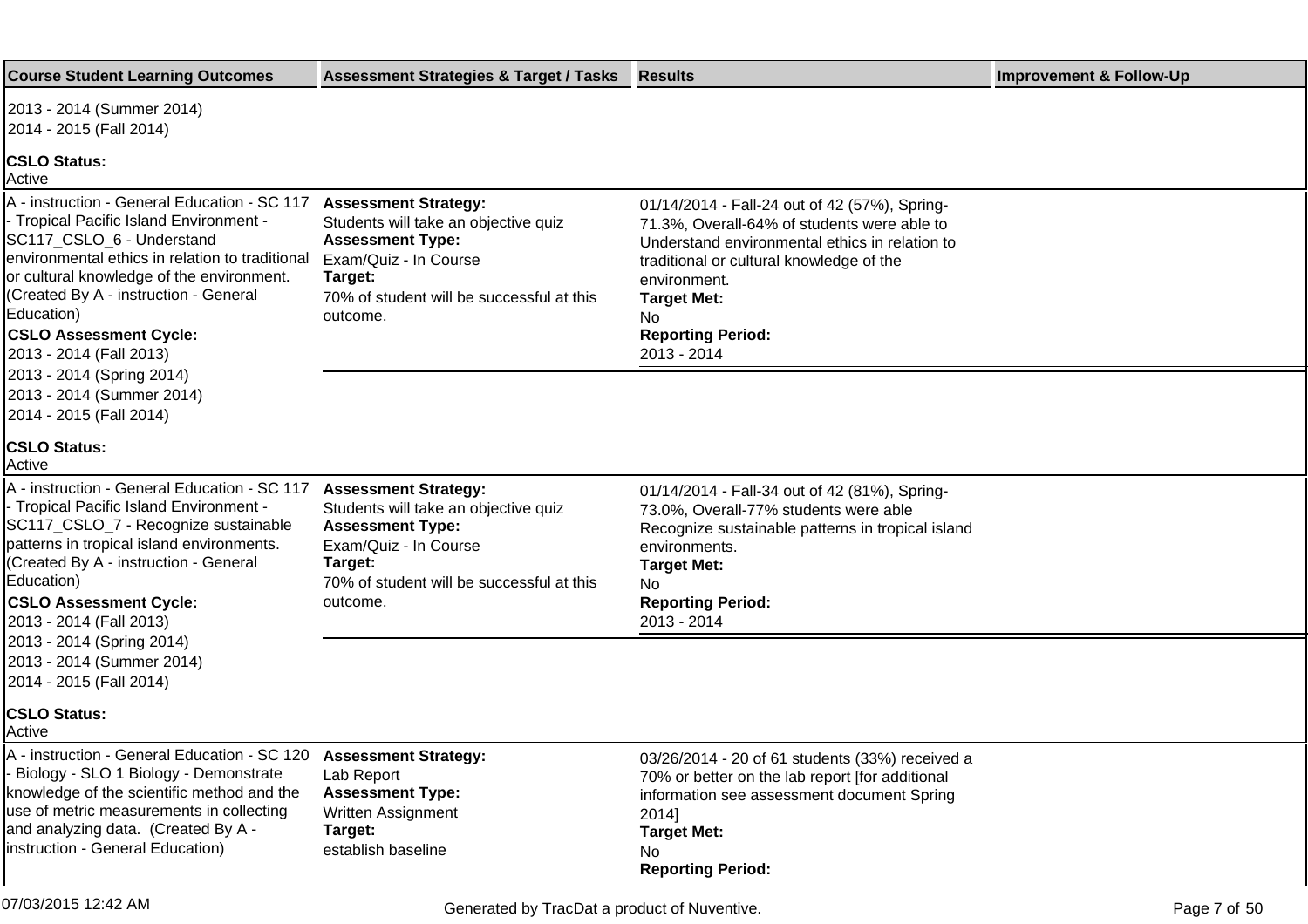| <b>Course Student Learning Outcomes</b>                                                                                                                                                                                                                                                                                                                                              | <b>Assessment Strategies &amp; Target / Tasks</b>                                                                                                | <b>Results</b>                                                                                                                                                                                                              | <b>Improvement &amp; Follow-Up</b> |
|--------------------------------------------------------------------------------------------------------------------------------------------------------------------------------------------------------------------------------------------------------------------------------------------------------------------------------------------------------------------------------------|--------------------------------------------------------------------------------------------------------------------------------------------------|-----------------------------------------------------------------------------------------------------------------------------------------------------------------------------------------------------------------------------|------------------------------------|
| <b>CSLO Assessment Cycle:</b>                                                                                                                                                                                                                                                                                                                                                        |                                                                                                                                                  | 2013 - 2014                                                                                                                                                                                                                 |                                    |
| 2012 - 2013 (Fall 2012)<br>2012 - 2013 (Spring 2013)<br>2013 - 2014 (Fall 2013)<br>2013 - 2014 (Spring 2014)<br>2014 - 2015 (Fall 2014)<br>2014 - 2015 (Spring 2015)                                                                                                                                                                                                                 |                                                                                                                                                  |                                                                                                                                                                                                                             |                                    |
| A - instruction - General Education - SC 120<br>Biology - SLO 2 Biology - Demonstrate<br>knowledge of the cell as the basic structural<br>and functional unit of all living things.<br>(Created By A - instruction - General<br>Education)<br><b>CSLO Assessment Cycle:</b><br>2012 - 2013 (Fall 2012)                                                                               | <b>Assessment Strategy:</b><br>short answer/multiple choice<br><b>Assessment Type:</b><br>Exam/Quiz - In Course                                  | 03/26/2014 - 29 of 61 students (48%) received a<br>70% or better on the exam [for additional<br>information see assessment document Spring<br>2014]<br><b>Target Met:</b><br>Yes<br><b>Reporting Period:</b><br>2013 - 2014 |                                    |
| 2012 - 2013 (Spring 2013)<br>2013 - 2014 (Fall 2013)<br>2013 - 2014 (Spring 2014)<br>2014 - 2015 (Fall 2014)<br>2014 - 2015 (Spring 2015)                                                                                                                                                                                                                                            |                                                                                                                                                  |                                                                                                                                                                                                                             |                                    |
| A - instruction - General Education - SC 120<br>Biology - SLO 3 Biology - Demonstrate an<br>understanding of basic principles of<br>inheritance (Mendelian genetics), the<br>structure and organization of the DNA<br>molecule (foundation of molecular genetics),<br>and examples of applications of current DNA<br>technology. (Created By A - instruction -<br>General Education) | <b>Assessment Strategy:</b><br>short answer/multiple choice<br><b>Assessment Type:</b><br>Exam/Quiz - In Course<br>Target:<br>establish baseline | 03/26/2014 - 14 of 61 students (23%) received a<br>70% or better on the quiz [for additional<br>information see assessment document Spring<br>2014]<br><b>Target Met:</b><br>No.<br><b>Reporting Period:</b><br>2013 - 2014 |                                    |
| <b>CSLO Assessment Cycle:</b><br>2012 - 2013 (Fall 2012)<br>2012 - 2013 (Spring 2013)<br>2013 - 2014 (Fall 2013)<br>2013 - 2014 (Spring 2014)<br>2014 - 2015 (Fall 2014)<br>2014 - 2015 (Spring 2015)                                                                                                                                                                                |                                                                                                                                                  |                                                                                                                                                                                                                             |                                    |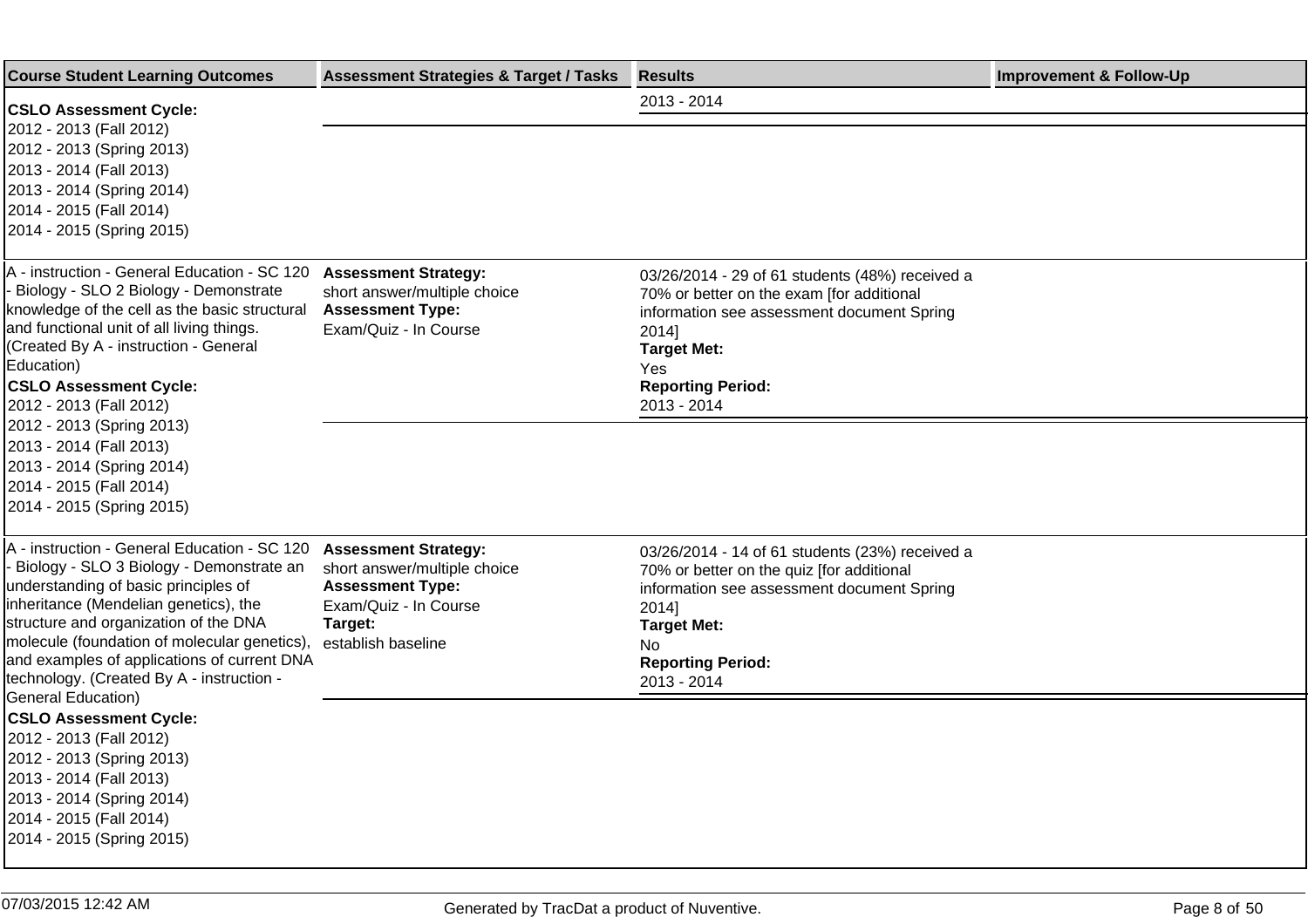| <b>Course Student Learning Outcomes</b>                                                                                                                                                                                                                                                                                                                                                                                                                       | <b>Assessment Strategies &amp; Target / Tasks</b>                                                                                                | <b>Results</b>                                                                                                                                                                                                              | <b>Improvement &amp; Follow-Up</b> |
|---------------------------------------------------------------------------------------------------------------------------------------------------------------------------------------------------------------------------------------------------------------------------------------------------------------------------------------------------------------------------------------------------------------------------------------------------------------|--------------------------------------------------------------------------------------------------------------------------------------------------|-----------------------------------------------------------------------------------------------------------------------------------------------------------------------------------------------------------------------------|------------------------------------|
| A - instruction - General Education - SC 120<br>- Biology - SLO 4 Biology - Demonstrate<br>knowledge of vertebrate anatomy and<br>physiology, with emphasis on the human<br>reproductive system. (Created By A -<br>Instruction - General Education)<br><b>CSLO Assessment Cycle:</b><br>2012 - 2013 (Fall 2012)<br>2012 - 2013 (Spring 2013)<br>2013 - 2014 (Fall 2013)<br>2013 - 2014 (Spring 2014)<br>2014 - 2015 (Fall 2014)<br>2014 - 2015 (Spring 2015) | <b>Assessment Strategy:</b><br>short answer/multiple choice<br><b>Assessment Type:</b><br>Exam/Quiz - In Course<br>Target:<br>establish baseline | 05/02/2014 - 11 of 50 students (22%) received a<br>70% or better on the quiz [for additional<br>information see assessment document Spring<br>2014]<br><b>Target Met:</b><br>No.<br><b>Reporting Period:</b><br>2013 - 2014 |                                    |
|                                                                                                                                                                                                                                                                                                                                                                                                                                                               |                                                                                                                                                  |                                                                                                                                                                                                                             |                                    |
| A - instruction - General Education - SC 120<br>Biology - SLO 5 Biology - Demonstrate<br>knowledge of plant, animal, and microbial<br>diversity, and how organisms are named and<br>classified. (Created By A - instruction -<br>General Education)<br><b>CSLO Assessment Cycle:</b><br>2012 - 2013 (Fall 2012)<br>2012 - 2013 (Spring 2013)<br>2013 - 2014 (Fall 2013)<br>2013 - 2014 (Spring 2014)<br>2014 - 2015 (Fall 2014)<br>2014 - 2015 (Spring 2015)  | <b>Assessment Strategy:</b><br>short answer/multiple choice<br><b>Assessment Type:</b><br>Exam/Quiz - In Course<br>Target:<br>establish baseline | 05/02/2014 - 29 of 50 students (58%) received a<br>70% or better on the quiz [for additional<br>information see assessment document Spring<br>2014]<br><b>Target Met:</b><br>No<br><b>Reporting Period:</b><br>2013 - 2014  |                                    |
|                                                                                                                                                                                                                                                                                                                                                                                                                                                               |                                                                                                                                                  |                                                                                                                                                                                                                             |                                    |
| A - instruction - General Education - SC 120<br>Biology - SLO 6 Biology - Demonstrate<br>knowledge of basic principles of ecology.<br>(Created By A - instruction - General<br>Education)<br><b>CSLO Assessment Cycle:</b><br>2012 - 2013 (Fall 2012)<br>2012 - 2013 (Spring 2013)<br>2013 - 2014 (Fall 2013)<br>2013 - 2014 (Spring 2014)<br>2014 - 2015 (Fall 2014)                                                                                         | <b>Assessment Strategy:</b><br>short answer/multiple choice<br><b>Assessment Type:</b><br>Exam/Quiz - In Course<br>Target:<br>establish baseline | 05/02/2014 - 23 of 50 students (46%) received a<br>70% or better on the quiz [for additional<br>information see assessment document Spring<br>2014]<br><b>Target Met:</b><br>No.<br><b>Reporting Period:</b><br>2013 - 2014 |                                    |
|                                                                                                                                                                                                                                                                                                                                                                                                                                                               |                                                                                                                                                  |                                                                                                                                                                                                                             |                                    |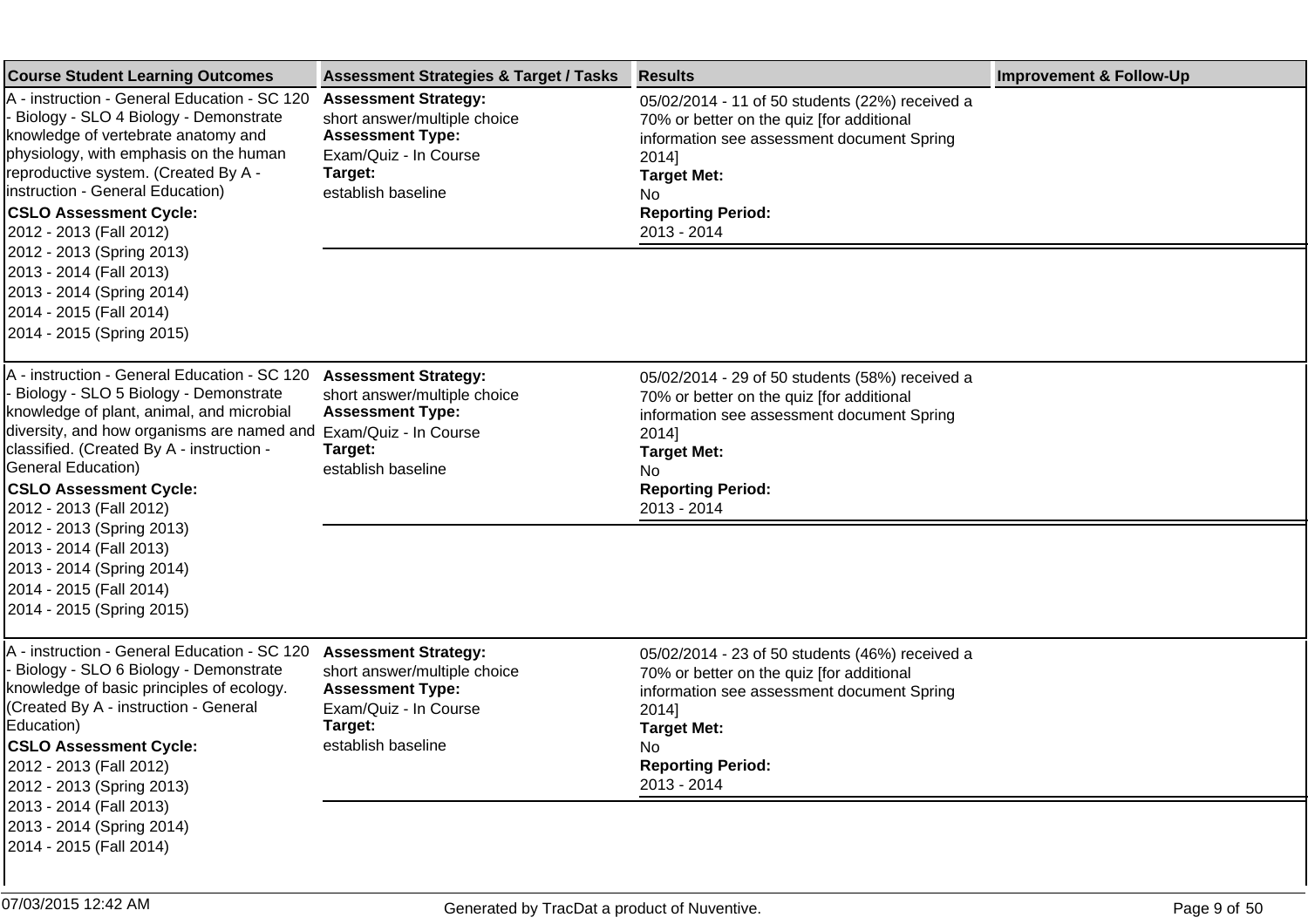| <b>Course Student Learning Outcomes</b>                                                                                                                                                                                                                                                                                                                                                                                                                                                                                                                                                                 | <b>Assessment Strategies &amp; Target / Tasks</b>                                                                                                                                                                                                                                                                                                                                                                                                                                                                                                                                                                                                                                                                                                                                                                    | <b>Results</b>                                                                                                                                                                                                                                                                                                                                                                                                                                                                                                                                                                                     | <b>Improvement &amp; Follow-Up</b> |
|---------------------------------------------------------------------------------------------------------------------------------------------------------------------------------------------------------------------------------------------------------------------------------------------------------------------------------------------------------------------------------------------------------------------------------------------------------------------------------------------------------------------------------------------------------------------------------------------------------|----------------------------------------------------------------------------------------------------------------------------------------------------------------------------------------------------------------------------------------------------------------------------------------------------------------------------------------------------------------------------------------------------------------------------------------------------------------------------------------------------------------------------------------------------------------------------------------------------------------------------------------------------------------------------------------------------------------------------------------------------------------------------------------------------------------------|----------------------------------------------------------------------------------------------------------------------------------------------------------------------------------------------------------------------------------------------------------------------------------------------------------------------------------------------------------------------------------------------------------------------------------------------------------------------------------------------------------------------------------------------------------------------------------------------------|------------------------------------|
| 2014 - 2015 (Spring 2015)                                                                                                                                                                                                                                                                                                                                                                                                                                                                                                                                                                               |                                                                                                                                                                                                                                                                                                                                                                                                                                                                                                                                                                                                                                                                                                                                                                                                                      |                                                                                                                                                                                                                                                                                                                                                                                                                                                                                                                                                                                                    |                                    |
| A - instruction - General Education - SC 130<br>- Physical Science - SC130_CSLO_1 -<br>Demonstrate core scientific skills [Current]<br>Explore physical science systems through<br>experimentally based laboratories using<br>scientific methodologies [Proposed 10<br>September 2013] (Created By A - instruction<br>- General Education)<br><b>CSLO Assessment Cycle:</b><br>2013 - 2014 (Fall 2013)<br>2013 - 2014 (Spring 2014)<br>2013 - 2014 (Summer 2014)<br>2014 - 2015 (Fall 2014)<br><b>Start Date:</b><br>08/05/2013<br><b>Inactive Date:</b><br>05/15/2014<br><b>CSLO Status:</b><br>Active | <b>Assessment Strategy:</b><br>At present data is reported out of an item<br>analysis of the final examination. This<br>remains a weak form of reporting on this<br>outcome. An effort is underway to utilize<br>laboratory fourteen as a way to inform this<br>student learning outcome, but that effort is<br>still nascent.<br>Proposed SLO1 2013 uses analysis of a<br>laboratory report for the use of scientific<br>methodologies in the exploration of the<br>system presented to the students. The<br>laboratory used for this is the choice of the<br>instructor.<br><b>Assessment Type:</b><br>Exam/Quiz - In Course<br>Target:<br>These values are known for 2012 and 2013,<br>spring and fall terms:<br>0.71 0.66 0.69 0.72<br>The median is 0.70. A target of 0.72 is not<br>unreasonable at this time. | 05/12/2014 - Although the target was 0.72, the<br>value performed a return back towards the median<br>spring 2014 with a value of 0.69.<br><b>Target Met:</b><br>No.<br><b>Reporting Period:</b><br>2013 - 2014<br>12/17/2013 - 0.72 is the most recent value for this<br>metric.<br><b>Target Met:</b><br>Yes<br><b>Reporting Period:</b><br>2013 - 2014                                                                                                                                                                                                                                          |                                    |
|                                                                                                                                                                                                                                                                                                                                                                                                                                                                                                                                                                                                         | <b>Assessment Strategy:</b><br>Analysis of a laboratory report for the use of<br>scientific methodologies in the exploration of<br>the system presented to the students. The<br>choice of laboratory is up to the instructor.<br><b>Assessment Type:</b><br>Written Assignment                                                                                                                                                                                                                                                                                                                                                                                                                                                                                                                                       | 08/04/2014 - A report on the proposed SLO1 2013<br>done for summer 2014 showed that seven of<br>fifteen students successfully utilized a linear model<br>to analyze the system being studied. Two students<br>used a more advanced non-linear regression to<br>analyze the system. Two students did not provide<br>a coherent analysis of the system. Four students<br>did not complete the laboratory report.<br><b>Target Met:</b><br>Yes<br><b>Reporting Period:</b><br>2013 - 2014<br><b>Related Documents:</b><br><b>Exploring physical science systems</b><br>using scientific methodologies |                                    |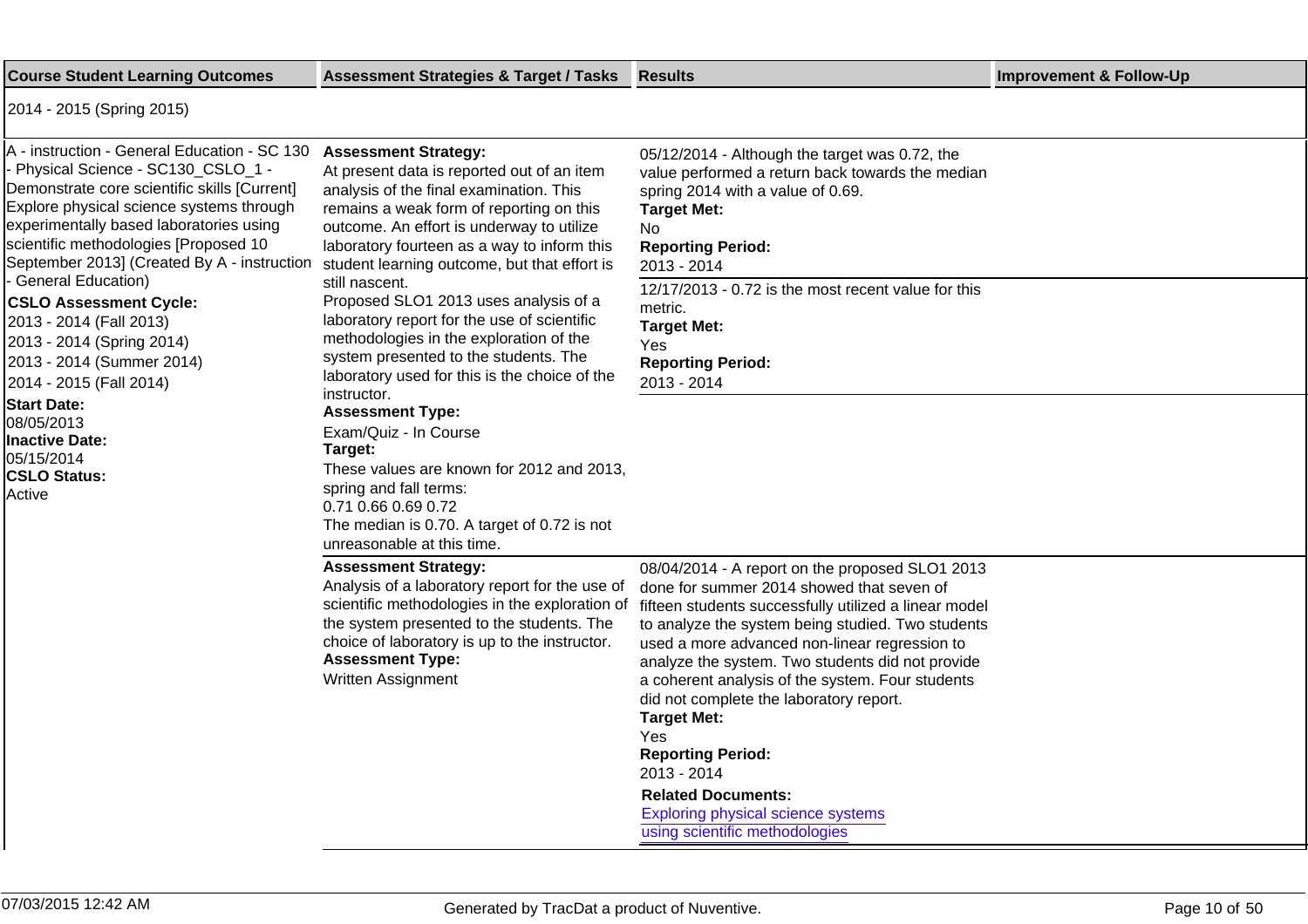| A - instruction - General Education - SC 130<br>Physical Science - SC130_CSLO_2 -<br>Perform experiments in mechanics [current]<br>Generate mathematical models for physical<br>science systems and use appropriate<br>mathematical techniques and concepts to<br>obtain quantitative solutions to problems in<br>physical science. [Proposed 10 September<br>2013] (Created By A - instruction - General<br>Education)<br><b>CSLO Assessment Cycle:</b><br>2013 - 2014 (Fall 2013)<br>2013 - 2014 (Spring 2014)<br>2013 - 2014 (Summer 2014)<br>2014 - 2015 (Fall 2014)<br><b>Start Date:</b><br>08/05/2013<br>lInactive Date:<br>05/15/2014<br><b>CSLO Status:</b><br>Active | <b>Assessment Strategy:</b><br>At one level all students have engaged in<br>experiments in mechanics and thus the<br>result is 100%. An item analysis of correct<br>answers on the final provides a more<br>nuanced insight into comprehension.<br><b>Assessment Type:</b><br>Exam/Quiz - In Course<br>Target:<br>Historic values over the past four fall and<br>spring terms (2012-2013):<br>0.58 0.42 .0.64 0.64<br>Peformance has been below 70%<br>historically. The target should be 70% even<br>though statistically this is an unlikely value. | 05/12/2014 - Spring 2014 this metric fell to 0.53.<br>Note that the value is derived from an item<br>analysis of the final examination and fluctuations<br>may be driven by variations in the difficulty of the<br>underlying items from term-to-term. Average is<br>0.562 at present. 0.53 is well aligned with this five<br>term average.<br><b>Target Met:</b><br>No.<br><b>Reporting Period:</b><br>2013 - 2014<br>12/17/2013 - 0.64 is the most recent value for this<br>metric.<br><b>Target Met:</b><br>No.<br><b>Reporting Period:</b><br>2013 - 2014 |
|--------------------------------------------------------------------------------------------------------------------------------------------------------------------------------------------------------------------------------------------------------------------------------------------------------------------------------------------------------------------------------------------------------------------------------------------------------------------------------------------------------------------------------------------------------------------------------------------------------------------------------------------------------------------------------|-------------------------------------------------------------------------------------------------------------------------------------------------------------------------------------------------------------------------------------------------------------------------------------------------------------------------------------------------------------------------------------------------------------------------------------------------------------------------------------------------------------------------------------------------------|---------------------------------------------------------------------------------------------------------------------------------------------------------------------------------------------------------------------------------------------------------------------------------------------------------------------------------------------------------------------------------------------------------------------------------------------------------------------------------------------------------------------------------------------------------------|
|                                                                                                                                                                                                                                                                                                                                                                                                                                                                                                                                                                                                                                                                                | <b>Assessment Strategy:</b><br>The students ability to analyze and interpret<br>numeric information presented graphically is<br>the component examined by a pre-<br>assessment and post-assessment<br>instrument.<br><b>Assessment Type:</b><br>Exam/Quiz - Pre-Post<br>Target:<br>Target to be determined but ideally all<br>students will show improvement from pre-<br>assessment to post-assessment.<br><b>Related Documents:</b><br>Preassessment graphical math                                                                                 | 08/04/2014 - Thirteen students completed both the<br>pre-assessment and post-assessment. Of the<br>thirteen, twelve showed improvement pre to post.<br>Performance for one student dropped.<br><b>Target Met:</b><br>No.<br><b>Reporting Period:</b><br>2013 - 2014<br><b>Related Documents:</b><br>Numeric information in graphic forms<br>skills pre-post assessment                                                                                                                                                                                        |
|                                                                                                                                                                                                                                                                                                                                                                                                                                                                                                                                                                                                                                                                                | <b>Assessment Strategy:</b><br>Analysis of a laboratory report for the<br>generation and use of mathematical models<br>in the analysis of the system presented to<br>the students. The choice of laboratory is up<br>to the instructor.<br><b>Assessment Type:</b><br>Written Assignment                                                                                                                                                                                                                                                              | 08/04/2014 - Nine of fifteen students showed<br>evidence of the ability to generate mathematical<br>models for physical science systems and use<br>appropriate mathematical techniques in their<br>analysis. Note that four students did not complete<br>the assignment used in this result. While nine of<br>eleven is 81%, nine of 15 is only 60%.<br><b>Target Met:</b>                                                                                                                                                                                    |

**Course Student Learning Outcomes Assessment Strategies & Target / Tasks Results Improvement & Follow-Up**

═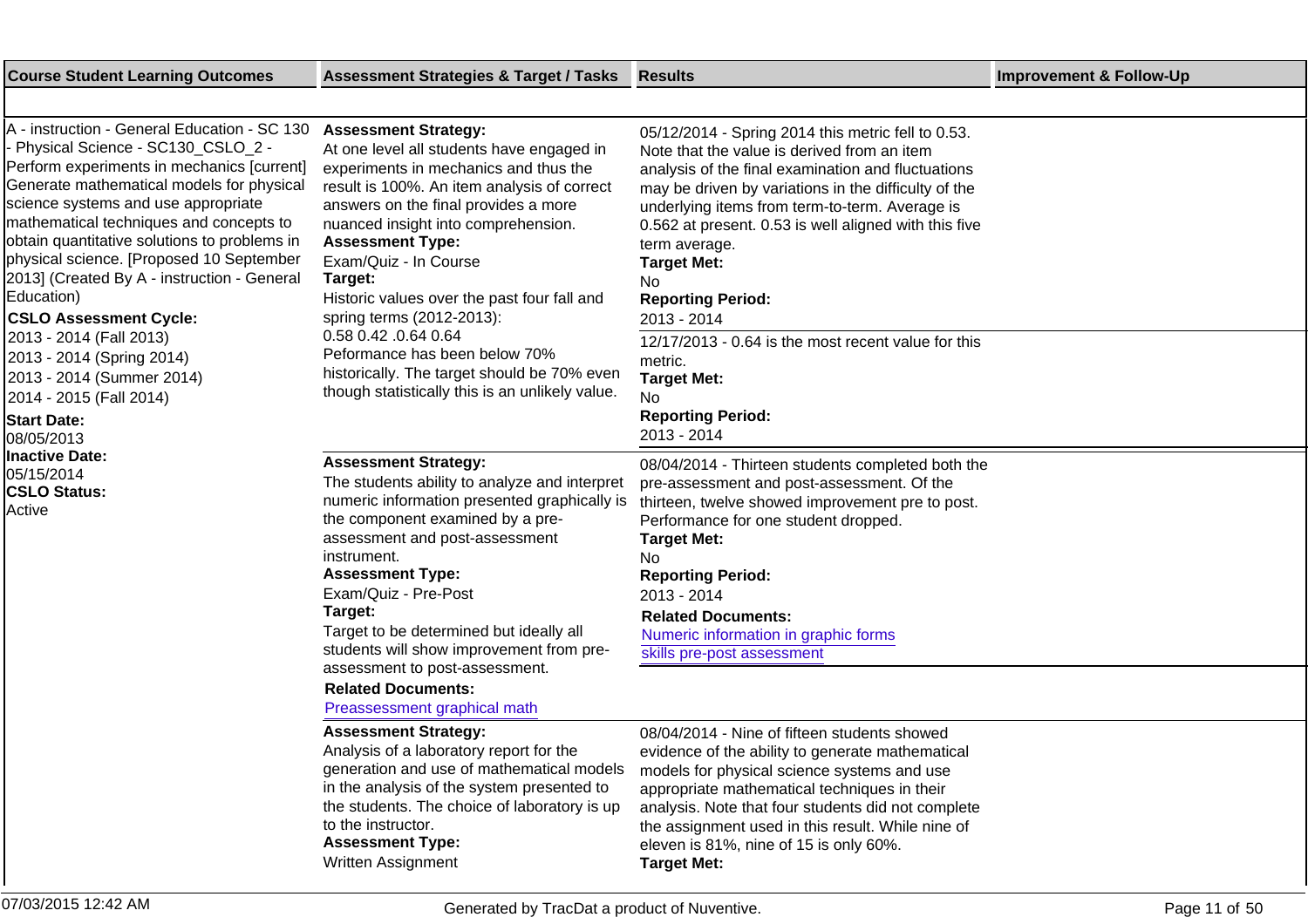| <b>Course Student Learning Outcomes</b>                                                                                                                                                                                                                                                                                                                                                                                                                                                                                                                                                                                                                                                                                                                                                      | <b>Assessment Strategies &amp; Target / Tasks</b>                                                                                                                                                                                                                                                                                                                                                                                                                                                    | <b>Results</b>                                                                                                                                                                                                                                                                                                                                                                                                                                                                                                                                                                                                                                | <b>Improvement &amp; Follow-Up</b> |
|----------------------------------------------------------------------------------------------------------------------------------------------------------------------------------------------------------------------------------------------------------------------------------------------------------------------------------------------------------------------------------------------------------------------------------------------------------------------------------------------------------------------------------------------------------------------------------------------------------------------------------------------------------------------------------------------------------------------------------------------------------------------------------------------|------------------------------------------------------------------------------------------------------------------------------------------------------------------------------------------------------------------------------------------------------------------------------------------------------------------------------------------------------------------------------------------------------------------------------------------------------------------------------------------------------|-----------------------------------------------------------------------------------------------------------------------------------------------------------------------------------------------------------------------------------------------------------------------------------------------------------------------------------------------------------------------------------------------------------------------------------------------------------------------------------------------------------------------------------------------------------------------------------------------------------------------------------------------|------------------------------------|
|                                                                                                                                                                                                                                                                                                                                                                                                                                                                                                                                                                                                                                                                                                                                                                                              | Target:<br>All students should show evidence of having<br>used a mathematical model to analysis the<br>behavior of the system reported on in the<br>laboratory report.                                                                                                                                                                                                                                                                                                                               | No<br><b>Reporting Period:</b><br>2013 - 2014<br><b>Related Documents:</b><br><b>Exploring physical science systems</b><br>using scientific methodologies                                                                                                                                                                                                                                                                                                                                                                                                                                                                                     |                                    |
|                                                                                                                                                                                                                                                                                                                                                                                                                                                                                                                                                                                                                                                                                                                                                                                              |                                                                                                                                                                                                                                                                                                                                                                                                                                                                                                      |                                                                                                                                                                                                                                                                                                                                                                                                                                                                                                                                                                                                                                               |                                    |
| A - instruction - General Education - SC 130<br>Physical Science - SC130_CSLO_3 -<br>Perform experiments in material and earth<br>sciences [current]<br>Demonstrate basic communication skills by<br>working in groups on laboratory experiments<br>and by writing up the result of experiments,<br>including thoughtful discussion and<br>interpretation of data, in a formal format<br>using spreadsheet and word processing<br>software. [Proposed 10 September 2013]<br>(Created By A - instruction - General<br>Education)<br><b>CSLO Assessment Cycle:</b><br>2013 - 2014 (Fall 2013)<br>2013 - 2014 (Spring 2014)<br>2013 - 2014 (Summer 2014)<br>2014 - 2015 (Fall 2014)<br><b>Start Date:</b><br>08/05/2013<br><b>Inactive Date:</b><br>05/15/2014<br><b>CSLO Status:</b><br>Active | <b>Assessment Strategy:</b><br>Although 100% of the students have<br>performed experiments, an analysis of final<br>examination questions can provide some<br>insight into actual comprehension and<br>calculational capabilities.<br>Target:<br>Historic values over the past four fall and<br>spring terms (2012-2013):<br>0.71 0.65 0.63 0.76<br>The median is 0.68. A target of 0.76 is<br>probably not justified based on the history of<br>this value, 0.75 is a more reasonable<br>statistic. | 05/12/2014 - Spring 2014 the value was 0.61. The<br>five term average is now 67.2. Spring 2014 saw<br>the lowest average of the five terms recorded.<br>Note that these values are not direct<br>measurements of SLO 3. 23 of 29 students<br>completely laboratory seven, documentation of<br>student performance of an earth science<br>experiment, or 79.3%.<br><b>Target Met:</b><br>No<br><b>Reporting Period:</b><br>2013 - 2014<br><b>Related Documents:</b><br>Latitude and longitude<br>12/17/2013 - 0.76 is the most recent value for this<br>metric.                                                                                |                                    |
|                                                                                                                                                                                                                                                                                                                                                                                                                                                                                                                                                                                                                                                                                                                                                                                              |                                                                                                                                                                                                                                                                                                                                                                                                                                                                                                      | <b>Target Met:</b><br>Yes<br><b>Reporting Period:</b><br>2013 - 2014                                                                                                                                                                                                                                                                                                                                                                                                                                                                                                                                                                          |                                    |
|                                                                                                                                                                                                                                                                                                                                                                                                                                                                                                                                                                                                                                                                                                                                                                                              | <b>Assessment Strategy:</b><br>Improvement in core writing skills which<br>underpin basic written communication skills.<br>A rubric is use to measure command and<br>control of grammar, vocabulary,<br>organization, and cohesion of the student<br>laboratory reports at the start and end of the<br>term.<br><b>Assessment Type:</b><br><b>Written Assignment</b><br>Target:<br>Ideally all students should show<br>improvement in writing skills.                                                | 08/05/2014 - Only ten of the fifteen students<br>summer 2014 completed both laboratory one and<br>laboratory fourteen (the last full write-up<br>laboratory). This is a result in and of itself: lab<br>report completion rates in summer term are not as<br>high as regular term. Of the ten students who did<br>both lab one and fourteen, only one student<br>improved from lab one to fourteen. Four students<br>showed no improvement and five students scored<br>lower on grammar, vocabulary, organization, and<br>cohesion. This lack of improvement in writing skills<br>was documented in a related document.<br><b>Target Met:</b> |                                    |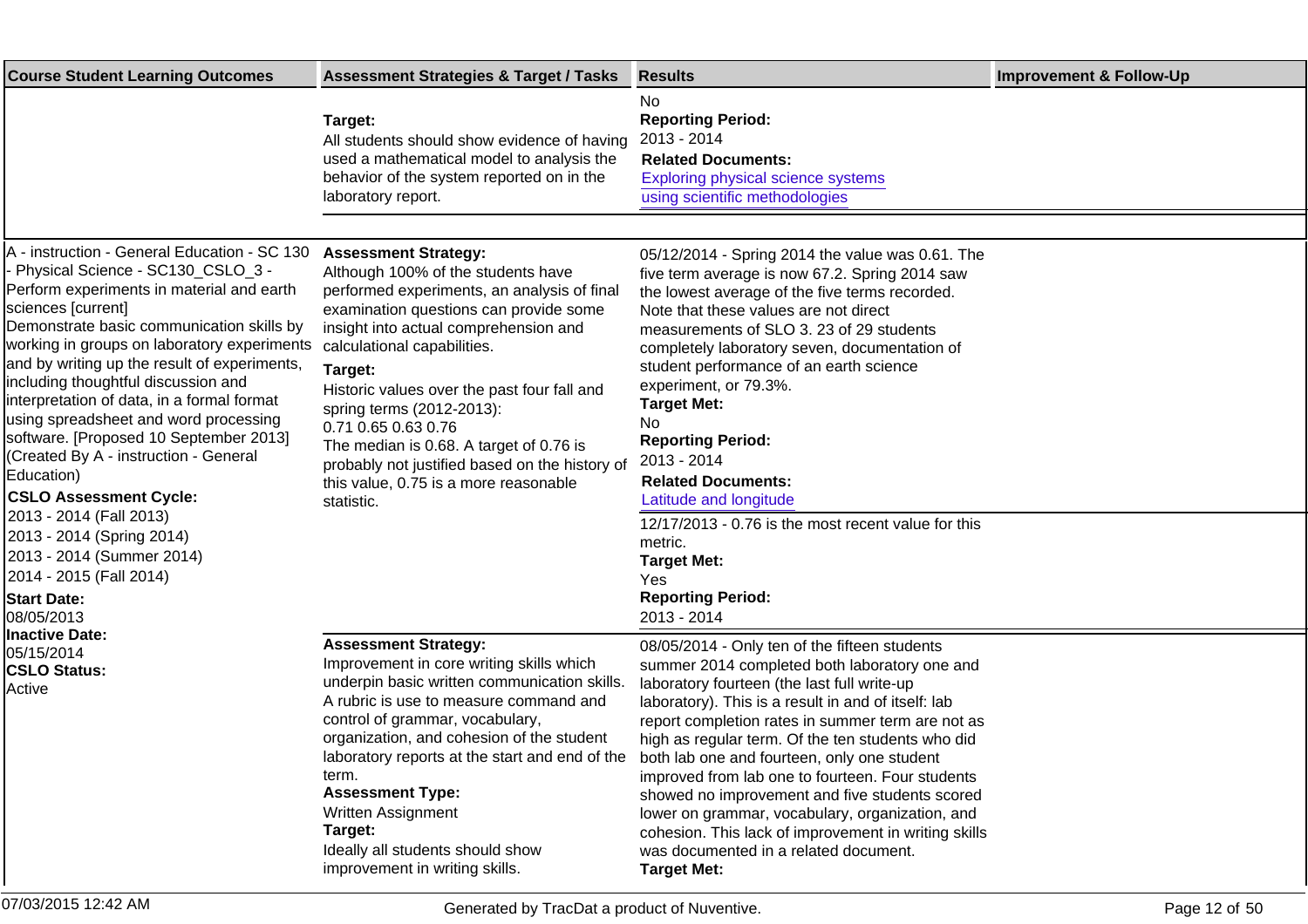| <b>Course Student Learning Outcomes</b>                                                                                                                                                                                                                    | <b>Assessment Strategies &amp; Target / Tasks</b>                                                                                                                                                                                             | <b>Results</b>                                                                                                                                                                                               | <b>Improvement &amp; Follow-Up</b> |
|------------------------------------------------------------------------------------------------------------------------------------------------------------------------------------------------------------------------------------------------------------|-----------------------------------------------------------------------------------------------------------------------------------------------------------------------------------------------------------------------------------------------|--------------------------------------------------------------------------------------------------------------------------------------------------------------------------------------------------------------|------------------------------------|
|                                                                                                                                                                                                                                                            |                                                                                                                                                                                                                                               | No<br><b>Reporting Period:</b><br>2013 - 2014<br><b>Related Documents:</b><br>Lack of writing improvement in<br>physical science for summer 2014                                                             |                                    |
|                                                                                                                                                                                                                                                            |                                                                                                                                                                                                                                               |                                                                                                                                                                                                              |                                    |
| A - instruction - General Education - SC 130<br>Physical Science - SC130_CSLO_4 -<br>Perform experiments in wave based<br> phenomena<br>Define and explain concepts, theories, and<br>laws in physical science [Proposed 19 May                            | <b>Assessment Strategy:</b><br>Although 100% of the students have<br>performed experiments, an analysis of final<br>examination questions can provide some<br>insight into actual comprehension and<br>calculational capabilities.            | 05/12/2014 - Spring 2014 result: 0.45.<br>Performance slid on this metric as well.<br><b>Target Met:</b><br>No<br><b>Reporting Period:</b><br>2013 - 2014                                                    |                                    |
| [2015] (Created By A - instruction - General<br>Education)<br><b>CSLO Assessment Cycle:</b><br>2013 - 2014 (Fall 2013)<br>2013 - 2014 (Spring 2014)<br>2013 - 2014 (Summer 2014)<br>2014 - 2015 (Fall 2014)                                                | Target:<br>Historic values over the past four fall and<br>spring terms (2012-2013):<br>0.55 0.49 0.63 0.60<br>Peformance has been below 70%<br>historically. The target should be 70% even<br>though statistically this is an unlikely value. | 12/17/2013 - 0.60 is the most recent value for this<br>metric.<br><b>Target Met:</b><br>No.<br><b>Reporting Period:</b><br>2013 - 2014                                                                       |                                    |
| <b>Start Date:</b>                                                                                                                                                                                                                                         |                                                                                                                                                                                                                                               |                                                                                                                                                                                                              |                                    |
| 08/05/2013<br><b>Inactive Date:</b><br>05/15/2014<br><b>CSLO Status:</b><br>Active                                                                                                                                                                         |                                                                                                                                                                                                                                               |                                                                                                                                                                                                              |                                    |
| A - instruction - General Education - SC 255<br>General Zoology - SC255_CSLO_1 -<br>Demonstrate an understanding of the<br>scientific method and its applications.<br>(Created By A - instruction - General<br>Education)<br><b>CSLO Assessment Cycle:</b> | <b>Assessment Strategy:</b><br>Rubric evaluation of lab report<br><b>Assessment Type:</b><br>Written Assignment                                                                                                                               | 05/22/2014 - Spring-70.0% of students were able<br>to demonstrate an understanding of the scientific<br>method and its applications.<br><b>Target Met:</b><br>No.<br><b>Reporting Period:</b><br>2013 - 2014 |                                    |
| 2013 - 2014 (Fall 2013)<br>2013 - 2014 (Spring 2014)<br>2013 - 2014 (Summer 2014)<br>2014 - 2015 (Fall 2014)                                                                                                                                               |                                                                                                                                                                                                                                               |                                                                                                                                                                                                              |                                    |
| <b>CSLO Status:</b><br>Active                                                                                                                                                                                                                              |                                                                                                                                                                                                                                               |                                                                                                                                                                                                              |                                    |
| 07/03/2015 12:42 AM                                                                                                                                                                                                                                        |                                                                                                                                                                                                                                               |                                                                                                                                                                                                              |                                    |
|                                                                                                                                                                                                                                                            | Generated by TracDat a product of Nuventive.                                                                                                                                                                                                  |                                                                                                                                                                                                              | Page 13 of 50                      |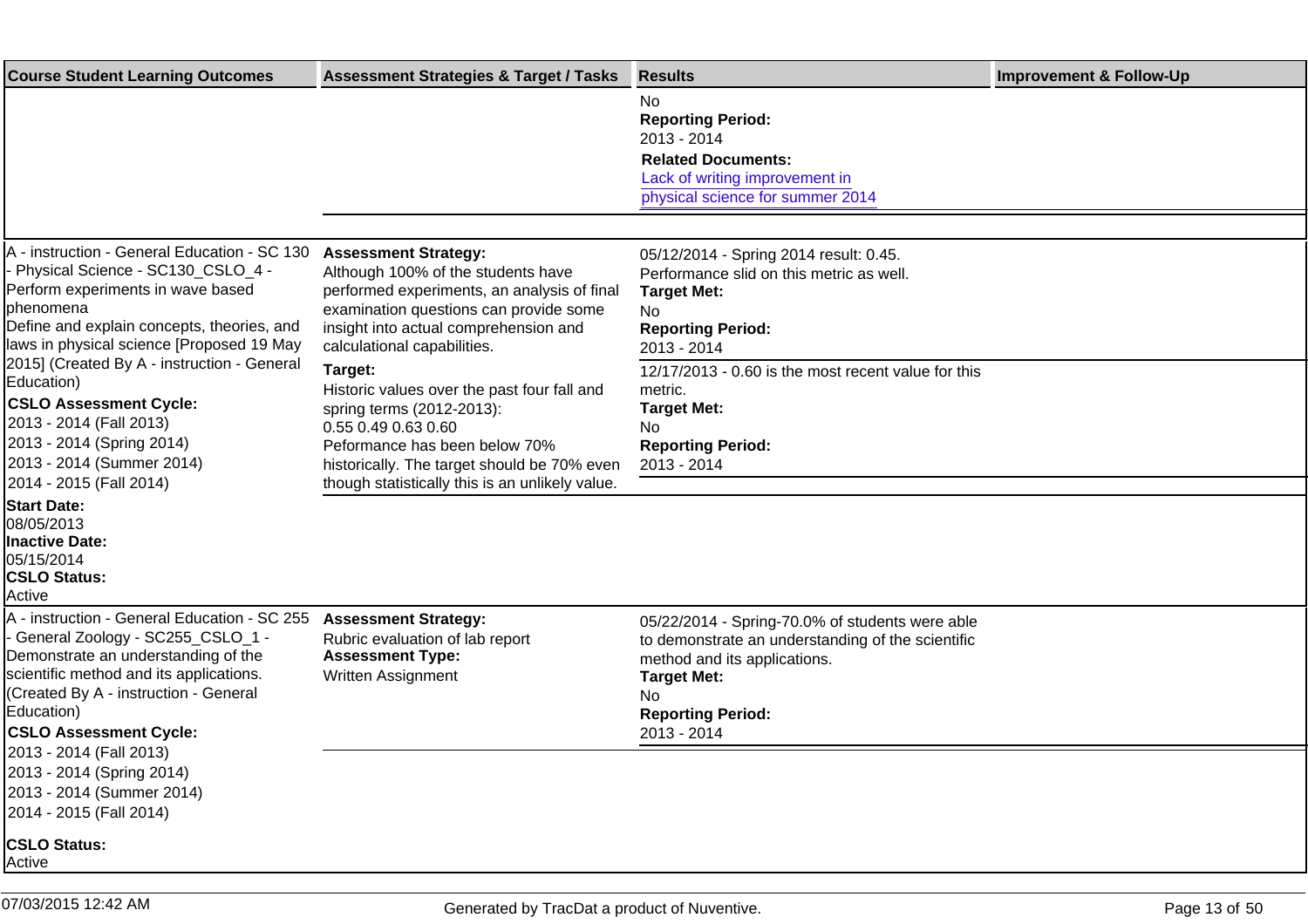| <b>Course Student Learning Outcomes</b>                                                                                                                                                                                                                                                                                                                                                                                                    | <b>Assessment Strategies &amp; Target / Tasks</b>                                                                             | <b>Results</b>                                                                                                                                                                                                                                                                                           | <b>Improvement &amp; Follow-Up</b> |
|--------------------------------------------------------------------------------------------------------------------------------------------------------------------------------------------------------------------------------------------------------------------------------------------------------------------------------------------------------------------------------------------------------------------------------------------|-------------------------------------------------------------------------------------------------------------------------------|----------------------------------------------------------------------------------------------------------------------------------------------------------------------------------------------------------------------------------------------------------------------------------------------------------|------------------------------------|
| A - instruction - General Education - SC 255<br>- General Zoology - SC255_CSLO_2 -<br>Describe the parts of the cell and their<br>various functions. (Created By A - instruction Assessment Type:<br>- General Education)<br><b>CSLO Assessment Cycle:</b><br>2013 - 2014 (Fall 2013)                                                                                                                                                      | <b>Assessment Strategy:</b><br>Quiz and/or examination and laboratory<br>exercises.<br>Exam/Quiz - In Course                  | 05/22/2014 - Spring-80.0% of students were able<br>to describe the parts of the cell and their various<br>functions.<br><b>Target Met:</b><br>Yes<br><b>Reporting Period:</b><br>2013 - 2014                                                                                                             |                                    |
| 2013 - 2014 (Spring 2014)<br>2013 - 2014 (Summer 2014)<br>2014 - 2015 (Fall 2014)<br><b>CSLO Status:</b>                                                                                                                                                                                                                                                                                                                                   |                                                                                                                               |                                                                                                                                                                                                                                                                                                          |                                    |
| Active                                                                                                                                                                                                                                                                                                                                                                                                                                     |                                                                                                                               |                                                                                                                                                                                                                                                                                                          |                                    |
| A - instruction - General Education - SC 255<br>- General Zoology - SC255_CSLO_3 -<br>Demonstrate an understanding of the<br>breadth of animal diversity through in-depth<br>study of animal taxonomy and systematics.<br>(Created By A - instruction - General<br>Education)<br><b>CSLO Assessment Cycle:</b>                                                                                                                             | <b>Assessment Strategy:</b><br>Lab activity and examination.<br><b>Assessment Type:</b><br>Exam/Quiz - In Course              | 05/22/2014 - Spring-70.0% of students were able<br>to demonstrate an understanding of the breadth of<br>animal diversity through in-depth study of animal<br>taxonomy and systematics.<br><b>Target Met:</b><br>No<br><b>Reporting Period:</b><br>2013 - 2014                                            |                                    |
| 2013 - 2014 (Fall 2013)<br>2013 - 2014 (Spring 2014)<br>2013 - 2014 (Summer 2014)<br>2014 - 2015 (Fall 2014)                                                                                                                                                                                                                                                                                                                               |                                                                                                                               |                                                                                                                                                                                                                                                                                                          |                                    |
| <b>CSLO Status:</b><br>Active                                                                                                                                                                                                                                                                                                                                                                                                              |                                                                                                                               |                                                                                                                                                                                                                                                                                                          |                                    |
| A - instruction - General Education - SC 255<br>- General Zoology - SC255_CSLO_4 -<br>Explain the significance of the relationship<br>between structure and function, evolution,<br>genetics, ecology in the organization,<br>survival, and diversity of animals (Created<br>By A - instruction - General Education)<br><b>CSLO Assessment Cycle:</b><br>2013 - 2014 (Fall 2013)<br>2013 - 2014 (Spring 2014)<br>2013 - 2014 (Summer 2014) | <b>Assessment Strategy:</b><br>Examination questions and lab assignments.<br><b>Assessment Type:</b><br>Exam/Quiz - In Course | 05/22/2014 - Spring-80.0% of students were able<br>to explain the significance of the relationship<br>between structure and function, evolution,<br>genetics, ecology in the organization, survival, and<br>diversity of animals<br><b>Target Met:</b><br>Yes<br><b>Reporting Period:</b><br>2013 - 2014 |                                    |
| 2014 - 2015 (Fall 2014)<br><b>CSLO Status:</b>                                                                                                                                                                                                                                                                                                                                                                                             |                                                                                                                               |                                                                                                                                                                                                                                                                                                          |                                    |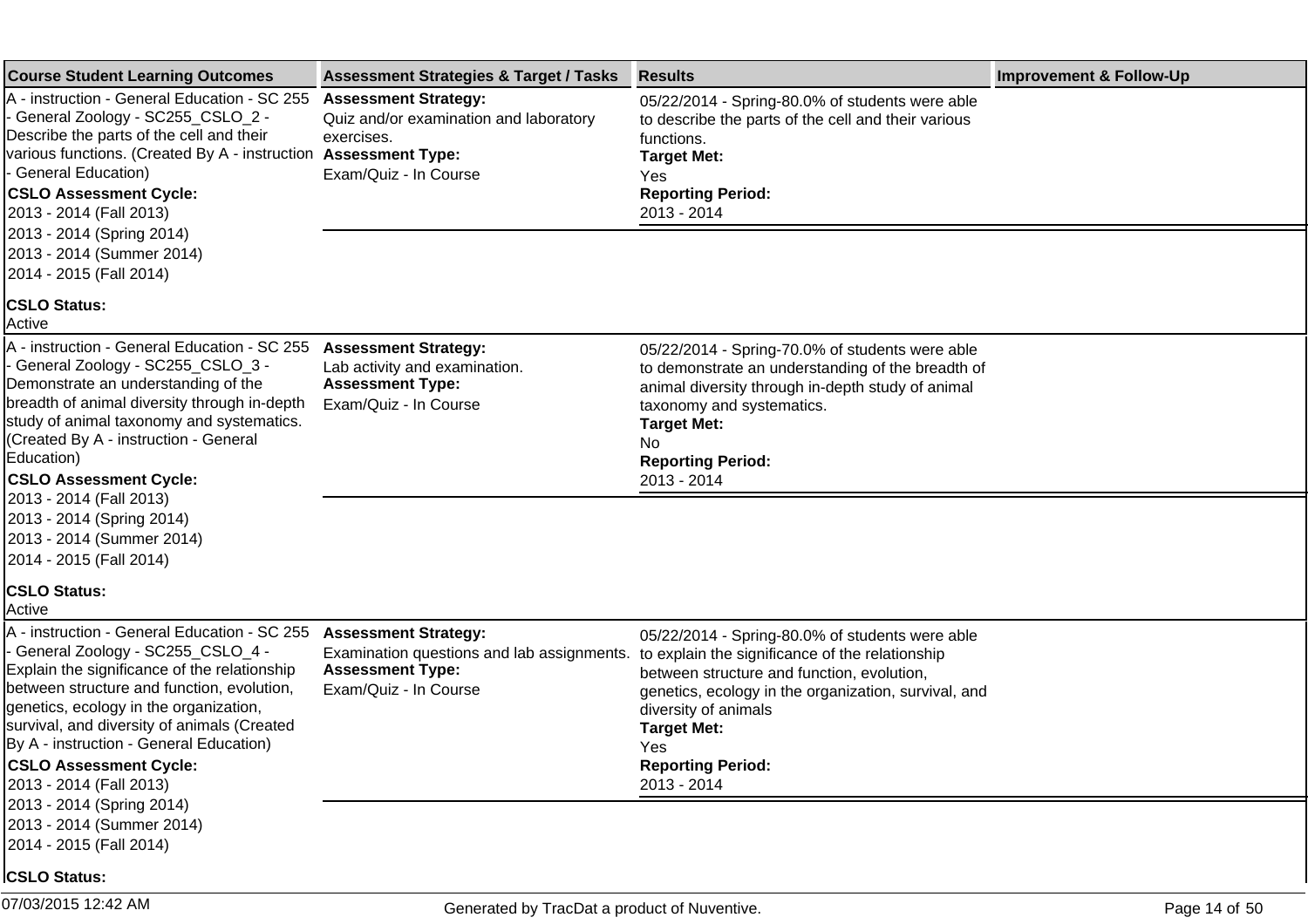| <b>Course Student Learning Outcomes</b>                                                                                                                                                                                                                                                                                                                                                              | <b>Assessment Strategies &amp; Target / Tasks</b>                                                                                | <b>Results</b>                                                                                                                                                                                                                                                                                 | <b>Improvement &amp; Follow-Up</b> |
|------------------------------------------------------------------------------------------------------------------------------------------------------------------------------------------------------------------------------------------------------------------------------------------------------------------------------------------------------------------------------------------------------|----------------------------------------------------------------------------------------------------------------------------------|------------------------------------------------------------------------------------------------------------------------------------------------------------------------------------------------------------------------------------------------------------------------------------------------|------------------------------------|
| Active                                                                                                                                                                                                                                                                                                                                                                                               |                                                                                                                                  |                                                                                                                                                                                                                                                                                                |                                    |
| A - instruction - General Education - SC 255 Assessment Strategy:<br>- General Zoology - SC255_CSLO_5 -<br>Identify basic, selected external and internal<br>structures and associated biology/function<br>for different kinds of animals. (Created By A -<br>linstruction - General Education)<br><b>CSLO Assessment Cycle:</b><br>2013 - 2014 (Fall 2013)<br>2013 - 2014 (Spring 2014)             | Lab assignments<br><b>Assessment Type:</b><br>Written Assignment                                                                 | 05/22/2014 - Spring-60.0% of students were able<br>to identify basic, selected external and internal<br>structures and associated biology/function for<br>different kinds of animals.<br><b>Target Met:</b><br>No.<br><b>Reporting Period:</b><br>2013 - 2014                                  |                                    |
| 2013 - 2014 (Summer 2014)<br>2014 - 2015 (Fall 2014)                                                                                                                                                                                                                                                                                                                                                 |                                                                                                                                  |                                                                                                                                                                                                                                                                                                |                                    |
| <b>CSLO Status:</b><br>Active                                                                                                                                                                                                                                                                                                                                                                        |                                                                                                                                  |                                                                                                                                                                                                                                                                                                |                                    |
| A - instruction - General Education - SC 255<br>- General Zoology - SC255_CSLO_6 [-<br>Recognize the ecological, scientific,<br>economic, cultural, and social importance of<br>the interrelationships between animals,<br>humans, and the environment. (Created By<br>A - instruction - General Education)<br><b>CSLO Assessment Cycle:</b><br>2013 - 2014 (Fall 2013)<br>2013 - 2014 (Spring 2014) | <b>Assessment Strategy:</b><br><b>Examination question</b><br><b>Assessment Type:</b><br>Exam/Quiz - In Course                   | 05/22/2014 - Spring-80.0% of students were able<br>to recognize the ecological, scientific, economic,<br>cultural, and social importance of the<br>interrelationships between animals, humans, and<br>the environment.<br><b>Target Met:</b><br>Yes<br><b>Reporting Period:</b><br>2013 - 2014 |                                    |
| 2013 - 2014 (Summer 2014)<br>2014 - 2015 (Fall 2014)<br><b>CSLO Status:</b>                                                                                                                                                                                                                                                                                                                          |                                                                                                                                  |                                                                                                                                                                                                                                                                                                |                                    |
| Active                                                                                                                                                                                                                                                                                                                                                                                               |                                                                                                                                  |                                                                                                                                                                                                                                                                                                |                                    |
| A - instruction - General Education - SS 170<br>- World History I - SS170_CSLO_1 - Know<br>the development of civilizations in<br>Mesopotamia, Egypt, and India. (Created By Exam/Quiz - In Course<br>A - instruction - General Education)<br><b>CSLO Assessment Cycle:</b><br>2013 - 2014 (Fall 2013)<br>2013 - 2014 (Spring 2014)<br>2013 - 2014 (Summer 2014)                                     | <b>Assessment Strategy:</b><br>Comprehensive Exam<br><b>Assessment Type:</b><br>Target:<br>Establish baseline data for this CSLO | 07/15/2014 - Out of the 15 students who took the<br>course. All 15 met this outcome at a 70% and<br>higher.<br>Pass=15<br>Fail=0<br><b>Target Met:</b><br>Yes<br><b>Reporting Period:</b><br>2013 - 2014                                                                                       |                                    |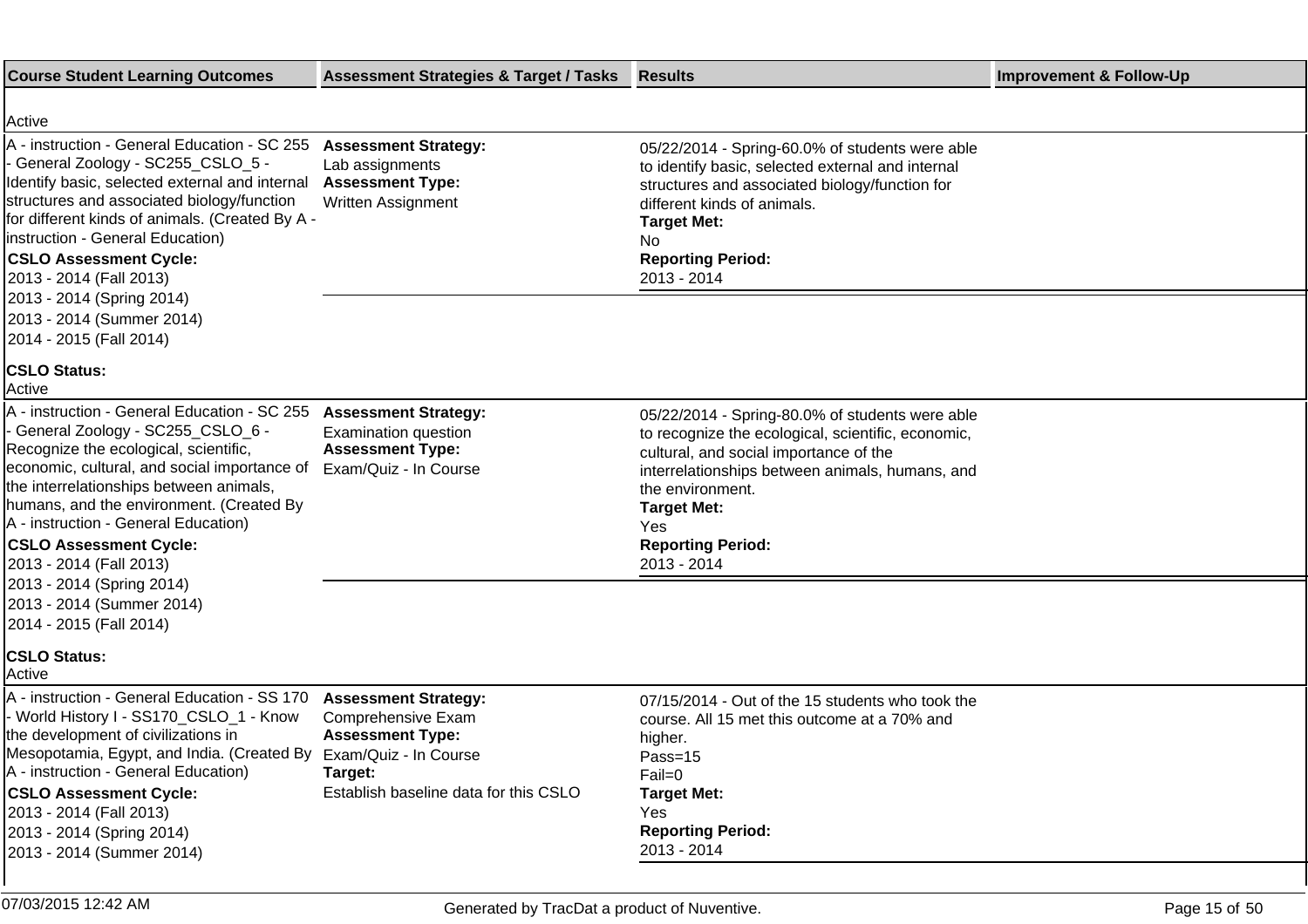| <b>Course Student Learning Outcomes</b>                                                                                                                                                                                                                                                                                                                                                                 | <b>Assessment Strategies &amp; Target / Tasks</b>                                                                                                         | <b>Results</b>                                                                                                                                                                                                                                                                                                                                                                                                                                | <b>Improvement &amp; Follow-Up</b> |
|---------------------------------------------------------------------------------------------------------------------------------------------------------------------------------------------------------------------------------------------------------------------------------------------------------------------------------------------------------------------------------------------------------|-----------------------------------------------------------------------------------------------------------------------------------------------------------|-----------------------------------------------------------------------------------------------------------------------------------------------------------------------------------------------------------------------------------------------------------------------------------------------------------------------------------------------------------------------------------------------------------------------------------------------|------------------------------------|
| 2014 - 2015 (Fall 2014)<br><b>CSLO Status:</b><br><b>Active</b>                                                                                                                                                                                                                                                                                                                                         |                                                                                                                                                           | 01/14/2014 - Fall-12 out of 13 (92%), Spring-<br>74.52% of students were able to Know the<br>development of civilizations in Mesopotamia,<br>Egypt, and India.<br><b>Target Met:</b><br>Yes<br><b>Reporting Period:</b><br>2013 - 2014                                                                                                                                                                                                        |                                    |
|                                                                                                                                                                                                                                                                                                                                                                                                         |                                                                                                                                                           |                                                                                                                                                                                                                                                                                                                                                                                                                                               |                                    |
| A - instruction - General Education - SS 170<br>World History I - SS170_CSLO_2 - Know<br>the development of civilizations in ancient<br>China and Greece. (Created By A -<br>Instruction - General Education)<br><b>CSLO Assessment Cycle:</b><br>2013 - 2014 (Fall 2013)<br>2013 - 2014 (Spring 2014)<br>2013 - 2014 (Summer 2014)<br>2014 - 2015 (Fall 2014)<br><b>CSLO Status:</b><br>Active         | <b>Assessment Strategy:</b><br>Comprehensive Exam<br><b>Assessment Type:</b><br>Exam/Quiz - In Course<br>Target:<br>Establish baseline data for this CSLO | 07/15/2014 - Out of the 15 students who took the<br>course. All 15 met this outcome at a 70% and<br>higher.<br>Pass=15<br>Fail=0<br><b>Target Met:</b><br>Yes<br><b>Reporting Period:</b><br>2013 - 2014<br>01/14/2014 - Fall-12 out of 13 (92%), Spring-<br>62.02% of students were able to know the<br>development of civilizations in ancient China and<br>Greece.<br><b>Target Met:</b><br>Yes<br><b>Reporting Period:</b><br>2013 - 2014 |                                    |
|                                                                                                                                                                                                                                                                                                                                                                                                         |                                                                                                                                                           |                                                                                                                                                                                                                                                                                                                                                                                                                                               |                                    |
| A - instruction - General Education - SS 170<br>- World History I - SS170_CSLO_3 - Know<br>the development of the first world<br>civilizations of Rome and China. (Created<br>By A - instruction - General Education)<br><b>CSLO Assessment Cycle:</b><br>2013 - 2014 (Fall 2013)<br>2013 - 2014 (Spring 2014)<br>2013 - 2014 (Summer 2014)<br>2014 - 2015 (Fall 2014)<br><b>CSLO Status:</b><br>Active | <b>Assessment Strategy:</b><br>Comprehensive Exam<br><b>Assessment Type:</b><br>Exam/Quiz - In Course<br>Target:<br>Establish baseline data for this CSLO | 07/15/2014 - Out of the 15 students who took the<br>course. All 15 met this outcome at a 70% and<br>higher.<br>Pass=15<br>Fail=0<br><b>Target Met:</b><br>Yes<br><b>Reporting Period:</b><br>2013 - 2014<br>01/14/2014 - Fall-12 out of 13 (92%), Spring-<br>58.17% of students were able to know the<br>development of the first world civilizations of Rome                                                                                 |                                    |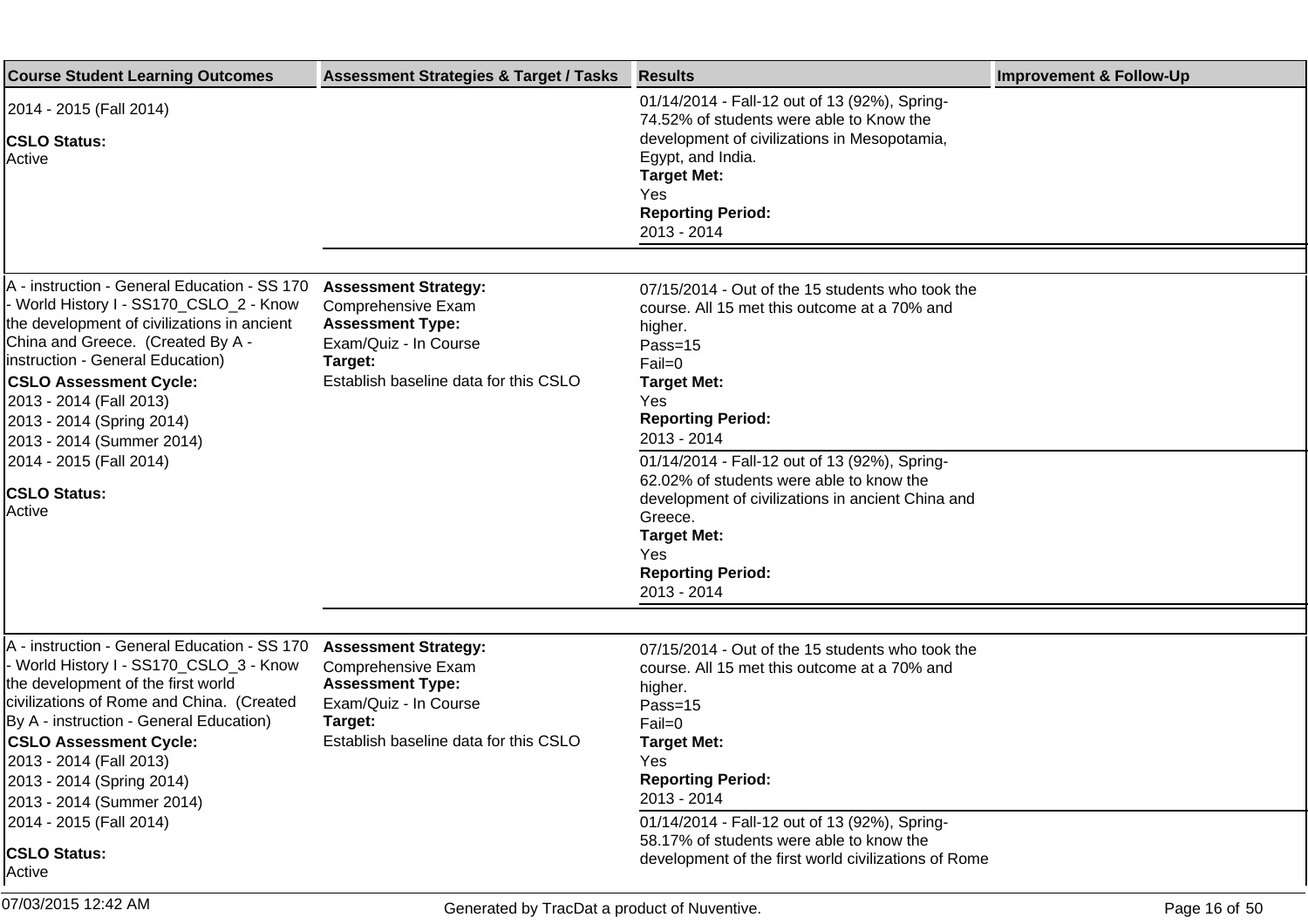| <b>Course Student Learning Outcomes</b>                                                                                                                                                                                                                                                                                                                    | <b>Assessment Strategies &amp; Target / Tasks</b>                                                                                                         | <b>Results</b>                                                                                                                                                                                                                          | <b>Improvement &amp; Follow-Up</b> |
|------------------------------------------------------------------------------------------------------------------------------------------------------------------------------------------------------------------------------------------------------------------------------------------------------------------------------------------------------------|-----------------------------------------------------------------------------------------------------------------------------------------------------------|-----------------------------------------------------------------------------------------------------------------------------------------------------------------------------------------------------------------------------------------|------------------------------------|
|                                                                                                                                                                                                                                                                                                                                                            |                                                                                                                                                           | and China.<br><b>Target Met:</b><br>No<br><b>Reporting Period:</b><br>2013 - 2014                                                                                                                                                       |                                    |
|                                                                                                                                                                                                                                                                                                                                                            |                                                                                                                                                           |                                                                                                                                                                                                                                         |                                    |
| A - instruction - General Education - SS 170<br>- World History I - SS170_CSLO_4 - Know<br>the emergence of the civilizations in the<br>Americas. (Created By A - instruction -<br>General Education)<br><b>CSLO Assessment Cycle:</b><br>2013 - 2014 (Fall 2013)<br>2013 - 2014 (Spring 2014)<br>2013 - 2014 (Summer 2014)                                | <b>Assessment Strategy:</b><br>Comprehensive Exam<br><b>Assessment Type:</b><br>Exam/Quiz - In Course<br>Target:<br>Establish baseline data for this CSLO | 07/15/2014 - Out of the 15 students who took the<br>course. All 15 met this outcome at a 70% and<br>higher.<br>Pass=15<br>Fail=0<br><b>Target Met:</b><br>Yes<br><b>Reporting Period:</b><br>2013 - 2014                                |                                    |
| 2014 - 2015 (Fall 2014)<br><b>CSLO Status:</b><br>Active                                                                                                                                                                                                                                                                                                   |                                                                                                                                                           | 01/14/2014 - Fall-12 out of 13 (92%), Spring-<br>62.02% of students were able to know the<br>emergence of the civilizations in the Americas.<br><b>Target Met:</b><br>No<br><b>Reporting Period:</b><br>2013 - 2014                     |                                    |
|                                                                                                                                                                                                                                                                                                                                                            |                                                                                                                                                           |                                                                                                                                                                                                                                         |                                    |
| A - instruction - General Education - SS 170<br>- World History I - SS170_CSLO_5 - Know<br>the rise of Islam in the Middle East and the<br>emergence of civilizations in Africa. (Created<br>By A - instruction - General Education)<br><b>CSLO Assessment Cycle:</b><br>2013 - 2014 (Fall 2013)<br>2013 - 2014 (Spring 2014)<br>2013 - 2014 (Summer 2014) | <b>Assessment Strategy:</b><br>Comprehensive Exam<br><b>Assessment Type:</b><br>Exam/Quiz - In Course<br>Target:<br>Establish baseline data for this CSLO | 07/15/2014 - Out of the 15 students who took the<br>course. All 15 met this outcome at a 70% and<br>higher.<br>Pass=15<br>Fail=0<br><b>Target Met:</b><br>Yes<br><b>Reporting Period:</b><br>2013 - 2014                                |                                    |
| 2014 - 2015 (Fall 2014)<br><b>CSLO Status:</b><br>Active                                                                                                                                                                                                                                                                                                   |                                                                                                                                                           | 01/14/2014 - fall-12 out of 13 (92%), Spring-<br>62.02% of students were able to know the rise of<br>Islam in the Middle East and the emergence of<br>civilizations in Africa.<br><b>Target Met:</b><br>No.<br><b>Reporting Period:</b> |                                    |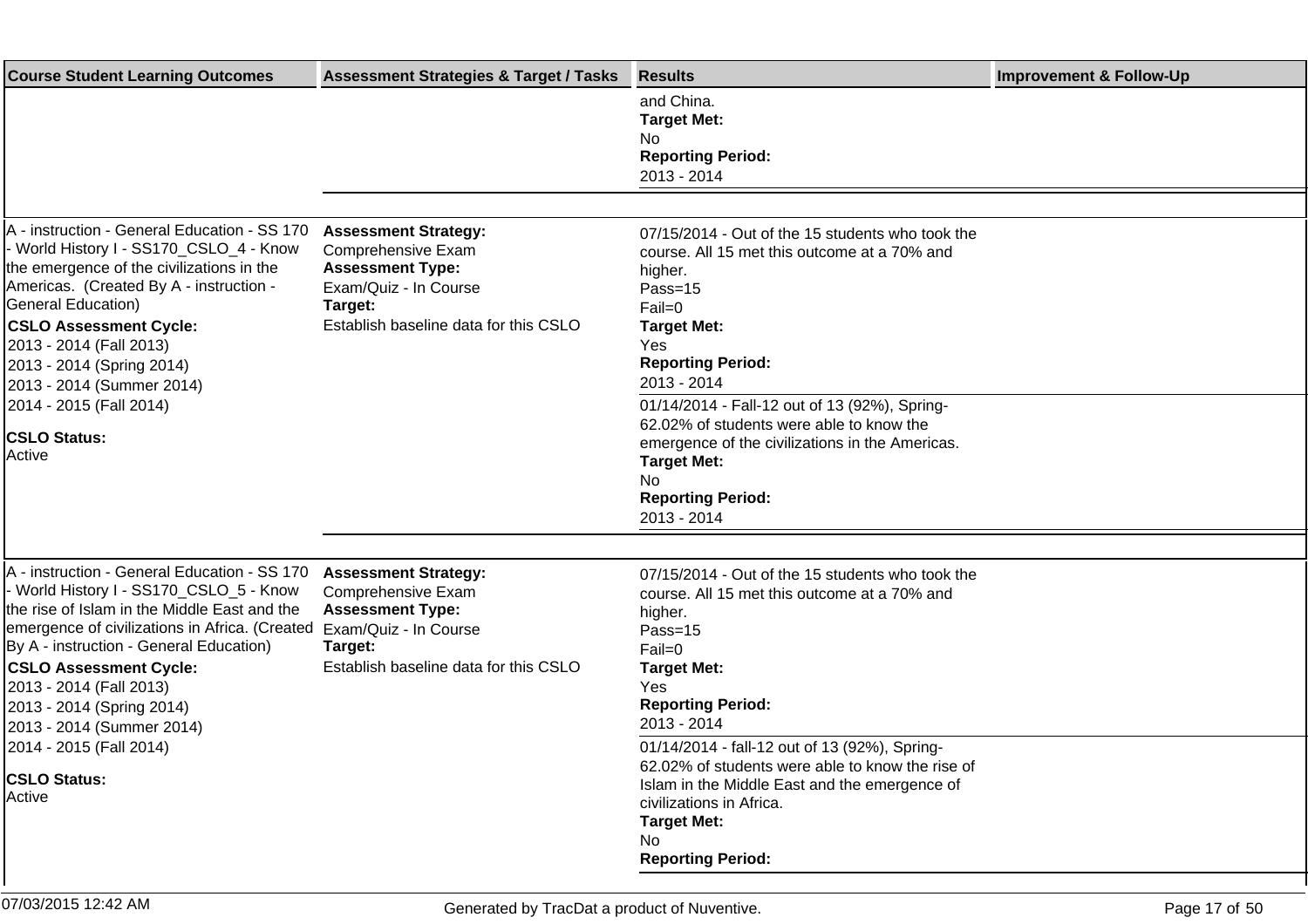| <b>Course Student Learning Outcomes</b>                                                                                                                                                                                                                                                                                                                                                                                     | <b>Assessment Strategies &amp; Target / Tasks</b>                                                                                                         | <b>Results</b>                                                                                                                                                                                                                                                                                                                                                                                                     | <b>Improvement &amp; Follow-Up</b> |
|-----------------------------------------------------------------------------------------------------------------------------------------------------------------------------------------------------------------------------------------------------------------------------------------------------------------------------------------------------------------------------------------------------------------------------|-----------------------------------------------------------------------------------------------------------------------------------------------------------|--------------------------------------------------------------------------------------------------------------------------------------------------------------------------------------------------------------------------------------------------------------------------------------------------------------------------------------------------------------------------------------------------------------------|------------------------------------|
|                                                                                                                                                                                                                                                                                                                                                                                                                             |                                                                                                                                                           | 2013 - 2014                                                                                                                                                                                                                                                                                                                                                                                                        |                                    |
|                                                                                                                                                                                                                                                                                                                                                                                                                             |                                                                                                                                                           |                                                                                                                                                                                                                                                                                                                                                                                                                    |                                    |
| A - instruction - General Education - SS 170<br>- World History I - SS170_CSLO_6 - Know<br>the expansion of civilization in Southern<br>Asia, the blossoming of traditional China and<br>the development of early of Japan, Korea,<br>and Vietnam. (Created By A - instruction -<br>General Education)<br><b>CSLO Assessment Cycle:</b><br>2013 - 2014 (Fall 2013)<br>2013 - 2014 (Spring 2014)                             | <b>Assessment Strategy:</b><br>Comprehensive Exam<br><b>Assessment Type:</b><br>Exam/Quiz - In Course<br>Target:<br>Establish baseline data for this CSLO | 07/15/2014 - Out of the 15 students who took the<br>course. All 15 met this outcome at a 70% and<br>higher.<br>Pass=15<br>Fail=0<br><b>Target Met:</b><br><b>Yes</b><br><b>Reporting Period:</b><br>2013 - 2014<br>01/14/2014 - Fall-12 out of 13 (92%), Spring-                                                                                                                                                   |                                    |
| 2013 - 2014 (Summer 2014)<br>2014 - 2015 (Fall 2014)<br><b>CSLO Status:</b><br>Active                                                                                                                                                                                                                                                                                                                                       |                                                                                                                                                           | 62.02% of students were able to know the<br>expansion of civilization in Southern Asia, the<br>blossoming of traditional China and the<br>development of early of Japan, Korea, and<br>Vietnam.<br><b>Target Met:</b><br>No.<br><b>Reporting Period:</b><br>2013 - 2014                                                                                                                                            |                                    |
| A - instruction - General Education - SS 170<br>- World History I - SS170_CSLO_7 - Know<br>the making of Europe, the Byzantine Empire,<br>and the Crisis and Recovery in the West.<br>(Created By A - instruction - General<br>Education)<br><b>CSLO Assessment Cycle:</b><br>2013 - 2014 (Fall 2013)<br>2013 - 2014 (Spring 2014)<br>2013 - 2014 (Summer 2014)<br>2014 - 2015 (Fall 2014)<br><b>CSLO Status:</b><br>Active | <b>Assessment Strategy:</b><br>Comprehensive Exam<br>Target:<br>Establish baseline data for this CSLO                                                     | 07/15/2014 - Out of the 15 students who took the<br>course. All 15 met this outcome at a 70% and<br>higher.<br>Pass=15<br>Fail=0<br><b>Target Met:</b><br>Yes<br><b>Reporting Period:</b><br>2013 - 2014<br>01/14/2014 - fall-11 out of 13 (85%), Spring-<br>58.17% of students were able to know the making<br>of Europe, the Byzantine Empire, and the Crisis<br>and Recovery in the West.<br><b>Target Met:</b> |                                    |
|                                                                                                                                                                                                                                                                                                                                                                                                                             |                                                                                                                                                           | No.<br><b>Reporting Period:</b><br>2013 - 2014                                                                                                                                                                                                                                                                                                                                                                     |                                    |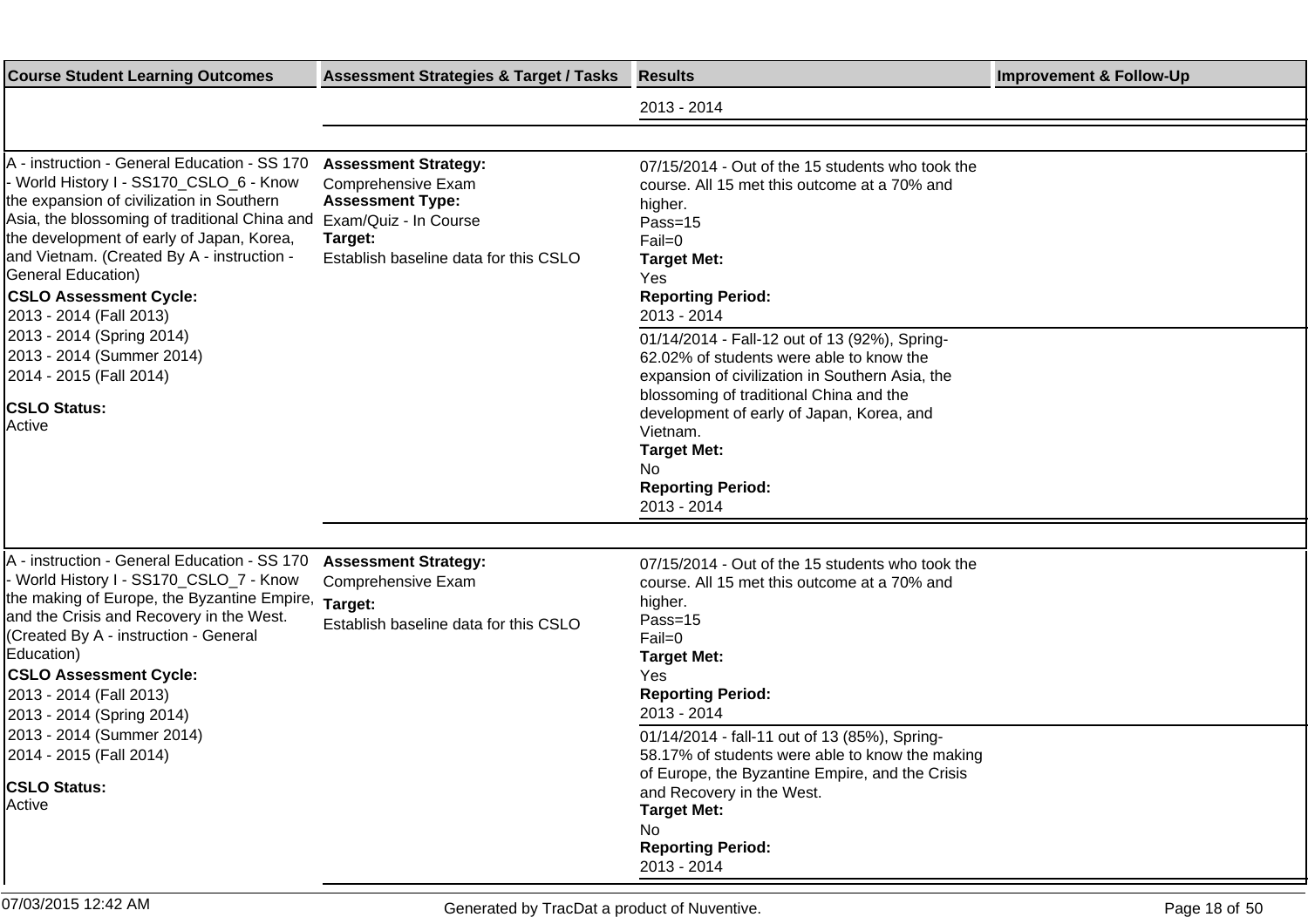| <b>Course Student Learning Outcomes</b>                                                                                                                                                                                                                                                                                                                                                                              | <b>Assessment Strategies &amp; Target / Tasks</b>                                                                                                                                                           | <b>Results</b>                                                                                                                                                                                                                                                                                                                                                  | <b>Improvement &amp; Follow-Up</b> |
|----------------------------------------------------------------------------------------------------------------------------------------------------------------------------------------------------------------------------------------------------------------------------------------------------------------------------------------------------------------------------------------------------------------------|-------------------------------------------------------------------------------------------------------------------------------------------------------------------------------------------------------------|-----------------------------------------------------------------------------------------------------------------------------------------------------------------------------------------------------------------------------------------------------------------------------------------------------------------------------------------------------------------|------------------------------------|
|                                                                                                                                                                                                                                                                                                                                                                                                                      |                                                                                                                                                                                                             |                                                                                                                                                                                                                                                                                                                                                                 |                                    |
| A - instruction - General Education - SS 171<br>- World History II - SS171_CSLO_1 - Know<br>the European exploration and expansion into<br>the Americas, Africa, and Southeast Asia;<br>the reform and state building in Europe; and<br>the rise of the Muslim empires. (Created By<br>A - instruction - General Education)<br><b>CSLO Assessment Cycle:</b><br>2013 - 2014 (Fall 2013)<br>2013 - 2014 (Spring 2014) | <b>Assessment Strategy:</b><br>Writing assignments (scored by rubric), in<br>class written activities (scored by rubric)<br>and/or comprehensive exams.<br><b>Assessment Type:</b><br>Exam/Quiz - In Course | 05/22/2014 - Spring-92.86% of students were abel<br>to know the European exploration and expansion<br>into the Americas, Africa, and Southeast Asia; the<br>reform and state building in Europe; and the rise of<br>the Muslim empires.<br><b>Target Met:</b><br>Yes<br><b>Reporting Period:</b><br>2013 - 2014                                                 |                                    |
| 2013 - 2014 (Summer 2014)<br>2014 - 2015 (Fall 2014)                                                                                                                                                                                                                                                                                                                                                                 |                                                                                                                                                                                                             |                                                                                                                                                                                                                                                                                                                                                                 |                                    |
| <b>CSLO Status:</b><br>Active                                                                                                                                                                                                                                                                                                                                                                                        |                                                                                                                                                                                                             |                                                                                                                                                                                                                                                                                                                                                                 |                                    |
| A - instruction - General Education - SS 171<br>- World History II - SS171_CSLO_2 - Know<br>the development in the East Asian world; the<br>intellectual revolution in the West; the<br>colonial empires and revolution in the<br>Western Hemisphere; and the<br>industrialization and nationalism in the 19th<br>century. (Created By A - instruction -<br>General Education)<br><b>CSLO Assessment Cycle:</b>      | <b>Assessment Strategy:</b><br>Writing assignments (scored by rubric), in<br>class written activities (scored by rubric)<br>and/or comprehensive exams.<br><b>Assessment Type:</b><br>Exam/Quiz - In Course | 05/22/2014 - Spring-85.71% of students were able<br>to know the development in the East Asian world;<br>the intellectual revolution in the West; the colonial<br>empires and revolution in the Western<br>Hemisphere; and the industrialization and<br>nationalism in the 19th century.<br><b>Target Met:</b><br>Yes<br><b>Reporting Period:</b><br>2013 - 2014 |                                    |
| 2013 - 2014 (Fall 2013)<br>2013 - 2014 (Spring 2014)<br>2013 - 2014 (Summer 2014)<br>2014 - 2015 (Fall 2014)                                                                                                                                                                                                                                                                                                         |                                                                                                                                                                                                             |                                                                                                                                                                                                                                                                                                                                                                 |                                    |
| <b>CSLO Status:</b><br>Active                                                                                                                                                                                                                                                                                                                                                                                        |                                                                                                                                                                                                             |                                                                                                                                                                                                                                                                                                                                                                 |                                    |
| A - instruction - General Education - SS 171 Assessment Strategy:<br>World History II - SS171_CSLO_3 - Know<br>the development in the Americas and the<br>society and culture in the West; the rise of<br>imperialism and emergence of anti-<br>colonialism; and foreign imperialism and<br>industrialization in China. (Created By A -<br>Instruction - General Education)                                          | Writing assignments (scored by rubric), in<br>class written activities (scored by rubric)<br>and/or comprehensive exams.<br><b>Assessment Type:</b><br>Exam/Quiz - In Course                                | 05/22/2014 - Spring-64.29% of students were able<br>to know the development in the Americas and the<br>society and culture in the West; the rise of<br>imperialism and emergence of anti-colonialism;<br>and foreign imperialism and industrialization in<br>China.<br><b>Target Met:</b><br>No                                                                 |                                    |
| 07/03/2015 12:42 AM                                                                                                                                                                                                                                                                                                                                                                                                  | Generated by TracDat a product of Nuventive.                                                                                                                                                                |                                                                                                                                                                                                                                                                                                                                                                 | Page 19 of 50                      |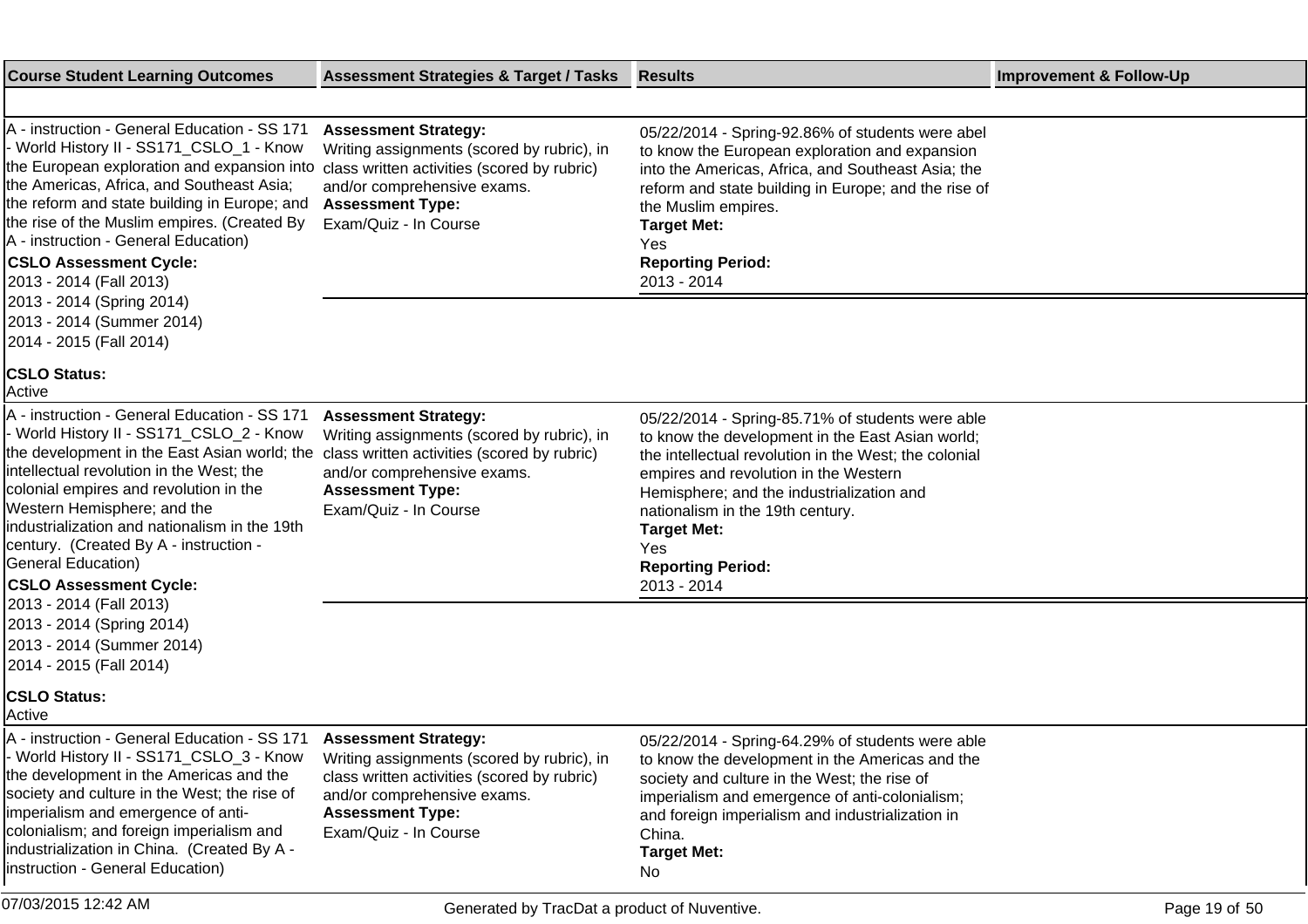| <b>Course Student Learning Outcomes</b>                                                                                                                                                                                                                                                                                                                                                                                                                                                                              | <b>Assessment Strategies &amp; Target / Tasks</b>                                                                                                                                                           | <b>Results</b>                                                                                                                                                                                                                                                                                                                                                                                                  | <b>Improvement &amp; Follow-Up</b> |
|----------------------------------------------------------------------------------------------------------------------------------------------------------------------------------------------------------------------------------------------------------------------------------------------------------------------------------------------------------------------------------------------------------------------------------------------------------------------------------------------------------------------|-------------------------------------------------------------------------------------------------------------------------------------------------------------------------------------------------------------|-----------------------------------------------------------------------------------------------------------------------------------------------------------------------------------------------------------------------------------------------------------------------------------------------------------------------------------------------------------------------------------------------------------------|------------------------------------|
| <b>CSLO Assessment Cycle:</b><br>2013 - 2014 (Fall 2013)                                                                                                                                                                                                                                                                                                                                                                                                                                                             |                                                                                                                                                                                                             | <b>Reporting Period:</b><br>2013 - 2014                                                                                                                                                                                                                                                                                                                                                                         |                                    |
| 2013 - 2014 (Spring 2014)<br>2013 - 2014 (Summer 2014)<br>2014 - 2015 (Fall 2014)                                                                                                                                                                                                                                                                                                                                                                                                                                    |                                                                                                                                                                                                             |                                                                                                                                                                                                                                                                                                                                                                                                                 |                                    |
| <b>CSLO Status:</b><br>Active                                                                                                                                                                                                                                                                                                                                                                                                                                                                                        |                                                                                                                                                                                                             |                                                                                                                                                                                                                                                                                                                                                                                                                 |                                    |
| A - instruction - General Education - SS 171<br>- World History II - SS171_CSLO_4 - Know<br>the cause of war and revolution in the 20th<br>century; the rise of nationalism in South Asia<br>and the Middle East; the revolution in China;<br>the development of Japan between the two<br>world wars; and the rise of nationalism and<br>dictatorship in Latin America. (Created By A<br>- instruction - General Education)<br><b>CSLO Assessment Cycle:</b><br>2013 - 2014 (Fall 2013)<br>2013 - 2014 (Spring 2014) | <b>Assessment Strategy:</b><br>Writing assignments (scored by rubric), in<br>class written activities (scored by rubric)<br>and/or comprehensive exams.<br><b>Assessment Type:</b><br>Exam/Quiz - In Course | 05/22/2014 - Spring-82.14% of students were able<br>to know the cause of war and revolution in the<br>20th century; the rise of nationalism in South Asia<br>and the Middle East; the revolution in China; the<br>development of Japan between the two world<br>wars; and the rise of nationalism and dictatorship<br>in Latin America.<br><b>Target Met:</b><br>Yes<br><b>Reporting Period:</b><br>2013 - 2014 |                                    |
| 2013 - 2014 (Summer 2014)<br>2014 - 2015 (Fall 2014)                                                                                                                                                                                                                                                                                                                                                                                                                                                                 |                                                                                                                                                                                                             |                                                                                                                                                                                                                                                                                                                                                                                                                 |                                    |
| <b>CSLO Status:</b><br>Active                                                                                                                                                                                                                                                                                                                                                                                                                                                                                        |                                                                                                                                                                                                             |                                                                                                                                                                                                                                                                                                                                                                                                                 |                                    |
| A - instruction - General Education - SS 171<br>- World History II - SS171_CSLO_5 - Know<br>the rise of fascism in Europe and militarism<br>in Japan; the road to war and WWII in<br>Europe and in Asia. (Created By A -<br>Instruction - General Education)<br><b>CSLO Assessment Cycle:</b><br>2013 - 2014 (Fall 2013)                                                                                                                                                                                             | <b>Assessment Strategy:</b><br>Writing assignments (scored by rubric), in<br>class written activities (scored by rubric)<br>and/or comprehensive exams.<br><b>Assessment Type:</b><br>Exam/Quiz - In Course | 05/22/2014 - Spring-78.57% of students were able<br>to know the rise of fascism in Europe and<br>militarism in Japan; the road to war and WWII in<br>Europe and in Asia.<br><b>Target Met:</b><br>Yes<br><b>Reporting Period:</b><br>2013 - 2014                                                                                                                                                                |                                    |
| 2013 - 2014 (Spring 2014)<br>2013 - 2014 (Summer 2014)<br>2014 - 2015 (Fall 2014)                                                                                                                                                                                                                                                                                                                                                                                                                                    |                                                                                                                                                                                                             |                                                                                                                                                                                                                                                                                                                                                                                                                 |                                    |
| <b>CSLO Status:</b><br>Active                                                                                                                                                                                                                                                                                                                                                                                                                                                                                        |                                                                                                                                                                                                             |                                                                                                                                                                                                                                                                                                                                                                                                                 |                                    |
| A - instruction - General Education - SS 171<br>World History II - SS171_CSLO_6 - Know                                                                                                                                                                                                                                                                                                                                                                                                                               | <b>Assessment Strategy:</b><br>Writing assignments (scored by rubric), in                                                                                                                                   | 05/22/2014 - Spring-67.86% of students were able<br>to know the post war recovery and reconstruction                                                                                                                                                                                                                                                                                                            |                                    |
| 07/03/2015 12:42 AM                                                                                                                                                                                                                                                                                                                                                                                                                                                                                                  | Generated by TracDat a product of Nuventive.                                                                                                                                                                |                                                                                                                                                                                                                                                                                                                                                                                                                 | Page 20 of 50                      |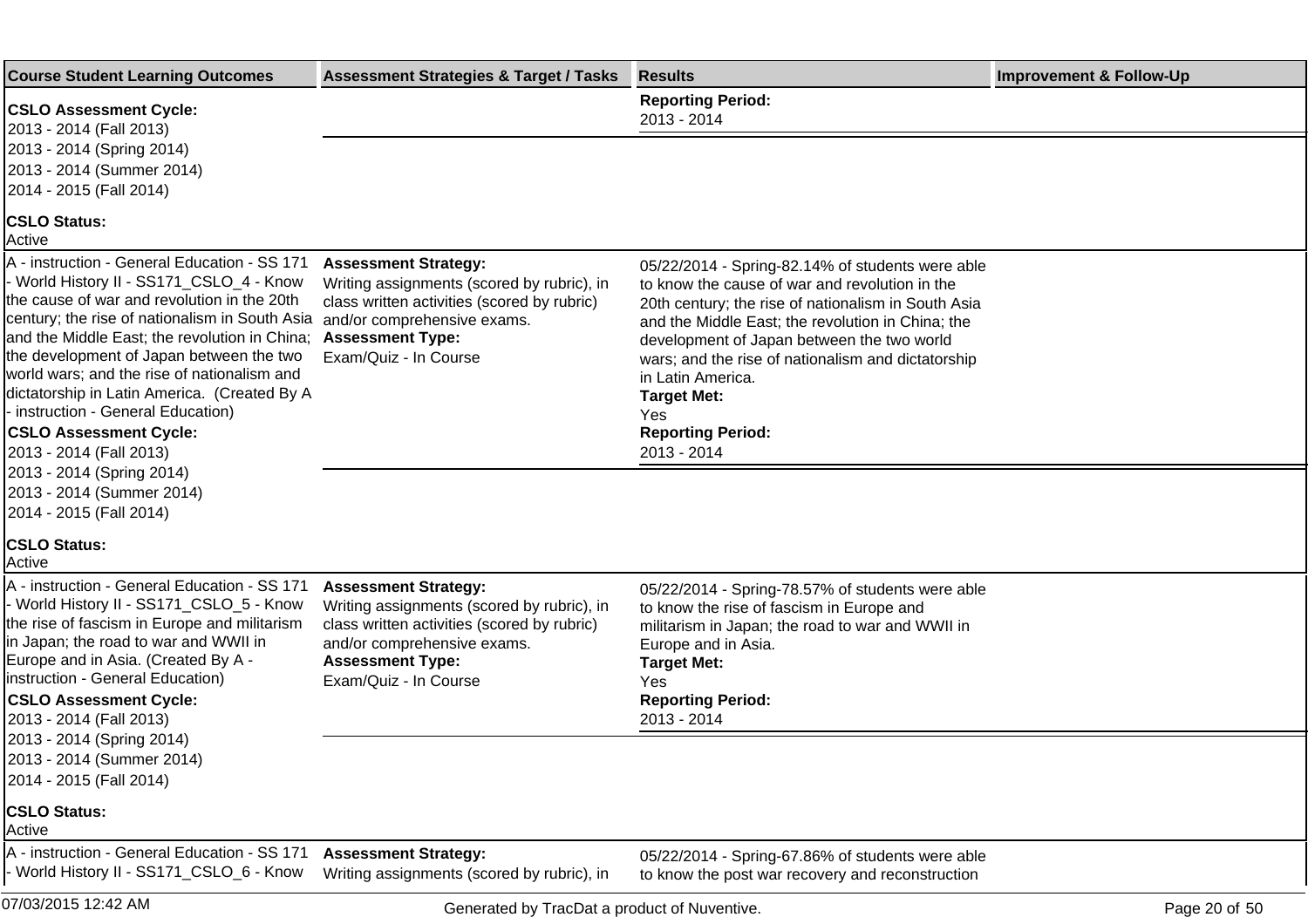| <b>Course Student Learning Outcomes</b>                                                                                                                                                                                                                                                                                                                                                                                                     | <b>Assessment Strategies &amp; Target / Tasks</b>                                                                                                                                                                           | <b>Results</b>                                                                                                                                                                                                                                                              | <b>Improvement &amp; Follow-Up</b> |
|---------------------------------------------------------------------------------------------------------------------------------------------------------------------------------------------------------------------------------------------------------------------------------------------------------------------------------------------------------------------------------------------------------------------------------------------|-----------------------------------------------------------------------------------------------------------------------------------------------------------------------------------------------------------------------------|-----------------------------------------------------------------------------------------------------------------------------------------------------------------------------------------------------------------------------------------------------------------------------|------------------------------------|
| the post war recovery and reconstruction in<br>Europe; emergence of the United States as<br>a world superpower; and the development in<br>Canada and Latin America since 1945.<br>(Created By A - instruction - General<br>Education)<br><b>CSLO Assessment Cycle:</b><br>2013 - 2014 (Fall 2013)                                                                                                                                           | class written activities (scored by rubric)<br>and/or comprehensive exams.<br><b>Assessment Type:</b><br>Exam/Quiz - In Course                                                                                              | in Europe; emergence of the United States as a<br>world superpower; and the development in<br>Canada and Latin America since 1945.<br><b>Target Met:</b><br>No.<br><b>Reporting Period:</b><br>2013 - 2014                                                                  |                                    |
| 2013 - 2014 (Spring 2014)<br>2013 - 2014 (Summer 2014)<br>2014 - 2015 (Fall 2014)                                                                                                                                                                                                                                                                                                                                                           |                                                                                                                                                                                                                             |                                                                                                                                                                                                                                                                             |                                    |
| <b>CSLO Status:</b><br>Active                                                                                                                                                                                                                                                                                                                                                                                                               |                                                                                                                                                                                                                             |                                                                                                                                                                                                                                                                             |                                    |
| A - instruction - General Education - SS 171<br>- World History II - SS171_CSLO_7 - Know<br>the challenge of nation-building in Africa and<br>the Middle East; and the development in<br>South Asia, Southeast Asia, and East Asia.<br>(Created By A - instruction - General<br>Education)<br><b>CSLO Assessment Cycle:</b><br>2013 - 2014 (Fall 2013)<br>2013 - 2014 (Spring 2014)<br>2013 - 2014 (Summer 2014)<br>2014 - 2015 (Fall 2014) | <b>Assessment Strategy:</b><br>Writing assignments (scored by rubric), in<br>class written activities (scored by rubric)<br>and/or comprehensive exams.<br><b>Assessment Type:</b><br>Exam/Quiz - In Course                 | 05/22/2014 - Spring-64.29% of students were able<br>to know the challenge of nation-building in Africa<br>and the Middle East; and the development in<br>South Asia, Southeast Asia, and East Asia.<br><b>Target Met:</b><br>No.<br><b>Reporting Period:</b><br>2013 - 2014 |                                    |
| <b>CSLO Status:</b><br>Active                                                                                                                                                                                                                                                                                                                                                                                                               |                                                                                                                                                                                                                             |                                                                                                                                                                                                                                                                             |                                    |
| A - instruction - LA/HCOP (AA) - SC 230 -<br>Introduction to Chemistry - 1 - 1. Outline an<br>introduction to Chemistry including the<br>science of Chemistry, modern Chemistry and<br>the scientific method (Created By A -<br>linstruction - LA/HCOP (AA))                                                                                                                                                                                | <b>Assessment Strategy:</b><br>In class quiz that tests students on principles $FAIL = 23\%$<br>of chemistry, history of chemistry, modern<br>day chemistry, modern applications of<br>chemistry and the scientific method. | $03/13/2014 - PASS = 77%$<br><b>Target Met:</b><br>No.<br><b>Reporting Period:</b><br>2013 - 2014                                                                                                                                                                           |                                    |
| <b>CSLO Assessment Cycle:</b>                                                                                                                                                                                                                                                                                                                                                                                                               | <b>Assessment Type:</b>                                                                                                                                                                                                     |                                                                                                                                                                                                                                                                             |                                    |
| 2013 - 2014 (Spring 2014)                                                                                                                                                                                                                                                                                                                                                                                                                   | Exam/Quiz - In Course<br>Target:                                                                                                                                                                                            |                                                                                                                                                                                                                                                                             |                                    |
| <b>Start Date:</b><br>01/14/2014                                                                                                                                                                                                                                                                                                                                                                                                            | Collecting baseline data                                                                                                                                                                                                    |                                                                                                                                                                                                                                                                             |                                    |
| <b>Inactive Date:</b>                                                                                                                                                                                                                                                                                                                                                                                                                       | <b>Related Documents:</b>                                                                                                                                                                                                   |                                                                                                                                                                                                                                                                             |                                    |
| 05/06/2014<br><b>CSLO Status:</b>                                                                                                                                                                                                                                                                                                                                                                                                           | <b>Course level assessment</b>                                                                                                                                                                                              |                                                                                                                                                                                                                                                                             |                                    |
| 07/03/2015 12:42 AM                                                                                                                                                                                                                                                                                                                                                                                                                         | Generated by TracDat a product of Nuventive.                                                                                                                                                                                |                                                                                                                                                                                                                                                                             | Page 21 of 50                      |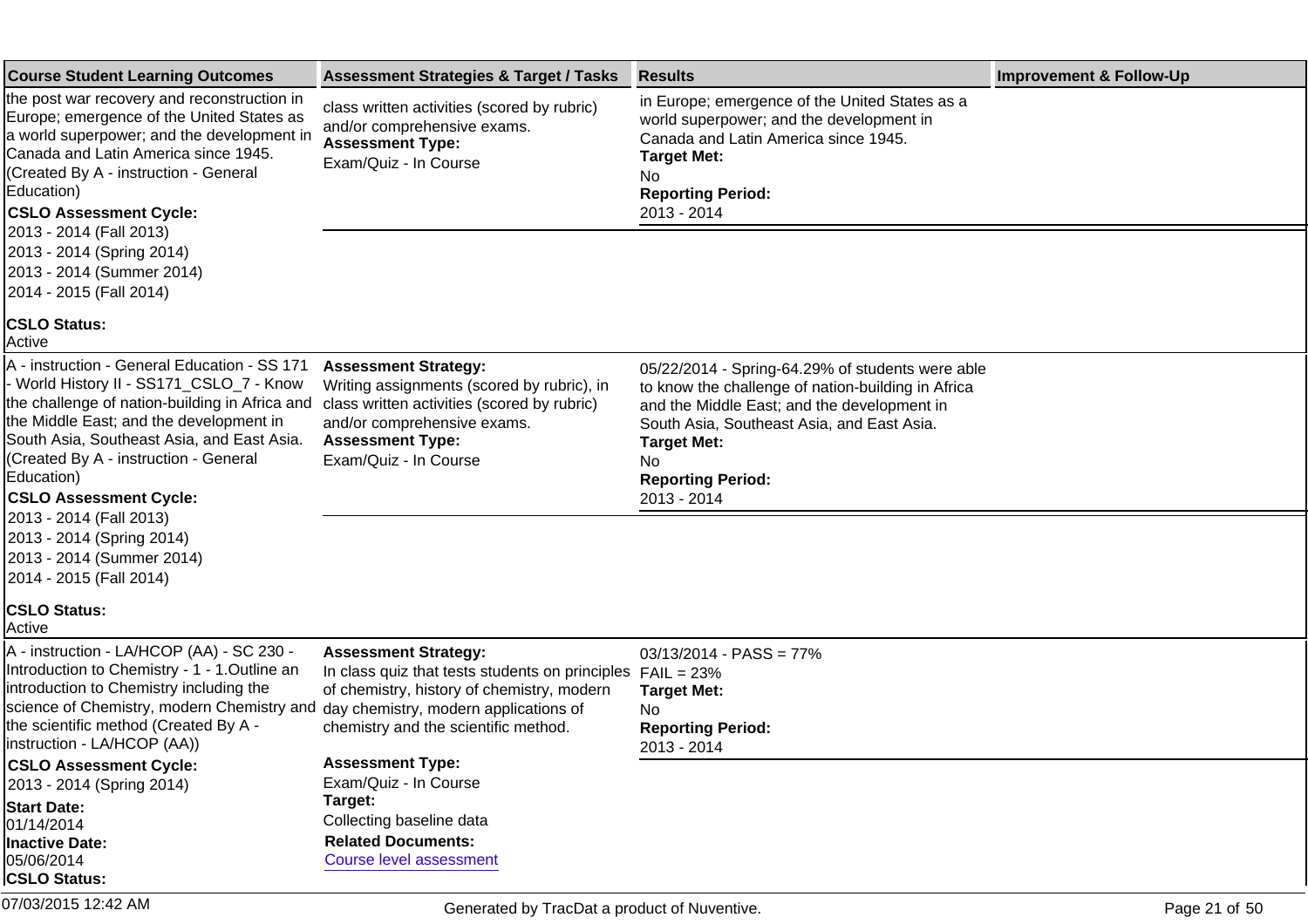| <b>Course Student Learning Outcomes</b>                                                                                                                                                                                                                                                                                                 | <b>Assessment Strategies &amp; Target / Tasks</b>                                                                                                                                                                                                                                                                                                                                                                         | <b>Results</b>                                                                                                    | <b>Improvement &amp; Follow-Up</b> |
|-----------------------------------------------------------------------------------------------------------------------------------------------------------------------------------------------------------------------------------------------------------------------------------------------------------------------------------------|---------------------------------------------------------------------------------------------------------------------------------------------------------------------------------------------------------------------------------------------------------------------------------------------------------------------------------------------------------------------------------------------------------------------------|-------------------------------------------------------------------------------------------------------------------|------------------------------------|
|                                                                                                                                                                                                                                                                                                                                         | report_spring2014_chemistry.doc                                                                                                                                                                                                                                                                                                                                                                                           |                                                                                                                   |                                    |
| Active                                                                                                                                                                                                                                                                                                                                  |                                                                                                                                                                                                                                                                                                                                                                                                                           |                                                                                                                   |                                    |
| A - instruction - LA/HCOP (AA) - SC 230 -<br>Introduction to Chemistry - 2 - 2. Describe<br>measurement in Chemistry (Created By A -<br>linstruction - LA/HCOP (AA))<br><b>CSLO Assessment Cycle:</b><br>2013 - 2014 (Spring 2014)<br><b>Start Date:</b><br>01/14/2014<br>Inactive Date:<br>05/06/2014<br><b>CSLO Status:</b><br>Active | <b>Assessment Strategy:</b><br>In class quiz testing students on common<br>units of measurement, experimental error,<br>significant figures, s scientific notation and<br>collecting, displaying and interpreting data.<br><b>Assessment Type:</b><br>Exam/Quiz - In Course<br>Target:<br>collecting baseline data<br><b>Related Documents:</b><br><b>UNITS ASSESSMENT.doc</b><br>intro, sigfig, scinot, graphs1_quiz.doc | $03/13/2014 - PASS = 77%$<br>$FAIL = 23%$<br><b>Target Met:</b><br>No.<br><b>Reporting Period:</b><br>2013 - 2014 |                                    |
| A - instruction - LA/HCOP (AA) - SC 230 -<br>Introduction to Chemistry - 3 - 3. Describe<br>matter and energy. (Created By A -<br>(instruction - LA/HCOP (AA))                                                                                                                                                                          | <b>Assessment Strategy:</b><br>in class quiz<br><b>Assessment Type:</b><br>Exam/Quiz - In Course                                                                                                                                                                                                                                                                                                                          | 03/13/2014 - OUT OF 18 STUDENTS<br>16 PASS<br>2 FAIL<br><b>Target Met:</b>                                        |                                    |
| <b>CSLO Assessment Cycle:</b><br>2013 - 2014 (Spring 2014)                                                                                                                                                                                                                                                                              | Target:<br>collecting baseline data                                                                                                                                                                                                                                                                                                                                                                                       | No.<br><b>Reporting Period:</b>                                                                                   |                                    |
| <b>Start Date:</b><br>01/14/2014<br>Inactive Date:<br>05/06/2014<br><b>CSLO Status:</b><br>Active                                                                                                                                                                                                                                       | <b>Related Documents:</b><br>quiz.doc<br>classifiying<br>matter_CC_CP_PP_PC.doc<br>classifiying<br>matter_CC_CP_PP_PC.doc<br>law of conservation of mass.doc                                                                                                                                                                                                                                                              | 2013 - 2014                                                                                                       |                                    |
|                                                                                                                                                                                                                                                                                                                                         |                                                                                                                                                                                                                                                                                                                                                                                                                           |                                                                                                                   |                                    |
| A - instruction - LA/HCOP (AA) - SC 230 -<br>Introduction to Chemistry - 4 - 4. Describe the In class quiz<br>atomic theory and atomic structure. (Created Assessment Type:<br>By A - instruction - LA/HCOP (AA))<br><b>CSLO Assessment Cycle:</b><br>2013 - 2014 (Spring 2014)                                                         | <b>Assessment Strategy:</b><br>Exam/Quiz - In Course<br>Target:<br>collecting baseline data                                                                                                                                                                                                                                                                                                                               | $03/13/2014 - PASS = 100%$<br><b>Target Met:</b><br>No.<br><b>Reporting Period:</b><br>2013 - 2014                |                                    |
| <b>Start Date:</b><br>01/14/2014<br>Inactive Date:<br>05/06/2014                                                                                                                                                                                                                                                                        |                                                                                                                                                                                                                                                                                                                                                                                                                           |                                                                                                                   |                                    |
| 07/03/2015 12:42 AM                                                                                                                                                                                                                                                                                                                     | Generated by TracDat a product of Nuventive.                                                                                                                                                                                                                                                                                                                                                                              |                                                                                                                   | Page 22 of 50                      |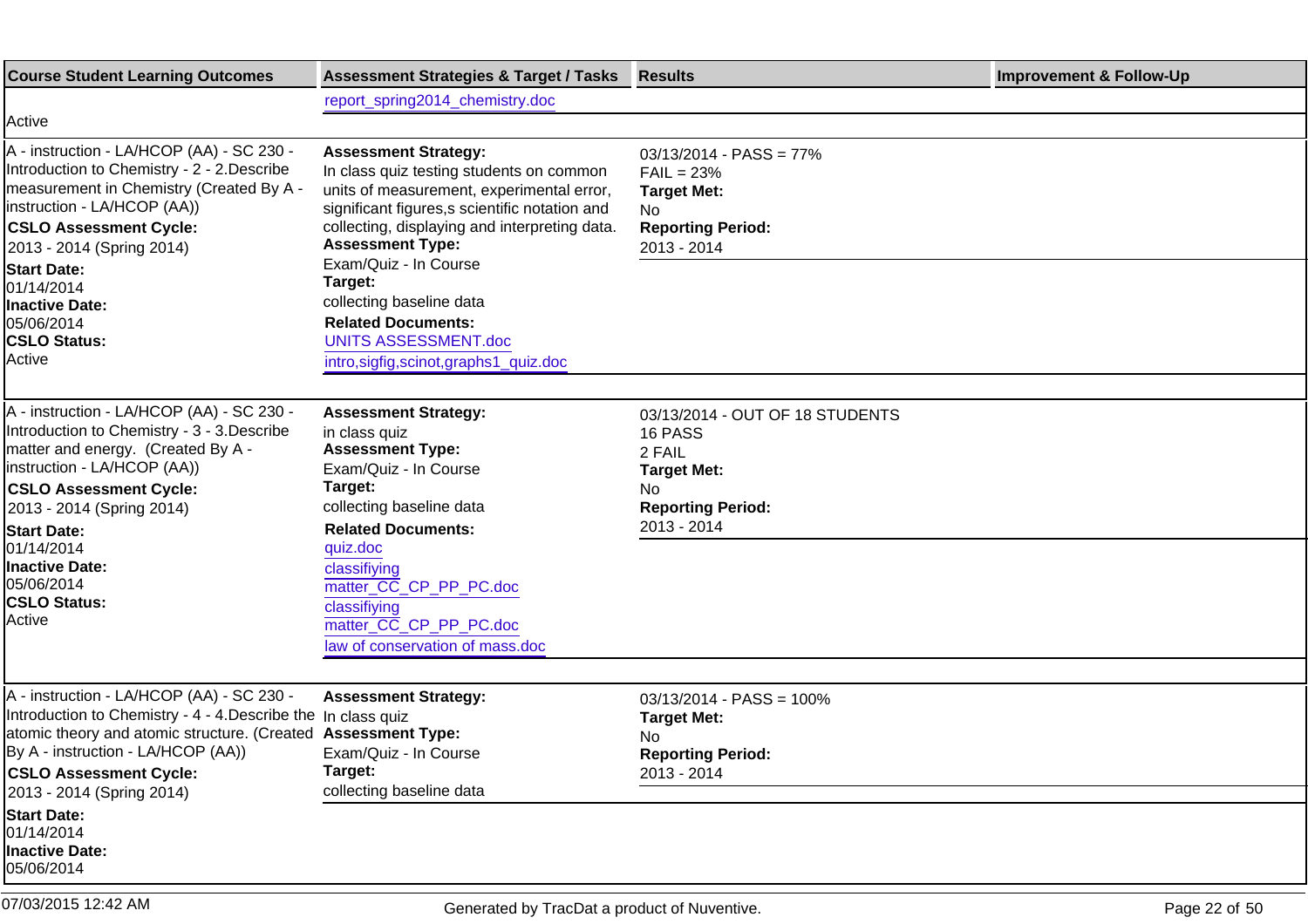| <b>Course Student Learning Outcomes</b>                                                                                                                                                                                                                                                                                                                                               | <b>Assessment Strategies &amp; Target / Tasks</b>                                                                                                                                                                                                                                                                                                         | <b>Results</b>                                                                                                              | <b>Improvement &amp; Follow-Up</b> |
|---------------------------------------------------------------------------------------------------------------------------------------------------------------------------------------------------------------------------------------------------------------------------------------------------------------------------------------------------------------------------------------|-----------------------------------------------------------------------------------------------------------------------------------------------------------------------------------------------------------------------------------------------------------------------------------------------------------------------------------------------------------|-----------------------------------------------------------------------------------------------------------------------------|------------------------------------|
| <b>CSLO Status:</b><br>lActive<br>A - instruction - LA/HCOP (AA) - SC 230 -<br>Introduction to Chemistry - 5 - 5. Describe<br>chemical substances: Formulas and names.<br>(Created By A - instruction - LA/HCOP (AA))<br><b>CSLO Assessment Cycle:</b><br>2013 - 2014 (Spring 2014)<br><b>Start Date:</b><br>01/14/2014<br><b>Inactive Date:</b><br>05/06/2014<br><b>CSLO Status:</b> | <b>Assessment Strategy:</b><br>In class practice assessed through<br>homework involving naming, molecules,<br>molecular formulas, polymers, monomers,<br>ions, ionic substances, ionic compounds,<br>organic compounds, monotomic ions,<br>polyatomic ions and binary molecular<br>compounds.<br><b>Assessment Type:</b><br>Project-Individual<br>Target: | 03/13/2014 - OUT OF 18 STUDENTS<br>16 PASS<br>2 FAIL<br><b>Target Met:</b><br>No<br><b>Reporting Period:</b><br>2013 - 2014 |                                    |
| Active                                                                                                                                                                                                                                                                                                                                                                                | collecting baseline data                                                                                                                                                                                                                                                                                                                                  |                                                                                                                             |                                    |
| A - instruction - LA/HCOP (AA) - SC 230 -<br>Introduction to Chemistry - 6 - 6. Describe,<br>write and balance chemical equations.<br>(Created By A - instruction - LA/HCOP (AA))<br><b>CSLO Assessment Cycle:</b><br>2013 - 2014 (Spring 2014)<br><b>Start Date:</b><br>01/14/2014<br><b>Inactive Date:</b><br>05/06/2014<br><b>CSLO Status:</b><br>Active                           | <b>Assessment Strategy:</b><br>In class practice and homework involving<br>writing and balancing chemical equations.<br><b>Assessment Type:</b><br>Project-Individual<br>Target:<br>collecting baselines data                                                                                                                                             | 03/13/2014 - OUT OF 18 STUDENTS<br>16 PASS<br>2 FAIL<br><b>Target Met:</b><br>No<br><b>Reporting Period:</b><br>2013 - 2014 |                                    |
| A - instruction - LA/HCOP (AA) - SC 230 -<br>Introduction to Chemistry - 7 - 7. Use<br>chemical formulas and equations.<br>(Created By A - instruction - LA/HCOP (AA))<br><b>CSLO Assessment Cycle:</b><br>2013 - 2014 (Spring 2014)<br><b>Start Date:</b><br>01/14/2014<br><b>Inactive Date:</b><br>05/06/2014<br><b>CSLO Status:</b><br>Active                                      | <b>Assessment Strategy:</b><br>Written assignment scored with rubric and in 16 PASS<br>class practice assessed through homework.<br><b>Assessment Type:</b><br>Written Assignment<br>Target:<br>collecting baseline data                                                                                                                                  | 03/13/2014 - OUT OF 18 STUDENTS<br>2 FAIL<br><b>Target Met:</b><br>No<br><b>Reporting Period:</b><br>2013 - 2014            |                                    |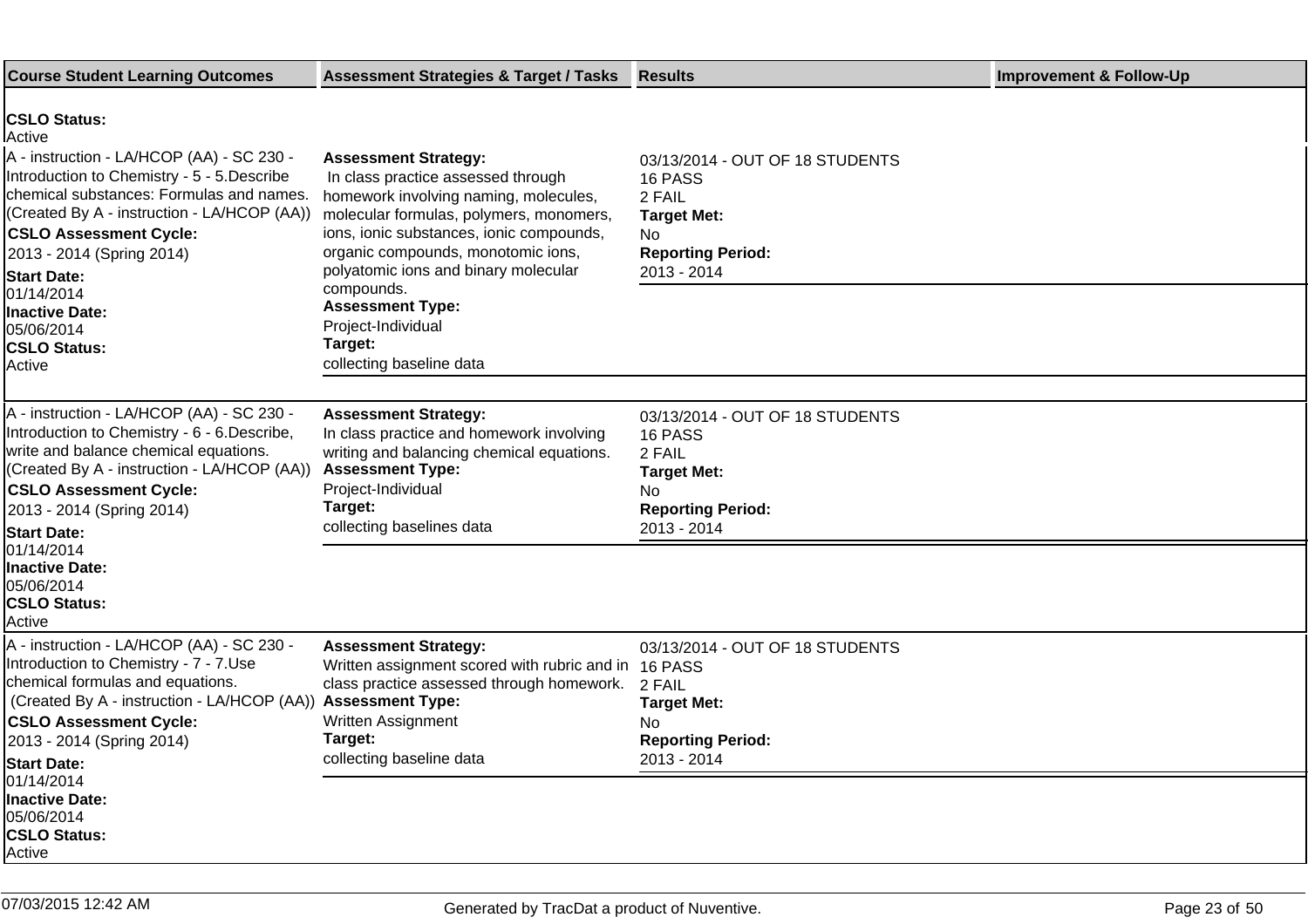| <b>Course Student Learning Outcomes</b>                                                                                                                                                                              | <b>Assessment Strategies &amp; Target / Tasks</b>                                                                                                               | <b>Results</b>                                                                                   | <b>Improvement &amp; Follow-Up</b> |
|----------------------------------------------------------------------------------------------------------------------------------------------------------------------------------------------------------------------|-----------------------------------------------------------------------------------------------------------------------------------------------------------------|--------------------------------------------------------------------------------------------------|------------------------------------|
| A - instruction - LA/HCOP (AA) - SC 230 -<br>Introduction to Chemistry - 8 - 8. Describe<br>different chemical reactions. (Created By A -<br>instruction - LA/HCOP (AA))                                             | <b>Assessment Strategy:</b><br>Written assignment<br><b>Assessment Type:</b><br>Written Assignment                                                              | 03/13/2014 - OUT OF 18 STUDENTS<br>17 PASS<br>1 FAIL<br><b>Target Met:</b>                       |                                    |
| <b>CSLO Assessment Cycle:</b><br>2013 - 2014 (Spring 2014)                                                                                                                                                           | Target:<br>Lab report scored with rubric                                                                                                                        | No.<br><b>Reporting Period:</b>                                                                  |                                    |
| <b>Start Date:</b><br>01/14/2014                                                                                                                                                                                     | <b>Related Documents:</b><br>Lab report.doc                                                                                                                     | 2013 - 2014                                                                                      |                                    |
| <b>Inactive Date:</b><br>05/06/2014<br><b>CSLO Status:</b><br>Active                                                                                                                                                 |                                                                                                                                                                 |                                                                                                  |                                    |
| A - instruction - LA/HCOP (AA) - SC 230 -<br>Introduction to Chemistry - 9 - 9. Describe an<br>Introduction to gases. (Created By A -<br>instruction - LA/HCOP (AA))                                                 | <b>Assessment Strategy:</b><br>Question in final exam<br><b>Assessment Type:</b><br>Presentation/Performance                                                    | 03/13/2014 - OUT OF 18 STUDENTS<br>9 PASS<br>9 FAIL<br><b>Target Met:</b>                        |                                    |
| <b>CSLO Assessment Cycle:</b>                                                                                                                                                                                        | Target:                                                                                                                                                         | No.                                                                                              |                                    |
| 2013 - 2014 (Spring 2014)<br><b>Start Date:</b>                                                                                                                                                                      | collecting baseline data<br><b>Related Documents:</b>                                                                                                           | <b>Reporting Period:</b><br>2013 - 2014                                                          |                                    |
| 01/14/2014<br><b>Inactive Date:</b><br>05/06/2014                                                                                                                                                                    | presentation rubric.doc<br>how to write a research paper.doc                                                                                                    |                                                                                                  |                                    |
| <b>CSLO Status:</b><br>Active                                                                                                                                                                                        |                                                                                                                                                                 |                                                                                                  |                                    |
| A - instruction - LA/HCOP (AA) - SC 230 -<br>Introduction to Chemistry - 10 - 10. Describe<br>the basic concepts of acids and bases.<br>(Created By A - instruction - LA/HCOP (AA))<br><b>CSLO Assessment Cycle:</b> | <b>Assessment Strategy:</b><br>Lab report from lab based on pH<br>measurements. Scored with rubric.<br><b>Assessment Type:</b><br>Written Assignment<br>Target: | 03/13/2014 - 100% PASSED<br><b>Target Met:</b><br>No.<br><b>Reporting Period:</b><br>2013 - 2014 |                                    |
| 2013 - 2014 (Spring 2014)<br><b>Start Date:</b><br>01/14/2014<br><b>Inactive Date:</b><br>05/06/2014<br><b>CSLO Status:</b><br>Active                                                                                | collecting baseline data<br><b>Related Documents:</b><br>Lab report.doc<br>Lab report.doc<br>1_how to write a lab report.doc                                    |                                                                                                  |                                    |
|                                                                                                                                                                                                                      |                                                                                                                                                                 |                                                                                                  |                                    |
| A - instruction - LA/HCOP (AA) - SC 230 -<br>Introduction to Chemistry - 11 - 11. Describe<br>the basic concepts of thermochemistry.<br>(Created By A - instruction - LA/HCOP (AA))                                  | <b>Assessment Strategy:</b><br>In class exercises on calculating specific<br>heat assessed with homework.<br><b>Assessment Type:</b>                            | 03/13/2014 - OUT OF 18 STUDENTS<br>14 PASS<br>4 FAIL<br><b>Target Met:</b>                       |                                    |
| 07/03/2015 12:42 AM                                                                                                                                                                                                  | Generated by TracDat a product of Nuventive.                                                                                                                    |                                                                                                  | Page 24 of 50                      |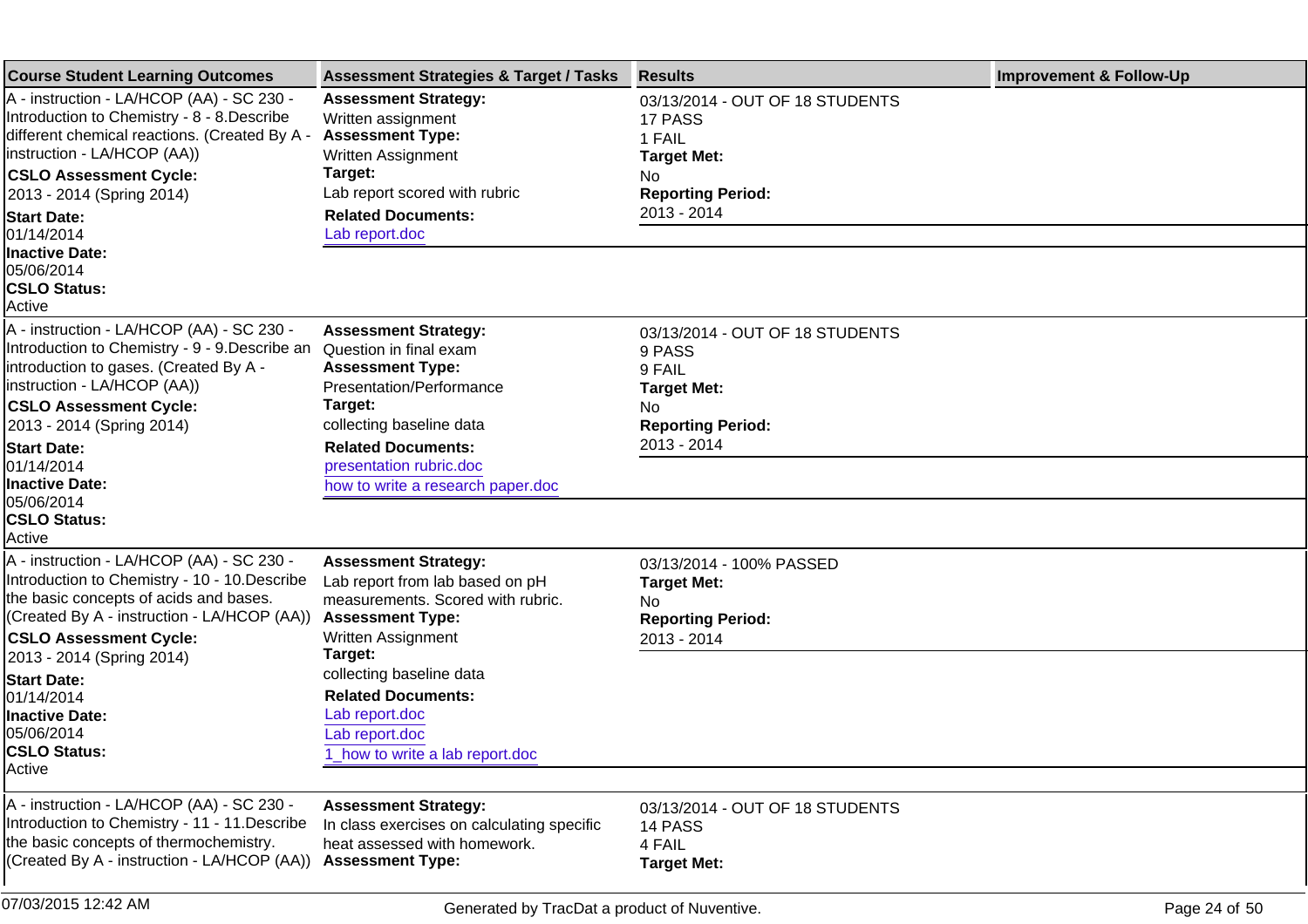| <b>Course Student Learning Outcomes</b>                                                                                                                                                                                                                                                                                                         | <b>Assessment Strategies &amp; Target / Tasks</b>                                                                                                                                                                                  | <b>Results</b>                                                                                                                                                                                                                                                                                                             | <b>Improvement &amp; Follow-Up</b>                             |
|-------------------------------------------------------------------------------------------------------------------------------------------------------------------------------------------------------------------------------------------------------------------------------------------------------------------------------------------------|------------------------------------------------------------------------------------------------------------------------------------------------------------------------------------------------------------------------------------|----------------------------------------------------------------------------------------------------------------------------------------------------------------------------------------------------------------------------------------------------------------------------------------------------------------------------|----------------------------------------------------------------|
| <b>CSLO Assessment Cycle:</b><br>2013 - 2014 (Spring 2014)<br><b>Start Date:</b><br>01/14/2014                                                                                                                                                                                                                                                  | Written Assignment<br>Target:<br>collecting baseline data                                                                                                                                                                          | No<br><b>Reporting Period:</b><br>2013 - 2014                                                                                                                                                                                                                                                                              |                                                                |
| <b>Inactive Date:</b><br>05/06/2014<br><b>CSLO Status:</b><br>Active                                                                                                                                                                                                                                                                            |                                                                                                                                                                                                                                    |                                                                                                                                                                                                                                                                                                                            |                                                                |
| A - instruction - Liberal Arts (AA) - EN 201 -<br>Introduction to Literature - EN201_CSLO_1 -<br>Define and identify the basic literary genres:<br>narrative short fiction, drama, and poetry<br>within a wide spectrum of world cultures and<br>historical periods. (Created By A - instruction                                                | <b>Assessment Strategy:</b><br>Orally identify the type of short fiction, play,<br>or poem.<br>Discuss the historical and cultural values<br>presented in each work; then be able to<br>write about these values with a minimum of | 02/20/2014 - Average student performance was<br>87% for assignments, which consisted of 14<br>written assignments and 4 group discussions that<br>also required written summaries.                                                                                                                                         |                                                                |
| - Liberal Arts (AA))<br><b>CSLO Assessment Cycle:</b><br>2013 - 2014 (Fall 2013)<br>2013 - 2014 (Spring 2014)                                                                                                                                                                                                                                   | grammatical error.<br><b>Assessment Type:</b><br>Project-Group                                                                                                                                                                     | <b>Target Met:</b><br>Yes<br><b>Reporting Period:</b><br>2013 - 2014                                                                                                                                                                                                                                                       |                                                                |
| 2013 - 2014 (Summer 2014)<br><b>Start Date:</b><br>08/20/2013<br><b>Inactive Date:</b><br>12/10/2013<br><b>CSLO Status:</b><br><b>Active</b>                                                                                                                                                                                                    |                                                                                                                                                                                                                                    | 12/19/2013 - Fall 2013: 21 out of 22 (95%) were<br>successful at this CSLO. Spring 2014: 18 out of 21<br>(86%) were successful. A few students remained<br>confused about the terms and their distinguishing<br>features by the end of the course.<br><b>Target Met:</b><br>No.<br><b>Reporting Period:</b><br>2013 - 2014 |                                                                |
|                                                                                                                                                                                                                                                                                                                                                 |                                                                                                                                                                                                                                    |                                                                                                                                                                                                                                                                                                                            |                                                                |
| A - instruction - Liberal Arts (AA) - EN 201 -<br>Introduction to Literature - EN201_CSLO_2 -<br>Define, identify, and apply literary critical<br>theory and methods. (Created By A -<br>Instruction - Liberal Arts (AA))<br><b>CSLO Assessment Cycle:</b><br>2013 - 2014 (Fall 2013)<br>2013 - 2014 (Spring 2014)<br>2013 - 2014 (Summer 2014) | <b>Assessment Strategy:</b><br>Quizzes, ability to respond accurately in<br>both small group and full class discussions.<br><b>Assessment Type:</b><br>Project-Individual                                                          | 02/20/2014 - Average student performance was<br>86% for 10 small group discussions and quizzes.<br>Average student performance was 69% for an<br>individual student project that required the<br>application of literary critical theory.<br><b>Target Met:</b><br>Yes<br><b>Reporting Period:</b><br>2013 - 2014          |                                                                |
| <b>CSLO Status:</b><br>Active                                                                                                                                                                                                                                                                                                                   |                                                                                                                                                                                                                                    | 12/18/2013 - Fall 2013 and Spring 2014: This<br>CSLO was not assessed. See Improvement<br>below.                                                                                                                                                                                                                           | 02/28/2014 - This CSLO needs to<br>be removed from the course. |
| 07/03/2015 12:42 AM                                                                                                                                                                                                                                                                                                                             | Generated by TracDat a product of Nuventive.                                                                                                                                                                                       |                                                                                                                                                                                                                                                                                                                            | Page 25 of 50                                                  |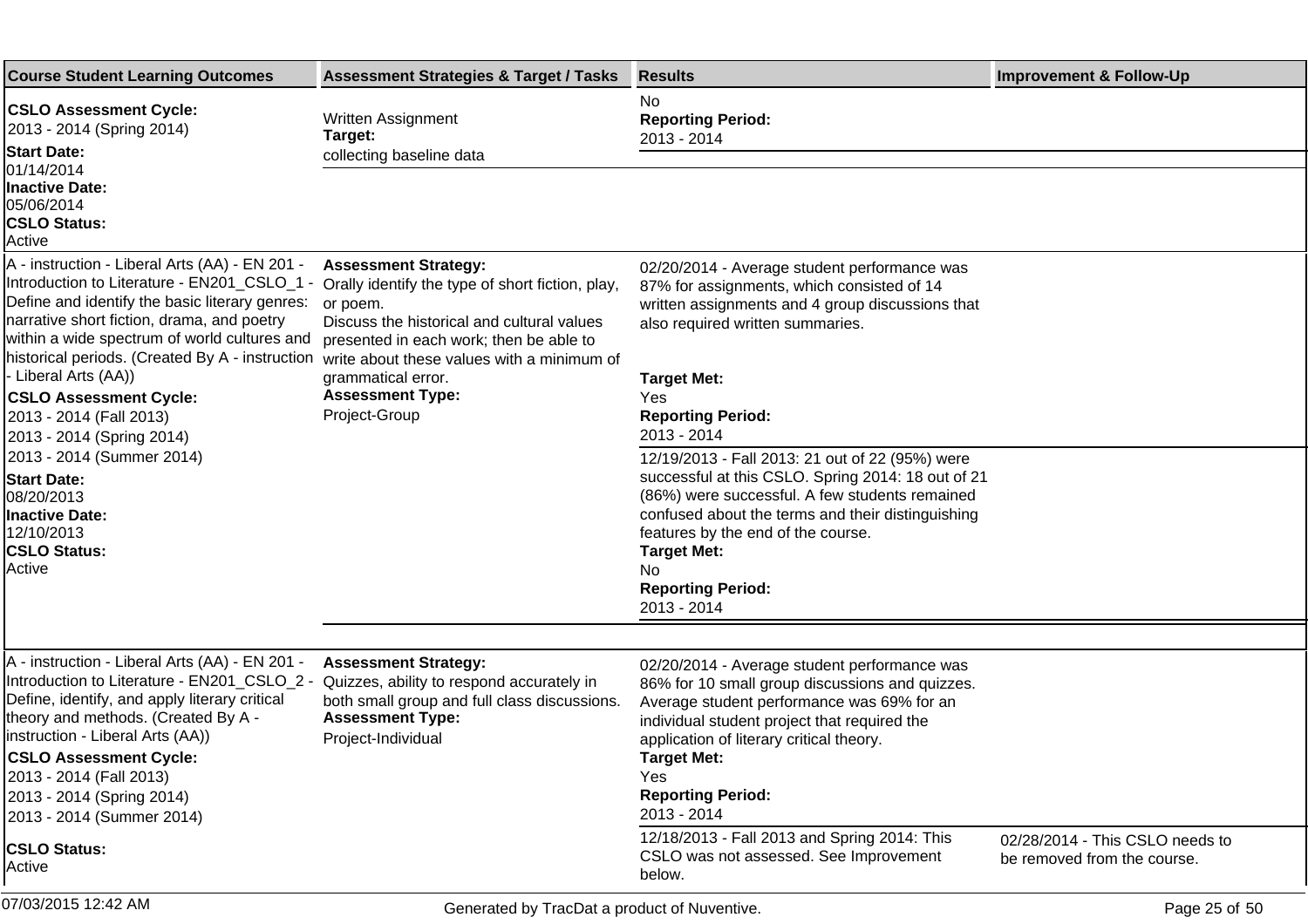| <b>Course Student Learning Outcomes</b>                                                                                                                                                                                                                                                                                                                                                          | <b>Assessment Strategies &amp; Target / Tasks</b>                                                                                                                                                                                                                                                   | <b>Results</b>                                                                                                                                                                                                                                                                                                                                                                                                                                                                                                      | <b>Improvement &amp; Follow-Up</b>                                                                                                                                                                                                                                                                                                                                                                                                                                                                                     |
|--------------------------------------------------------------------------------------------------------------------------------------------------------------------------------------------------------------------------------------------------------------------------------------------------------------------------------------------------------------------------------------------------|-----------------------------------------------------------------------------------------------------------------------------------------------------------------------------------------------------------------------------------------------------------------------------------------------------|---------------------------------------------------------------------------------------------------------------------------------------------------------------------------------------------------------------------------------------------------------------------------------------------------------------------------------------------------------------------------------------------------------------------------------------------------------------------------------------------------------------------|------------------------------------------------------------------------------------------------------------------------------------------------------------------------------------------------------------------------------------------------------------------------------------------------------------------------------------------------------------------------------------------------------------------------------------------------------------------------------------------------------------------------|
|                                                                                                                                                                                                                                                                                                                                                                                                  |                                                                                                                                                                                                                                                                                                     | <b>Target Met:</b><br>No<br><b>Reporting Period:</b><br>2013 - 2014                                                                                                                                                                                                                                                                                                                                                                                                                                                 | Literary and critical theory is not<br>normally introduced in courses at<br>this level. The textbook used to<br>"support" this SLO does/did not<br>provide students or instructors<br>enough information on which to<br>base an appropriate approach to the<br>teaching of such theory. Moreover,<br>time spent on this SLO needs to be<br>devoted to the teaching of the<br>literary language that is more<br>generally used.<br>Follow-Up:<br>05/11/2014 - The change to the<br>course has been submitted to<br>CAC. |
|                                                                                                                                                                                                                                                                                                                                                                                                  |                                                                                                                                                                                                                                                                                                     |                                                                                                                                                                                                                                                                                                                                                                                                                                                                                                                     |                                                                                                                                                                                                                                                                                                                                                                                                                                                                                                                        |
| A - instruction - Liberal Arts (AA) - EN 201 -<br>Introduction to Literature - EN201 CSLO 3 -<br>Identify basic literary terms, applying them<br>interpretively to assigned readings. (Created<br>By A - instruction - Liberal Arts (AA))<br><b>CSLO Assessment Cycle:</b><br>2013 - 2014 (Fall 2013)<br>2013 - 2014 (Spring 2014)<br>2013 - 2014 (Summer 2014)<br><b>CSLO Status:</b><br>Active | <b>Assessment Strategy:</b><br>The student will be able to accurately<br>discuss, both orally and in writing the<br>author's use of literary devices. He/she will<br>pass quizzes and tests based on these<br>devices with a minimum grade of a C.<br><b>Assessment Type:</b><br>Written Assignment | 02/20/2014 - Average student performance was<br>86% for 20 written assignments.<br><b>Target Met:</b><br>Yes<br><b>Reporting Period:</b><br>2013 - 2014<br>12/18/2013 - Fall 2013: 18 of 22 students (82%)<br>were able to pass quizzes and tests on these<br>devices. However, most students had difficulty<br>discussing them orally. Spring 2014: 16 of 21<br>students (76%) were able to demonstrate<br>knowledge of most of the terms.<br><b>Target Met:</b><br>No.<br><b>Reporting Period:</b><br>2013 - 2014 |                                                                                                                                                                                                                                                                                                                                                                                                                                                                                                                        |
| A - instruction - Liberal Arts (AA) - EN 201 -                                                                                                                                                                                                                                                                                                                                                   | <b>Assessment Strategy:</b>                                                                                                                                                                                                                                                                         | 02/20/2014 - Student average for the midterm                                                                                                                                                                                                                                                                                                                                                                                                                                                                        |                                                                                                                                                                                                                                                                                                                                                                                                                                                                                                                        |
| Introduction to Literature - EN201_CSLO_4 -<br>Write compositions on specific literary                                                                                                                                                                                                                                                                                                           | The student will write responses that earn a<br>minimum grade of a C, based on content,                                                                                                                                                                                                             | MLA paper was 64%.<br>Student average for the final MLA paper was 74%.                                                                                                                                                                                                                                                                                                                                                                                                                                              |                                                                                                                                                                                                                                                                                                                                                                                                                                                                                                                        |
| 07/03/2015 12:42 AM                                                                                                                                                                                                                                                                                                                                                                              | Generated by TracDat a product of Nuventive.                                                                                                                                                                                                                                                        |                                                                                                                                                                                                                                                                                                                                                                                                                                                                                                                     | Page 26 of 50                                                                                                                                                                                                                                                                                                                                                                                                                                                                                                          |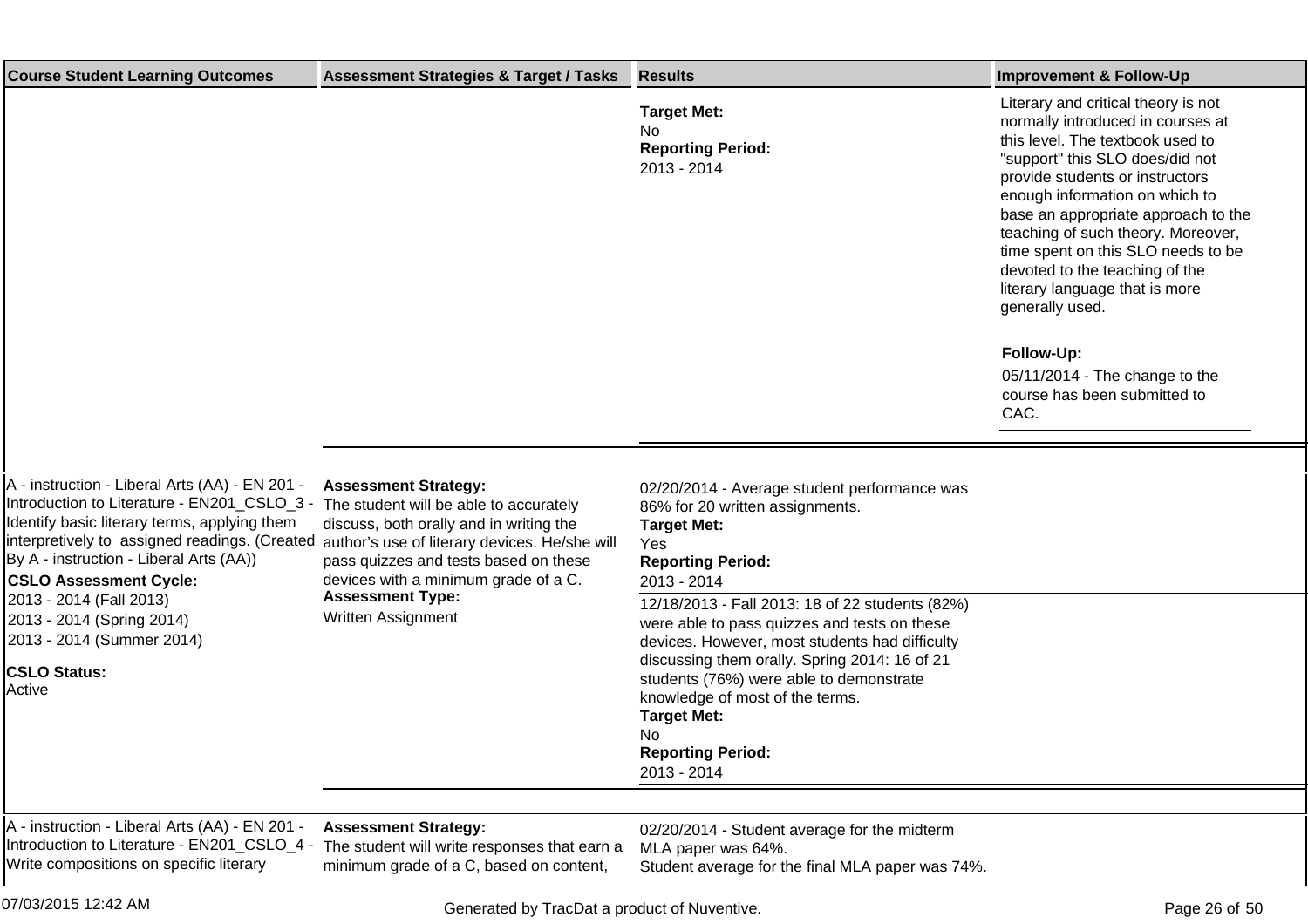| <b>Course Student Learning Outcomes</b>                                                                                                                                                                                                                                                                                                                                                                                        | <b>Assessment Strategies &amp; Target / Tasks</b>                                                                                                                                                                                                                                                                                                           | <b>Results</b>                                                                                                                                                                                                                                                                                                                                                                                                                                                                                                                                                    | <b>Improvement &amp; Follow-Up</b> |
|--------------------------------------------------------------------------------------------------------------------------------------------------------------------------------------------------------------------------------------------------------------------------------------------------------------------------------------------------------------------------------------------------------------------------------|-------------------------------------------------------------------------------------------------------------------------------------------------------------------------------------------------------------------------------------------------------------------------------------------------------------------------------------------------------------|-------------------------------------------------------------------------------------------------------------------------------------------------------------------------------------------------------------------------------------------------------------------------------------------------------------------------------------------------------------------------------------------------------------------------------------------------------------------------------------------------------------------------------------------------------------------|------------------------------------|
| lissues. (Created By A - instruction - Liberal<br>Arts (AA))<br><b>CSLO Assessment Cycle:</b><br>2013 - 2014 (Fall 2013)<br>2013 - 2014 (Spring 2014)<br>2013 - 2014 (Summer 2014)<br><b>Start Date:</b><br>08/06/2013<br>Inactive Date:<br>08/30/2014<br><b>CSLO Status:</b><br>Active                                                                                                                                        | organization, word choice, conventional use<br>of language, and the proper use of the MLA<br>format.<br><b>Assessment Type:</b><br>Written Assignment<br>Target:                                                                                                                                                                                            | <b>Target Met:</b><br>Yes<br><b>Reporting Period:</b><br>2013 - 2014<br>12/18/2013 - Fall 2013: 16 out of 22 students<br>(73%) wrote satisfactory response papers on two<br>out of the three genres studied (poetry & drama).<br>The main reason for the low result was that<br>students did not turn in one or both of the papers.<br>Spring 2014: 12 out of 21 (57%) wrote a<br>satisfactory response paper on one of the genres<br>(drama). 5 students did not turn in the assignment.<br><b>Target Met:</b><br>No.<br><b>Reporting Period:</b><br>2013 - 2014 |                                    |
| A - instruction - Liberal Arts (AA) - EN 208 -<br>Introduction to Philosophy - EN208_CSLO_2 Produce a written assignment that shows<br>- Explain how the philosophical ideas and<br>concepts discussed are interrelated to one<br>another (Created By A - instruction - Liberal<br>Arts (AA))<br><b>CSLO Assessment Cycle:</b><br>2012 - 2013 (Fall 2012)<br><b>Start Date:</b><br>08/02/2012<br><b>CSLO Status:</b><br>Active | <b>Assessment Strategy:</b><br>students' understanding of philosophical<br>ideas and concepts and their inter-relational<br>to each other.<br><b>Assessment Type:</b><br>Written Assignment<br>Target:<br>100% of students taking the class will<br>complete this assessment; 70% will be the<br>acceptable/satisfactory performance on this<br>assessment. | 05/14/2014 - Students from one section of this<br>course were assessed. More than 60% of the<br>students performed below average on two of the<br>criteria (content and format).<br><b>Target Met:</b><br>No.<br><b>Reporting Period:</b><br>2013 - 2014                                                                                                                                                                                                                                                                                                          |                                    |
| A - instruction - Liberal Arts (AA) - EN/CO<br>205 - Speech Communication -<br>EN/CO205_CSLO_1 - Value communication<br>as a crucial and pervasive aspect of life<br>(Created By A - instruction - Liberal Arts<br>((AA)<br><b>CSLO Assessment Cycle:</b><br>2013 - 2014 (Spring 2014)<br><b>Start Date:</b><br>05/13/2014                                                                                                     | <b>Assessment Strategy:</b><br>Mid-term Exam, group discussion, critical<br>written response, (both scored with rubric)<br>and class activities involving authentic<br>communication scenarios.<br><b>Assessment Type:</b><br>Exam/Quiz - In Course<br>Target:<br>70% of students must be able to<br>demonstrate this CSLO.                                 | 05/10/2014 - Spring 14 Sect. 2 - Ulm - National<br>campus - 11 out of 17<br><b>Target Met:</b><br><b>No</b><br><b>Reporting Period:</b><br>2013 - 2014<br>05/10/2014 - Spring 14 Sect. 3 - Ulm - National<br>campus - 16 out of 18<br><b>Target Met:</b><br>No                                                                                                                                                                                                                                                                                                    |                                    |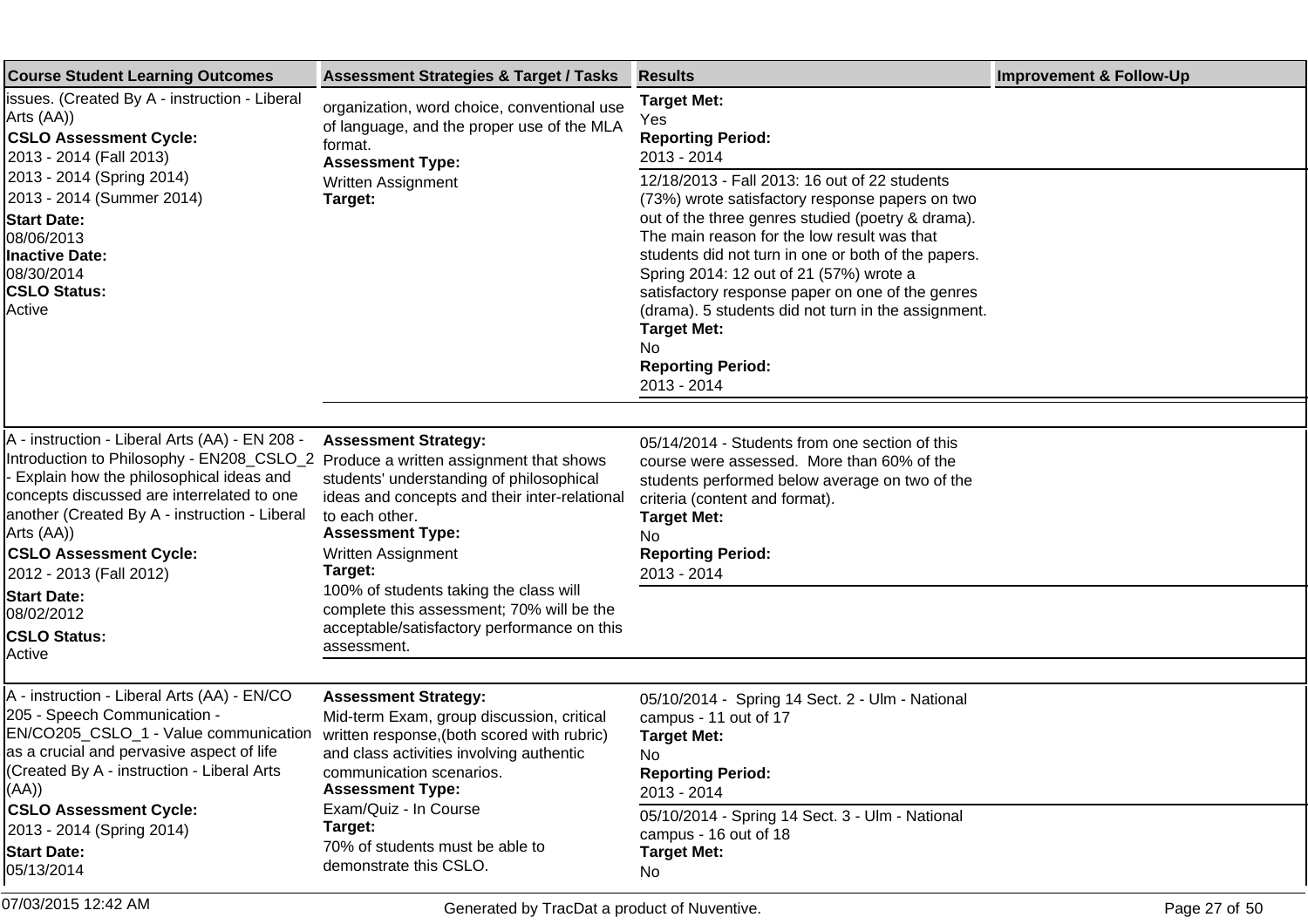| <b>Course Student Learning Outcomes</b>                                                                                                                                                                                                                                                                                                 | <b>Assessment Strategies &amp; Target / Tasks</b>                                                                                                                                                                                                                                                                                                                                                         | <b>Results</b>                                                                                                                                                                                                                                         | <b>Improvement &amp; Follow-Up</b>                                                                                                                                                                                    |
|-----------------------------------------------------------------------------------------------------------------------------------------------------------------------------------------------------------------------------------------------------------------------------------------------------------------------------------------|-----------------------------------------------------------------------------------------------------------------------------------------------------------------------------------------------------------------------------------------------------------------------------------------------------------------------------------------------------------------------------------------------------------|--------------------------------------------------------------------------------------------------------------------------------------------------------------------------------------------------------------------------------------------------------|-----------------------------------------------------------------------------------------------------------------------------------------------------------------------------------------------------------------------|
| <b>CSLO Status:</b>                                                                                                                                                                                                                                                                                                                     |                                                                                                                                                                                                                                                                                                                                                                                                           | <b>Reporting Period:</b><br>2013 - 2014                                                                                                                                                                                                                |                                                                                                                                                                                                                       |
| Active                                                                                                                                                                                                                                                                                                                                  |                                                                                                                                                                                                                                                                                                                                                                                                           | 02/27/2014 - Fall 14 - Ulm - National Campus-15<br>out of 19<br><b>Target Met:</b><br>No<br><b>Reporting Period:</b><br>2013 - 2014<br><b>Related Documents:</b><br>EN.CO 205 Sample Test Ulm.pdf<br>EN.CO 205 Sample Test 2 Ulm.pdf                   | 03/12/2014 - Modify exams so<br>students need to provide more real-<br>life examples all of the various types<br>of communication contexts and<br>settings affect their own lives or the<br>lives of those they know. |
|                                                                                                                                                                                                                                                                                                                                         |                                                                                                                                                                                                                                                                                                                                                                                                           |                                                                                                                                                                                                                                                        |                                                                                                                                                                                                                       |
| A - instruction - Liberal Arts (AA) - EN/CO<br>205 - Speech Communication -<br>EN/CO205_CSLO_2 - Deliver an effective<br>public address (Created By A - instruction -<br>Liberal Arts (AA))<br><b>CSLO Assessment Cycle:</b><br>2013 - 2014 (Fall 2013)<br>2013 - 2014 (Spring 2014)<br>2013 - 2014 (Summer 2014)<br><b>Start Date:</b> | <b>Assessment Strategy:</b><br>Students in the speech class will produce a<br>public speech on a pre-selected topic of<br>their choice and will deliver the speech in a<br>public venue. The delivered speech will be<br>used for this assessment process.<br>Students will be performing a persuasive<br>speech in a public setting which will be<br>assessed using a rubric.<br><b>Assessment Type:</b> | 05/10/2014 - Spring 14 Sect. 3 - Ulm - National<br>campus - 16 out of 18<br><b>Target Met:</b><br>No<br><b>Reporting Period:</b><br>2013 - 2014<br>05/10/2014 - Spring 14 Sect. 2 - Ulm - National<br>campus -11 out of 17<br><b>Target Met:</b><br>No |                                                                                                                                                                                                                       |
| 08/02/2012                                                                                                                                                                                                                                                                                                                              | Presentation/Performance<br>Target:                                                                                                                                                                                                                                                                                                                                                                       | <b>Reporting Period:</b><br>2013 - 2014                                                                                                                                                                                                                |                                                                                                                                                                                                                       |
| <b>CSLO Status:</b><br>Active                                                                                                                                                                                                                                                                                                           | 100% of the speech students who complete<br>this course will be expected to participate in<br>this assessment. 70% is the expected                                                                                                                                                                                                                                                                        | 09/15/2013 - NC - 16 out of 19 (Ulm)                                                                                                                                                                                                                   | 09/02/2014 - The criteria and<br>evaluation rubric will be revised to                                                                                                                                                 |
|                                                                                                                                                                                                                                                                                                                                         | satisfactory performance for this<br>assessment.                                                                                                                                                                                                                                                                                                                                                          | <b>Target Met:</b><br><b>No</b><br><b>Reporting Period:</b><br>2013 - 2014<br><b>Related Documents:</b><br>EN.CO 205 Rubric for Major Speech<br><b>Presentations Ulm.pdf</b>                                                                           | include criteria that can be used for<br>this course. Efforts will be made to<br>ensure that all students are<br>assessed consistently with all of the<br>same criteria.                                              |
|                                                                                                                                                                                                                                                                                                                                         |                                                                                                                                                                                                                                                                                                                                                                                                           |                                                                                                                                                                                                                                                        | 03/12/2014 - Some students fail to<br>achieve this SLO due to intentionally<br>skipping speeches due to speech<br>apprehension. Chapter 14 of the<br>text book covers speech<br>apprehension. This chapter can be     |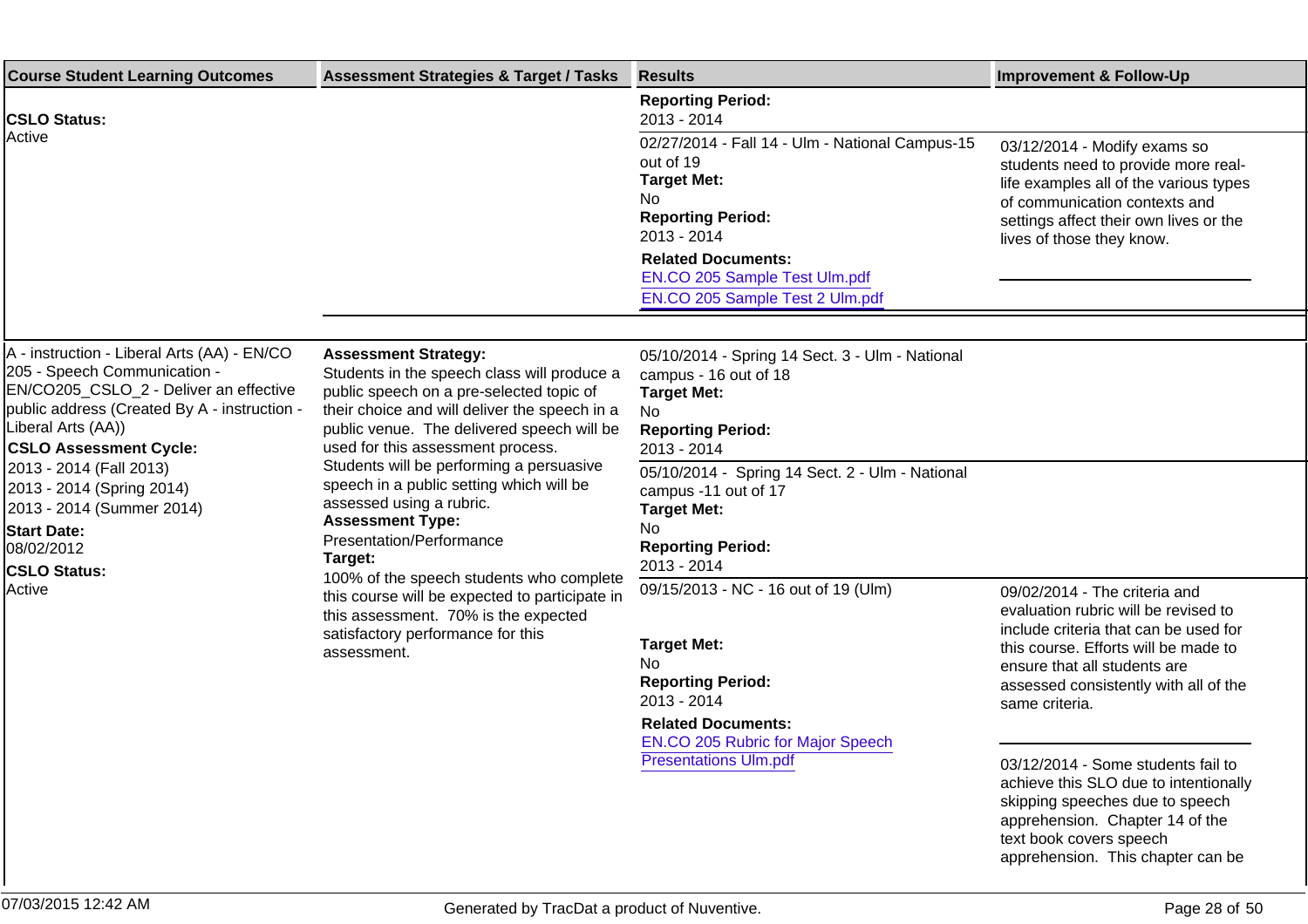| <b>Course Student Learning Outcomes</b>                                                                                                                                                                                                                                                                                                                                  | <b>Assessment Strategies &amp; Target / Tasks</b>                                                                                                                                                                                                                                                                                                                                                                                                                                                                                                                                                               | <b>Results</b>                                                                                                                                                                                                                                                                                                                                                                                                                                                                                                            | <b>Improvement &amp; Follow-Up</b>                                                                                                                                                                                                                                                                   |
|--------------------------------------------------------------------------------------------------------------------------------------------------------------------------------------------------------------------------------------------------------------------------------------------------------------------------------------------------------------------------|-----------------------------------------------------------------------------------------------------------------------------------------------------------------------------------------------------------------------------------------------------------------------------------------------------------------------------------------------------------------------------------------------------------------------------------------------------------------------------------------------------------------------------------------------------------------------------------------------------------------|---------------------------------------------------------------------------------------------------------------------------------------------------------------------------------------------------------------------------------------------------------------------------------------------------------------------------------------------------------------------------------------------------------------------------------------------------------------------------------------------------------------------------|------------------------------------------------------------------------------------------------------------------------------------------------------------------------------------------------------------------------------------------------------------------------------------------------------|
|                                                                                                                                                                                                                                                                                                                                                                          |                                                                                                                                                                                                                                                                                                                                                                                                                                                                                                                                                                                                                 |                                                                                                                                                                                                                                                                                                                                                                                                                                                                                                                           | covered early in the semester (along<br>with strategies for minimizing<br>apprehension) as a means of giving<br>students tools to combat<br>nervousness so they attempt each<br>assigned speech, given the students<br>ample practice when it comes to<br>delivering an effective public<br>address. |
|                                                                                                                                                                                                                                                                                                                                                                          |                                                                                                                                                                                                                                                                                                                                                                                                                                                                                                                                                                                                                 |                                                                                                                                                                                                                                                                                                                                                                                                                                                                                                                           |                                                                                                                                                                                                                                                                                                      |
| A - instruction - Liberal Arts (AA) - EN/CO<br>205 - Speech Communication -<br>EN/CO205_CSLO_3 - Analyze the speeches<br>of others through critical listening (Created<br>By A - instruction - Liberal Arts (AA))<br><b>CSLO Assessment Cycle:</b><br>2013 - 2014 (Fall 2013)<br>2013 - 2014 (Spring 2014)<br>2013 - 2014 (Summer 2014)<br><b>CSLO Status:</b><br>Active | <b>Assessment Strategy:</b><br>Peer reviews of speeches: Students will<br>watch a video of individual speech<br>performances and will analyze the speech<br>performances using a rubric and a written<br>analysis of the speeches (using terminology<br>learned in the class) will be expected from<br>each student; written sample speeches will<br>be provided for the students to also analyze<br>as part of a class activity and an exam.<br><b>Assessment Type:</b><br><b>Written Assignment</b><br>Target:<br>Students within the class need to perform at<br>a 70% or higher in order to meet this CSLO. | 05/10/2014 - Spring 14 Sect. 2 - Ulm - National<br>campus -11 out of 17<br><b>Target Met:</b><br>No.<br><b>Reporting Period:</b><br>2013 - 2014<br>05/10/2014 - Spring 14 Sect. 3 - Ulm - National<br>campus - 16 out of 18<br><b>Target Met:</b><br>No<br><b>Reporting Period:</b><br>2013 - 2014<br>03/11/2014 - NC 14 out of 19 (Ulm)<br><b>Target Met:</b><br><b>No</b><br><b>Reporting Period:</b><br>2013 - 2014<br><b>Related Documents:</b><br>EN.CO 205 Peer Review 1 Ulm.pdf<br>EN.CO 205 Peer Review 2 Ulm.pdf | 03/12/2014 - Critiquing a speech as<br>it is performed can be difficult for<br>many students and impossible for<br>students who are absent on a<br>speech presentation day. Having<br>the speeches recorded and burned<br>on to a DVD allows students to<br>listen to and analyze a speech as        |
|                                                                                                                                                                                                                                                                                                                                                                          |                                                                                                                                                                                                                                                                                                                                                                                                                                                                                                                                                                                                                 | EN.CO 205 Peer Review 3 Ulm.pdf<br>EN.CO 205 Peer Review 4 Ulm.pdf                                                                                                                                                                                                                                                                                                                                                                                                                                                        | many times as necessary when<br>forming a critique of either their own<br>performance or a peer's<br>performance.                                                                                                                                                                                    |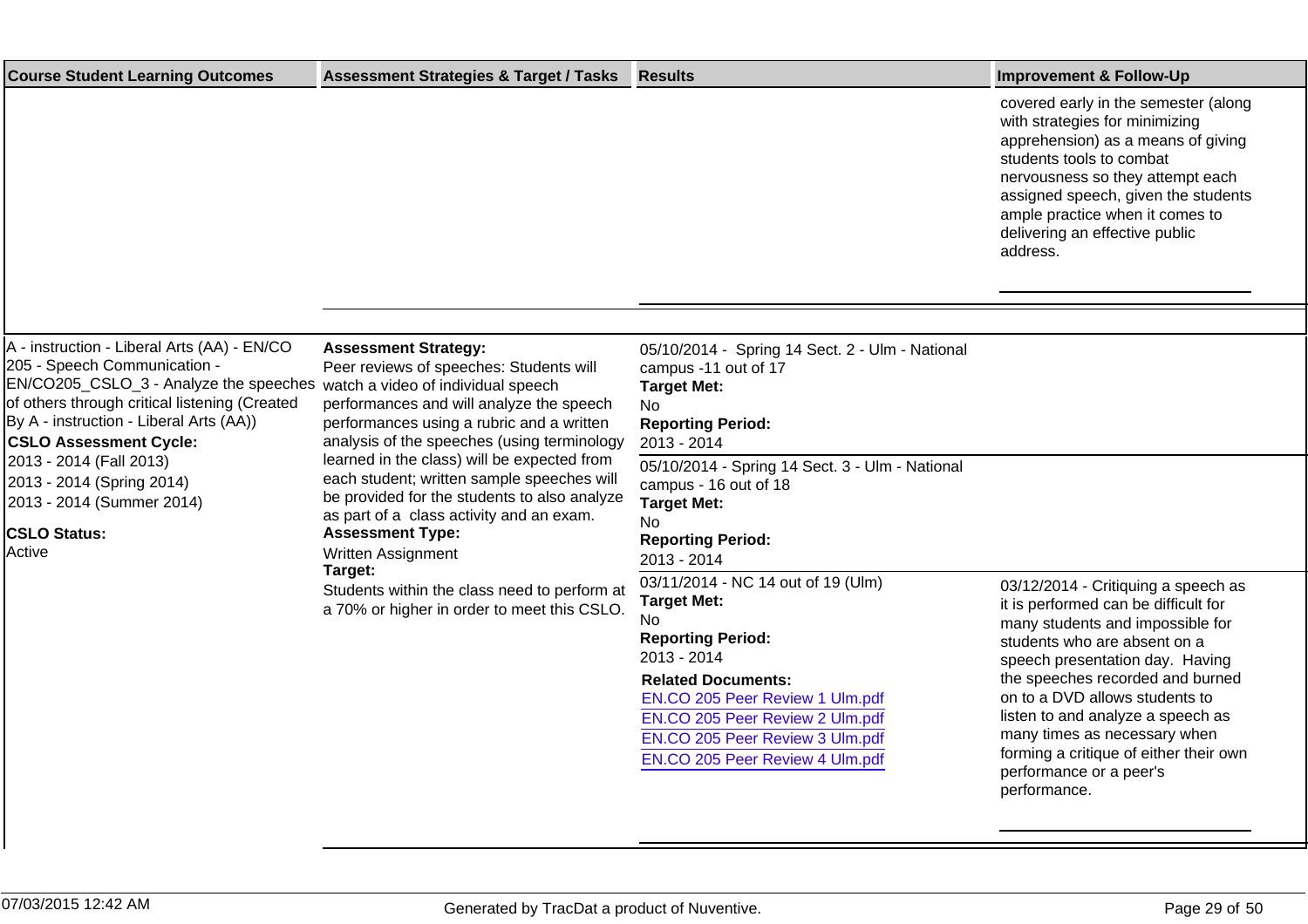| <b>Course Student Learning Outcomes</b>                                                                                                                                                                                                                                           | <b>Assessment Strategies &amp; Target / Tasks</b>                                                                                                                                                                                                                                                        | <b>Results</b>                                                                                                                                                                                     | <b>Improvement &amp; Follow-Up</b>                                                                                                                                                                                                                                                      |
|-----------------------------------------------------------------------------------------------------------------------------------------------------------------------------------------------------------------------------------------------------------------------------------|----------------------------------------------------------------------------------------------------------------------------------------------------------------------------------------------------------------------------------------------------------------------------------------------------------|----------------------------------------------------------------------------------------------------------------------------------------------------------------------------------------------------|-----------------------------------------------------------------------------------------------------------------------------------------------------------------------------------------------------------------------------------------------------------------------------------------|
|                                                                                                                                                                                                                                                                                   |                                                                                                                                                                                                                                                                                                          |                                                                                                                                                                                                    |                                                                                                                                                                                                                                                                                         |
| A - instruction - Liberal Arts (AA) - EN/CO<br>205 - Speech Communication -<br>EN/C0205_CSLO_4 - Distinguish between<br>the verbal and non-verbal components of<br>human dialogue (Created By A - instruction -<br>Liberal Arts (AA))<br><b>CSLO Assessment Cycle:</b>            | <b>Assessment Strategy:</b><br>Students will be able to distinguish these<br>components in a class quiz and in the mid-<br>term exam. Students will also need to<br>demonstrate knowledge of this in their<br>speech performances.<br><b>Assessment Type:</b>                                            | 05/10/2014 - Spring 14 Sect. 3 - Ulm - National<br>campus - 16 out of 18 for SLO 4.1 -- SLO 4.2 not<br>assessed<br><b>Target Met:</b><br>No.<br><b>Reporting Period:</b><br>2013 - 2014            |                                                                                                                                                                                                                                                                                         |
| 2013 - 2014 (Fall 2013)<br>2013 - 2014 (Spring 2014)<br>2013 - 2014 (Summer 2014)<br><b>CSLO Status:</b><br>Active                                                                                                                                                                | Exam/Quiz - In Course<br>Target:<br>All students in the class need to demonstrate<br>a 70% mastery of this CSLO.                                                                                                                                                                                         | 05/10/2014 - Spring 14 Sect. 2 - Ulm - National<br>campus -11 out of 17 for SLO 4.1 --<br>SLO 4.2 not assessed<br><b>Target Met:</b><br>No.<br><b>Reporting Period:</b>                            |                                                                                                                                                                                                                                                                                         |
|                                                                                                                                                                                                                                                                                   |                                                                                                                                                                                                                                                                                                          | 2013 - 2014<br>03/11/2014 - NC - 14 out of 19 (Ulm)<br><b>Target Met:</b><br>No.<br><b>Reporting Period:</b><br>2013 - 2014                                                                        | 03/12/2014 - Have students plan<br>verbal and non-verbal behaviors as<br>part of speech presentation<br>preparation. That is, the students                                                                                                                                              |
|                                                                                                                                                                                                                                                                                   |                                                                                                                                                                                                                                                                                                          | <b>Related Documents:</b><br>EN.CO 205 Sample Test Ulm.pdf<br>EN.CO 205 Sample Test 2 Ulm.pdf                                                                                                      | will identify on their speaking notes<br>where they plan to use various<br>bodily actions and vocal<br>emphasis/expressiveness. Then<br>the students can critique themselves<br>or others on use of verbal and non-<br>verbal components, which will start<br>a dialogue on the matter. |
|                                                                                                                                                                                                                                                                                   |                                                                                                                                                                                                                                                                                                          |                                                                                                                                                                                                    |                                                                                                                                                                                                                                                                                         |
| A - instruction - Liberal Arts (AA) - EN/CO<br>205 - Speech Communication -<br>EN/CO205_CSLO_5 - Demonstrate an<br>understanding of interpersonal<br>communication differences, language choice<br>and the roles that members of the<br>communication process play. (Created By A | <b>Assessment Strategy:</b><br>Students were required to role play different<br>communication scenarios then produce a<br>WRITTEN ASSIGNMENT evaluating the<br>roles that they played in their scenarios, the<br>relationships between the various roles and<br>the relationships between their language | 05/10/2014 - Spring 14 Sect. 3 - Ulm - National<br>campus - 15 out of 18<br><b>Target Met:</b><br>No<br><b>Reporting Period:</b><br>2013 - 2014<br>05/10/2014 - Spring 14 Sect. 2 - Ulm - National |                                                                                                                                                                                                                                                                                         |
| - instruction - Liberal Arts (AA))<br><b>CSLO Assessment Cycle:</b><br>2013 - 2014 (Fall 2013)                                                                                                                                                                                    | (word choices), paralanguage (tone, pitch,<br>inflections, intonation, etc), non-verbal<br>behaviors and its effect on interpersonal and                                                                                                                                                                 | campus -9 out of 17<br><b>Target Met:</b>                                                                                                                                                          |                                                                                                                                                                                                                                                                                         |
| 07/03/2015 12:42 AM                                                                                                                                                                                                                                                               | Generated by TracDat a product of Nuventive.                                                                                                                                                                                                                                                             |                                                                                                                                                                                                    | Page 30 of 50                                                                                                                                                                                                                                                                           |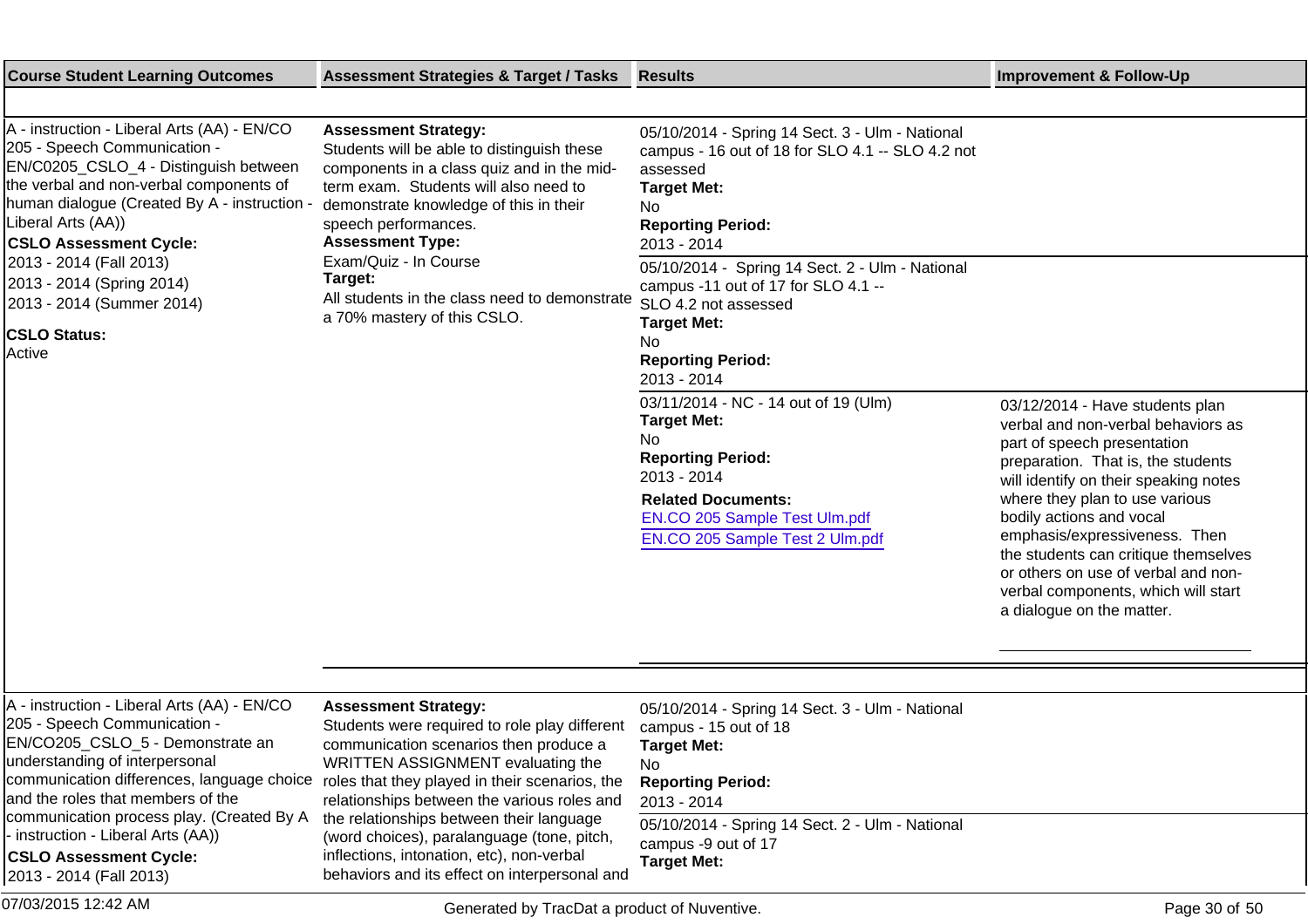| <b>Course Student Learning Outcomes</b>                                                                                                                                                                                                                                                                                                                                                                                                       | <b>Assessment Strategies &amp; Target / Tasks</b>                                                                                                                     | <b>Results</b>                                                                                                                                                                                                                                                                                                                                                                                                                                                                                                     | <b>Improvement &amp; Follow-Up</b>                                                                                                                                                                                                                                                                                                                                                                                                                                                                    |
|-----------------------------------------------------------------------------------------------------------------------------------------------------------------------------------------------------------------------------------------------------------------------------------------------------------------------------------------------------------------------------------------------------------------------------------------------|-----------------------------------------------------------------------------------------------------------------------------------------------------------------------|--------------------------------------------------------------------------------------------------------------------------------------------------------------------------------------------------------------------------------------------------------------------------------------------------------------------------------------------------------------------------------------------------------------------------------------------------------------------------------------------------------------------|-------------------------------------------------------------------------------------------------------------------------------------------------------------------------------------------------------------------------------------------------------------------------------------------------------------------------------------------------------------------------------------------------------------------------------------------------------------------------------------------------------|
| 2013 - 2014 (Spring 2014)<br>2013 - 2014 (Summer 2014)                                                                                                                                                                                                                                                                                                                                                                                        | group communications. The written<br>assignment was graded with a rubric.<br><b>Assessment Type:</b>                                                                  | <b>No</b><br><b>Reporting Period:</b><br>2013 - 2014                                                                                                                                                                                                                                                                                                                                                                                                                                                               |                                                                                                                                                                                                                                                                                                                                                                                                                                                                                                       |
| <b>CSLO Status:</b><br>Active                                                                                                                                                                                                                                                                                                                                                                                                                 | Written Assignment<br>Target:<br>3/4 of the students should demonstrate a<br>70% understanding of these concepts as<br>shown in their written assignment.             | 03/11/2014 - NC - 15 out of 19 (Ulm)<br><b>Target Met:</b><br>No<br><b>Reporting Period:</b><br>2013 - 2014<br><b>Related Documents:</b><br>EN.CO 205 Sample Test Ulm.pdf<br>EN.CO 205 Sample Test 2 Ulm.pdf                                                                                                                                                                                                                                                                                                       | 03/12/2014 - Instead of just lecturing<br>communication roles and then<br>asking students to explain them on<br>an exam, allow students to role play<br>in class before the exam to interact<br>with the information in more than<br>one manner.                                                                                                                                                                                                                                                      |
|                                                                                                                                                                                                                                                                                                                                                                                                                                               |                                                                                                                                                                       |                                                                                                                                                                                                                                                                                                                                                                                                                                                                                                                    |                                                                                                                                                                                                                                                                                                                                                                                                                                                                                                       |
| A - instruction - Liberal Arts (AA) - PY 101 -<br>General Psychology - 1 - Examine the field<br>of psychology: its research methods,<br>perspectives, and its relation to other social<br>and natural sciences. (Created By A -<br>instruction - Liberal Arts (AA))<br><b>CSLO Assessment Cycle:</b><br>2014 - 2015 (Spring 2015)<br><b>Start Date:</b><br>01/12/2015<br><b>Inactive Date:</b><br>05/14/2015<br><b>CSLO Status:</b><br>Active | <b>Assessment Strategy:</b><br>Quiz and/or test<br><b>Assessment Type:</b><br>Exam/Quiz - In Course<br>Target:<br>That students meet the outcome at 70% or<br>higher. | 05/13/2014 - Total=Section 1 of the course: 29<br>completed<br>Pass=23 met the outcome at 70% and higher.<br>Fail=6 did not meet the outcome at 69% and<br>below.<br>Total=Section 2 of the course; 26 Students<br>completed the course.<br>Pass=23 Students passed with a 70% or higher.<br>Fail=3 Students failed with 69% lower score.<br>Pretest results<br>Total=27<br>Pass 17<br>Fail 10<br>Average score by class 63%<br>Post test results<br>Total=21<br>Pass=18<br>$Fail=3$<br>Average score by class=85% | 05/13/2014 - After repeated data-<br>collection, data revealed a<br>relationship between attendance<br>and class performance. Majority of<br>students who did not pass the<br>course, with grades D & F result<br>from excessive absence. In<br>response to previous<br>recommendations on attendance, a<br>uniform attendance policy was<br>adopted by the social science<br>division, effective Fall 2013. Much<br>data are needed to determine the<br>impact of policy on student-<br>performance. |
|                                                                                                                                                                                                                                                                                                                                                                                                                                               |                                                                                                                                                                       | <b>Target Met:</b><br>Yes<br><b>Reporting Period:</b><br>2013 - 2014                                                                                                                                                                                                                                                                                                                                                                                                                                               |                                                                                                                                                                                                                                                                                                                                                                                                                                                                                                       |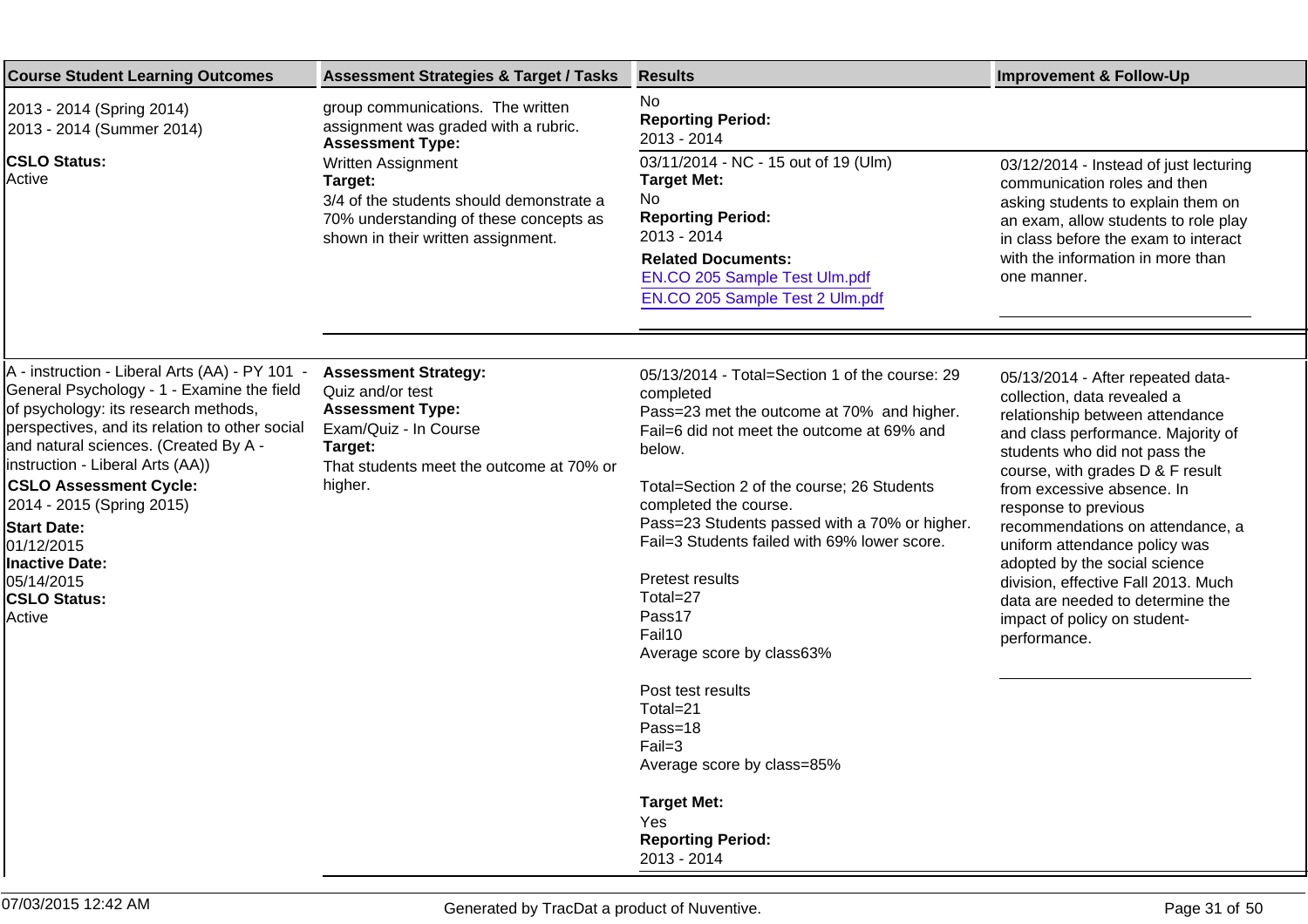| <b>Course Student Learning Outcomes</b>                                                                                                                                                                                                                                                                                                                                                                                       | <b>Assessment Strategies &amp; Target / Tasks</b>                                                                                                                                                                                                                                                                                   | <b>Results</b>                                                                                                                                                                                  | <b>Improvement &amp; Follow-Up</b>                                                                                                                                                                                                                                                                                                                                                                                                                    |
|-------------------------------------------------------------------------------------------------------------------------------------------------------------------------------------------------------------------------------------------------------------------------------------------------------------------------------------------------------------------------------------------------------------------------------|-------------------------------------------------------------------------------------------------------------------------------------------------------------------------------------------------------------------------------------------------------------------------------------------------------------------------------------|-------------------------------------------------------------------------------------------------------------------------------------------------------------------------------------------------|-------------------------------------------------------------------------------------------------------------------------------------------------------------------------------------------------------------------------------------------------------------------------------------------------------------------------------------------------------------------------------------------------------------------------------------------------------|
|                                                                                                                                                                                                                                                                                                                                                                                                                               |                                                                                                                                                                                                                                                                                                                                     |                                                                                                                                                                                                 |                                                                                                                                                                                                                                                                                                                                                                                                                                                       |
| A - instruction - Liberal Arts (AA) - PY 101 -<br>General Psychology - 2 - Identify the<br>biological processes that underlie human<br>thinking, emotion, and behavior. (Created By<br>A - instruction - Liberal Arts (AA))<br><b>CSLO Assessment Cycle:</b><br>2014 - 2015 (Spring 2015)<br><b>Start Date:</b><br>01/12/2015<br><b>Inactive Date:</b><br>05/14/2015<br><b>CSLO Status:</b><br>Active                         | <b>Assessment Strategy:</b><br>Quiz and/or test<br><b>Assessment Type:</b><br>Exam/Quiz - In Course<br>Target:<br>Students meet the outcome at 70% or<br>higher.                                                                                                                                                                    | 05/13/2014 - Total=29<br>Pass=18 met the outcome at 70% and higher.<br>Fail=11 did not meet the outcome at 69% or lower.<br><b>Target Met:</b><br>No<br><b>Reporting Period:</b><br>2013 - 2014 | 05/13/2014 - Outcome is not met<br>because only 62% of the students<br>met the outcome. There is a need to<br>re-evaluate how this outcome is<br>assessed.                                                                                                                                                                                                                                                                                            |
| A - instruction - Liberal Arts (AA) - PY 101 -<br>General Psychology - 3 - Describe the major<br>concepts and theories used to explain the<br>human developmental processes. (Created<br>By A - instruction - Liberal Arts (AA))<br><b>CSLO Assessment Cycle:</b><br>2014 - 2015 (Spring 2015)<br><b>Start Date:</b><br>01/12/2015                                                                                            | <b>Assessment Strategy:</b><br>Quiz and/or test, reading assignment, and<br>presentations.<br><b>Assessment Type:</b><br>Exam/Quiz - In Course<br>Target:<br>Students meet the outcome at 70% or<br>higher.                                                                                                                         | 05/13/2014 - Total=29<br>Pass=22<br>Fail=9<br><b>Target Met:</b><br>Yes<br><b>Reporting Period:</b><br>2013 - 2014                                                                              |                                                                                                                                                                                                                                                                                                                                                                                                                                                       |
| <b>Inactive Date:</b><br>05/14/2015<br><b>CSLO Status:</b><br>Active                                                                                                                                                                                                                                                                                                                                                          |                                                                                                                                                                                                                                                                                                                                     |                                                                                                                                                                                                 |                                                                                                                                                                                                                                                                                                                                                                                                                                                       |
| A - instruction - Liberal Arts (AA) - PY 101 -<br>General Psychology - 4 - Describe the<br>psychological approaches used to identify<br>psychological and behavioral disorders and<br>their therapies. (Created By A - instruction -<br>Liberal Arts (AA))<br><b>CSLO Assessment Cycle:</b><br>2014 - 2015 (Spring 2015)<br><b>Start Date:</b><br>01/12/2015<br>Inactive Date:<br>05/14/2015<br><b>CSLO Status:</b><br>Active | <b>Assessment Strategy:</b><br>Group discussions-students will engage in<br>discussions to identify what society<br>considers to be abnormal behaviors and<br>explain why.<br>Rubric is used)<br>Quiz and/ or test<br><b>Assessment Type:</b><br>Exam/Quiz - In Course<br>Target:<br>Students meet the outcome at 70% or<br>higher. | 05/13/2014 - Total=29<br>Pass=24<br>Fail=5<br><b>Target Met:</b><br>Yes<br><b>Reporting Period:</b><br>2013 - 2014                                                                              | 05/13/2014 - After repeated data-<br>collection, data revealed a<br>relationship between attendance<br>and class performance. Majority of<br>students who did not pass the<br>course, with grades D & F result<br>from excessive absence. In<br>response to previous<br>recommendations on attendance, a<br>uniform attendance policy was<br>adopted by the social science<br>division, effective Fall 2013. Much<br>data are needed to determine the |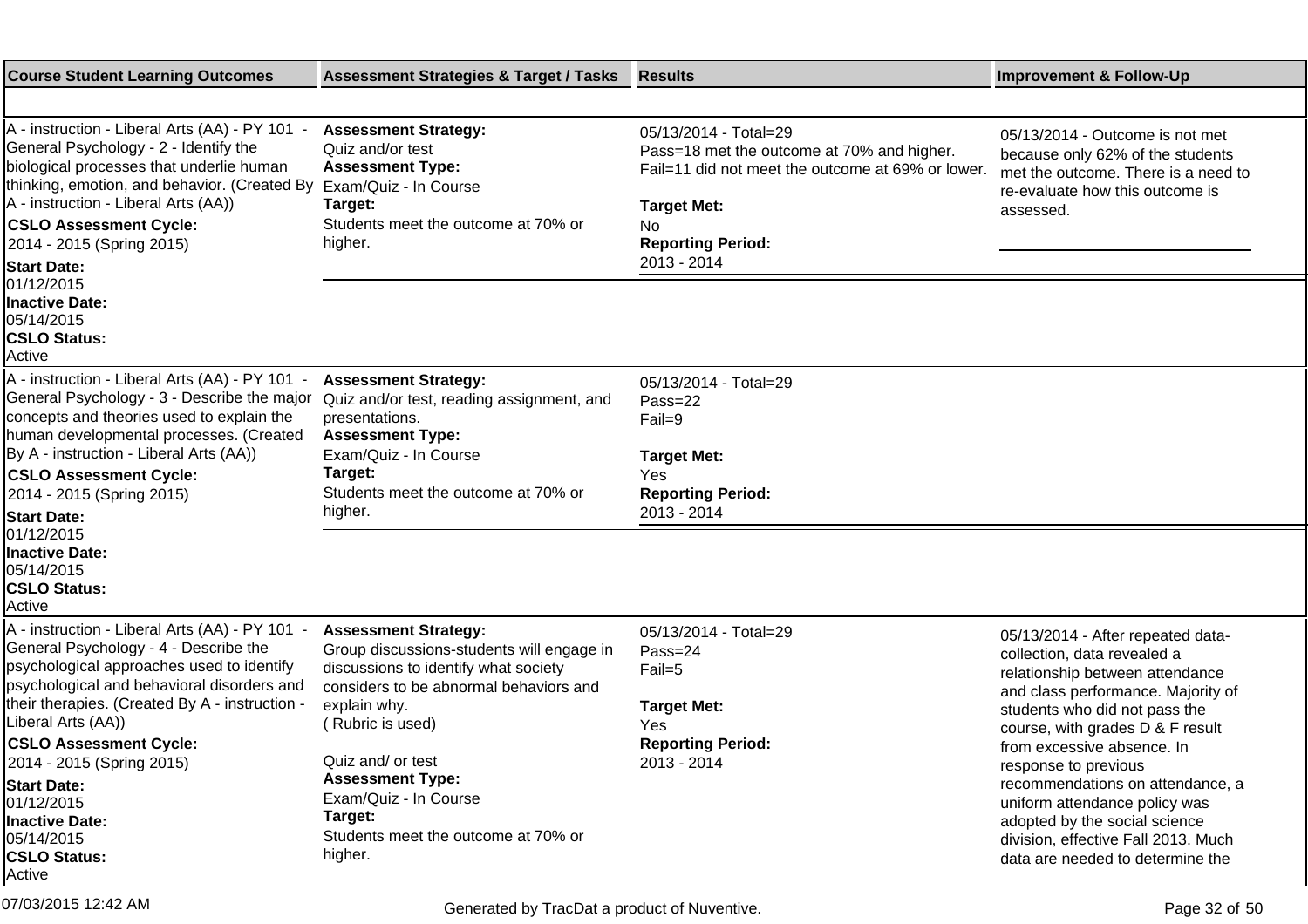| <b>Course Student Learning Outcomes</b>                                                                                                                                                                                                                                                         | <b>Assessment Strategies &amp; Target / Tasks</b>                                                                                                                                                                                                                                        | <b>Results</b>                                                                                                                                                                                                                                                       | <b>Improvement &amp; Follow-Up</b>           |
|-------------------------------------------------------------------------------------------------------------------------------------------------------------------------------------------------------------------------------------------------------------------------------------------------|------------------------------------------------------------------------------------------------------------------------------------------------------------------------------------------------------------------------------------------------------------------------------------------|----------------------------------------------------------------------------------------------------------------------------------------------------------------------------------------------------------------------------------------------------------------------|----------------------------------------------|
|                                                                                                                                                                                                                                                                                                 |                                                                                                                                                                                                                                                                                          |                                                                                                                                                                                                                                                                      | impact of policy on student-<br>performance. |
|                                                                                                                                                                                                                                                                                                 |                                                                                                                                                                                                                                                                                          |                                                                                                                                                                                                                                                                      |                                              |
| A - instruction - Marine Science (AS) - MR<br>120 - Marine Biology - 2 - Demonstrate<br>knowledge of basic building blocks of life<br>(macromolecules). (Created By A -<br>Instruction - Marine Science (AS))<br><b>CSLO Assessment Cycle:</b><br>2013 - 2014 (Fall 2013)<br><b>Start Date:</b> | <b>Assessment Strategy:</b><br>Students will need to obtain a grade of 60%<br>or more on this learning outcome.<br><b>Assessment Type:</b><br>Exam/Quiz - In Course<br>Target:<br>All students that do not withdraw from this<br>course should reach the minimum<br>assessment strategy. | 03/13/2014 - F2013 session -- CSLO2 in the<br>syllabus -- 22% of all the 4 exam questions<br>covered pertained to CSLO2; overall, the mean<br>average $= 56.4%$<br><b>Target Met:</b><br>No.<br><b>Reporting Period:</b><br>2013 - 2014                              |                                              |
| 09/10/2013<br><b>Inactive Date:</b><br>05/22/2014<br><b>CSLO Status:</b><br>Active                                                                                                                                                                                                              |                                                                                                                                                                                                                                                                                          |                                                                                                                                                                                                                                                                      |                                              |
| A - instruction - Marine Science (AS) - MR<br>120 - Marine Biology - 3 - Identify cellular<br>structures and their functions. (Created By A<br>- instruction - Marine Science (AS))<br><b>CSLO Assessment Cycle:</b><br>2013 - 2014 (Fall 2013)<br><b>CSLO Status:</b><br>Active                | <b>Assessment Strategy:</b><br>Quiz/exams questions based on: True or<br>False; Multiple Choices; Fill in the Blanks;<br>and Questions to Develop; each evaluation<br>being corrected based on a rubric<br><b>Assessment Type:</b><br>Exam/Quiz - In Course<br>Target:                   | 03/13/2014 - F2013 session - corresponds to<br>CSLO3 in the syllabus -- 14% of all questions<br>asked in the 4 given exams during the semester<br>pertained to CSLO3 -- mean average = 73.2%<br><b>Target Met:</b><br>Yes<br><b>Reporting Period:</b><br>2013 - 2014 |                                              |
|                                                                                                                                                                                                                                                                                                 | Students will need to obtain a grade of 60%<br>or more on the given CSLO                                                                                                                                                                                                                 |                                                                                                                                                                                                                                                                      |                                              |
|                                                                                                                                                                                                                                                                                                 |                                                                                                                                                                                                                                                                                          |                                                                                                                                                                                                                                                                      |                                              |
| A - instruction - Marine Science (AS) - MR<br>120 - Marine Biology - 4 - Demonstrate<br>knowledge of the basic principle of energy,<br>cellular respiration and photosynthesis.<br>(Created By A - instruction - Marine Science<br>((AS)                                                        | <b>Assessment Strategy:</b><br>Quiz/exams questions based on: True or<br>False; Multiple Choices; Fill in the Blanks;<br>and Questions to Develop; each evaluation<br>being corrected based on a rubric<br><b>Assessment Type:</b>                                                       | 03/13/2014 - F2013 session -- CSLO4 in the<br>syllabus -- 18% of all the 4 exam questions<br>covered pertained to CSLO4; overall, the mean<br>average = $72.5%$<br><b>Target Met:</b><br>Yes                                                                         |                                              |
| <b>CSLO Assessment Cycle:</b>                                                                                                                                                                                                                                                                   | Exam/Quiz - In Course                                                                                                                                                                                                                                                                    | <b>Reporting Period:</b>                                                                                                                                                                                                                                             |                                              |
| 2013 - 2014 (Fall 2013)<br><b>CSLO Status:</b><br>Active                                                                                                                                                                                                                                        | Target:<br>Students will need to obtain a grade of 60%<br>or more on the given CSLO                                                                                                                                                                                                      | 2013 - 2014<br>03/13/2014 - Final exam -- Cellular Respiration:<br>mean average = $80\%$ (15Pass; 4Fail)                                                                                                                                                             |                                              |
| 07/03/2015 12:42 AM                                                                                                                                                                                                                                                                             | Generated by TracDat a product of Nuventive.                                                                                                                                                                                                                                             |                                                                                                                                                                                                                                                                      | Page 33 of 50                                |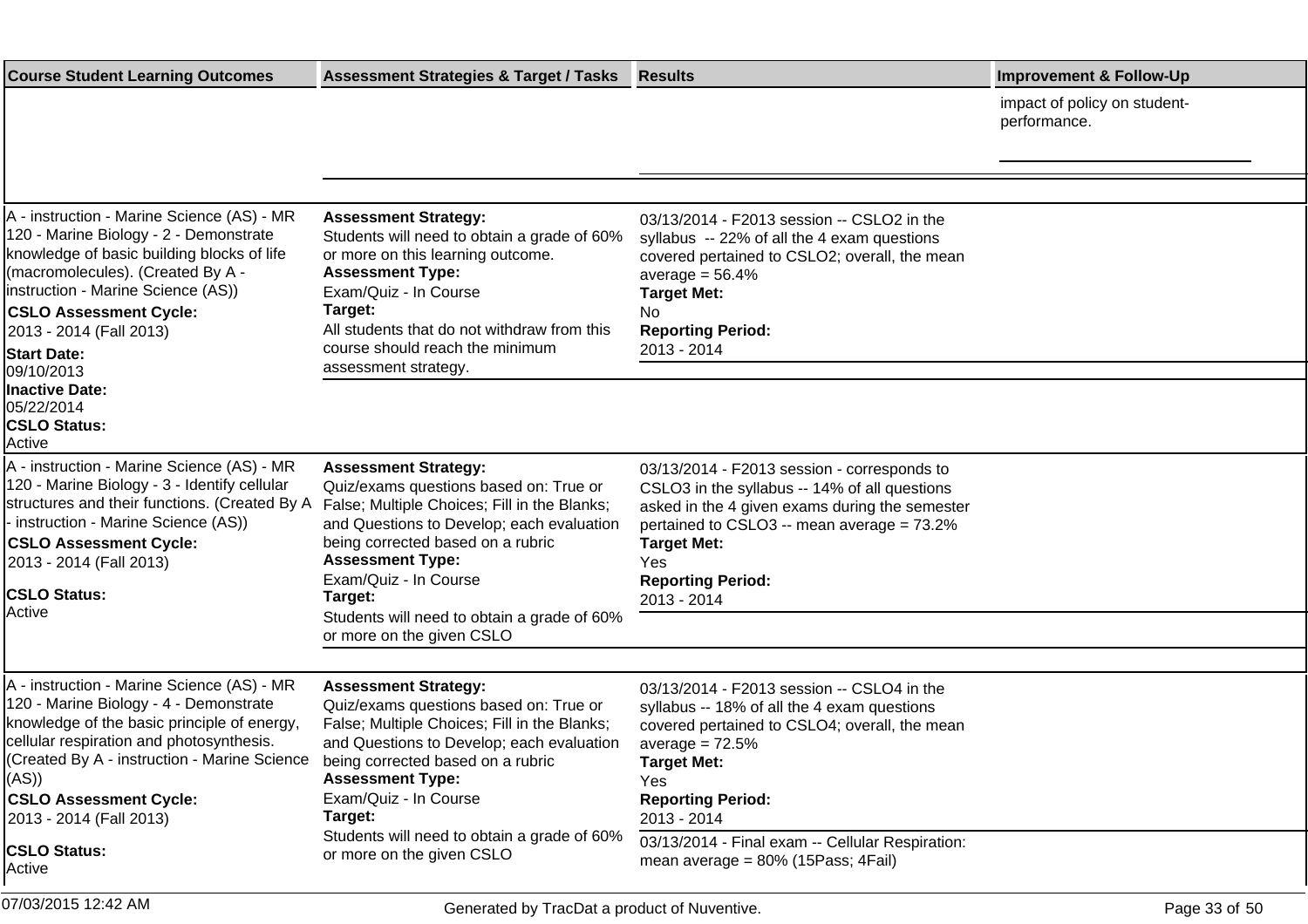| <b>Course Student Learning Outcomes</b>                                                                                                                                                                                                                                                        | <b>Assessment Strategies &amp; Target / Tasks</b>                                                                                                                                                                                                                                                                                                                                                                                          | <b>Results</b>                                                                                                                                                                                                                          | <b>Improvement &amp; Follow-Up</b> |
|------------------------------------------------------------------------------------------------------------------------------------------------------------------------------------------------------------------------------------------------------------------------------------------------|--------------------------------------------------------------------------------------------------------------------------------------------------------------------------------------------------------------------------------------------------------------------------------------------------------------------------------------------------------------------------------------------------------------------------------------------|-----------------------------------------------------------------------------------------------------------------------------------------------------------------------------------------------------------------------------------------|------------------------------------|
|                                                                                                                                                                                                                                                                                                |                                                                                                                                                                                                                                                                                                                                                                                                                                            | Final exam -- Photosynthesis: mean average =<br>75% (14Pass; 5Fail)                                                                                                                                                                     |                                    |
|                                                                                                                                                                                                                                                                                                |                                                                                                                                                                                                                                                                                                                                                                                                                                            | <b>Target Met:</b><br>Yes<br><b>Reporting Period:</b><br>2013 - 2014                                                                                                                                                                    |                                    |
|                                                                                                                                                                                                                                                                                                |                                                                                                                                                                                                                                                                                                                                                                                                                                            |                                                                                                                                                                                                                                         |                                    |
| A - instruction - Marine Science (AS) - MR<br>120 - Marine Biology - 5 - Explain and<br>lidentify various means of cell division.<br>(Created By A - instruction - Marine Science<br>(AS))<br><b>CSLO Assessment Cycle:</b><br>2013 - 2014 (Fall 2013)<br><b>CSLO Status:</b>                  | <b>Assessment Strategy:</b><br>Quiz/exams questions based on: True or<br>False; Multiple Choices; Fill in the Blanks;<br>and Questions to Develop; each evaluation<br>being corrected based on a rubric<br><b>Assessment Type:</b><br>Exam/Quiz - In Course<br>Target:<br>Students will need to obtain a grade of 60%                                                                                                                      | 03/13/2014 - F2013 session -- CSLO5 in the<br>syllabus -- 5% of all the 4 exam questions covered<br>pertained to CSLO5; overall, the mean average =<br>50.2%<br><b>Target Met:</b><br>No.<br><b>Reporting Period:</b><br>2013 - 2014    |                                    |
| Inactive                                                                                                                                                                                                                                                                                       | or more on the given CSLO                                                                                                                                                                                                                                                                                                                                                                                                                  |                                                                                                                                                                                                                                         |                                    |
| A - instruction - Marine Science (AS) - MR<br>120 - Marine Biology - 7 - Classify the<br>various marine life forms according to their<br>taxonomic affinity. (Created By A -<br>Instruction - Marine Science (AS))<br><b>CSLO Status:</b><br>Active                                            | <b>Assessment Strategy:</b><br>Quiz/exams questions based on: True or<br>False; Multiple Choices; Fill in the Blanks;<br>and Questions to Develop; each evaluation<br>being corrected based on a rubric<br>Laboratory exam -- where students identify<br>specimen at different taxonomic levels<br><b>Assessment Type:</b><br>Exam/Quiz - In Course<br>Target:<br>Students will need to obtain a grade of 60%<br>or more on the given CSLO | 03/13/2014 - F2013 session -- CSLO7 in the<br>syllabus -- 34% of all the 4 exam questions<br>covered pertained to CSLO7; overall, the mean<br>average = $62.7%$<br><b>Target Met:</b><br>Yes<br><b>Reporting Period:</b><br>2013 - 2014 |                                    |
| A - instruction - Micronesian Studies (AA) -<br>SS 120 - Introduction to Geography - 1 -<br>Demonstrate ability to use geographic<br>concepts, describe types of maps and basic<br>features, and other basic cartographic tools.<br>(Created By A - instruction - Micronesian<br>Studies (AA)) | <b>Assessment Strategy:</b><br>Test on basic geographical key concepts<br>that also embedded cartographic tools and<br>basic components of a map<br><b>Assessment Type:</b><br>Exam/Quiz - In Course<br>Target:<br>Expected that 70% of the students will                                                                                                                                                                                  | $05/25/2014 - N = 25$<br>$P = 19$<br>$F = 6$<br><b>Target Met:</b><br>Yes<br><b>Reporting Period:</b><br>2013 - 2014                                                                                                                    |                                    |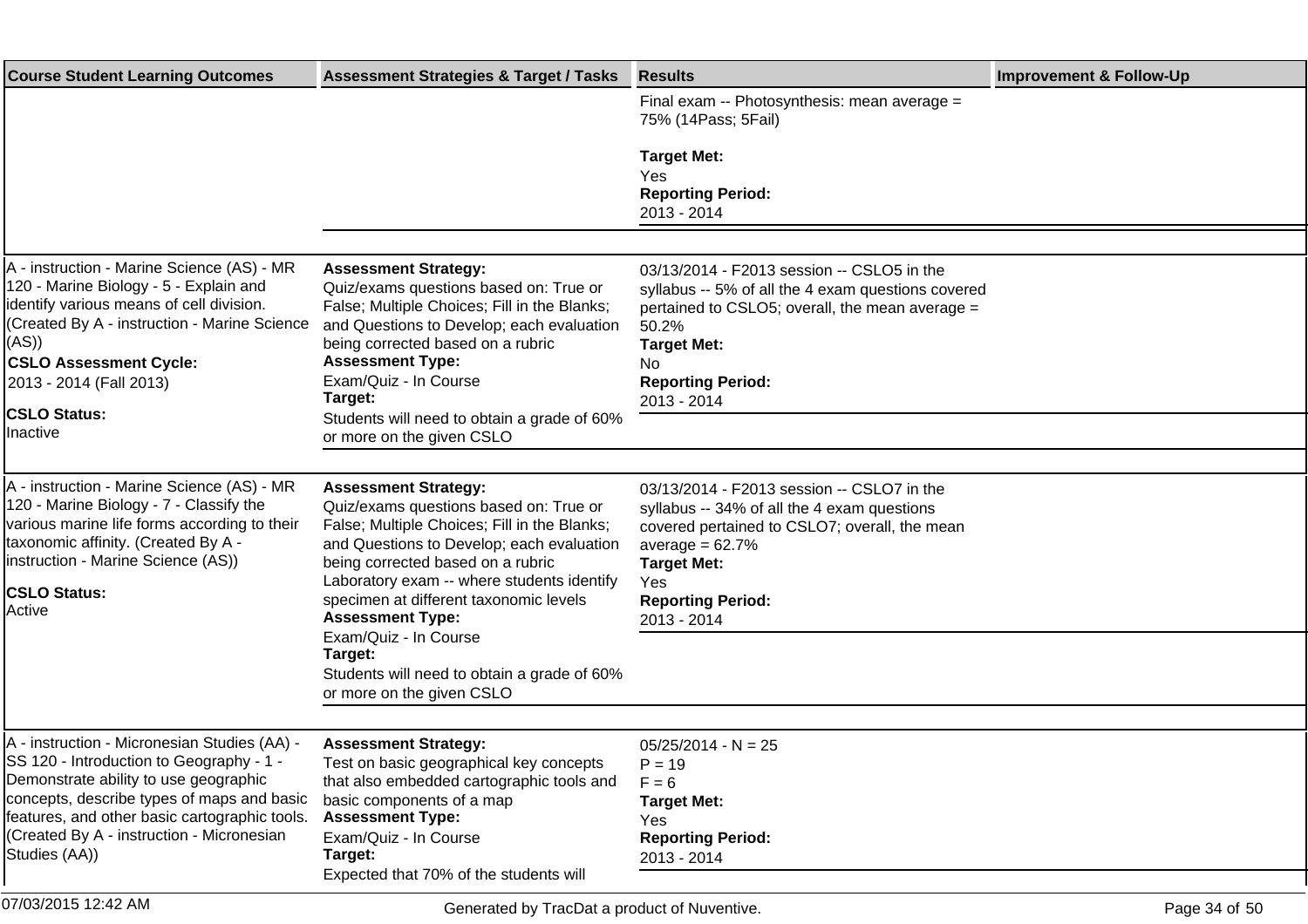| <b>Course Student Learning Outcomes</b>                                                                                                                                                                                                                                                              | <b>Assessment Strategies &amp; Target / Tasks</b>                                                                                                                                                                              | <b>Results</b>                                                                                                          | <b>Improvement &amp; Follow-Up</b>                                                                                                                                                                           |
|------------------------------------------------------------------------------------------------------------------------------------------------------------------------------------------------------------------------------------------------------------------------------------------------------|--------------------------------------------------------------------------------------------------------------------------------------------------------------------------------------------------------------------------------|-------------------------------------------------------------------------------------------------------------------------|--------------------------------------------------------------------------------------------------------------------------------------------------------------------------------------------------------------|
| <b>CSLO Assessment Cycle:</b><br>2014 - 2015 (Spring 2015)<br><b>Start Date:</b><br>01/12/2015<br><b>Inactive Date:</b><br>05/14/2015<br><b>CSLO Status:</b><br>Active                                                                                                                               | succeed on this SLO                                                                                                                                                                                                            | $03/24/2014 - N = 54$<br>39 pass<br>12 fail<br><b>Target Met:</b><br>Yes<br><b>Reporting Period:</b><br>2013 - 2014     |                                                                                                                                                                                                              |
| A - instruction - Micronesian Studies (AA) -<br>SS 120 - Introduction to Geography - 2 - 2.<br>Describe the major components of physical<br>geography (Created By A - instruction -<br>Micronesian Studies (AA))<br><b>CSLO Assessment Cycle:</b><br>2014 - 2015 (Spring 2015)<br><b>Start Date:</b> | <b>Assessment Strategy:</b><br>Fundemental concepts on climate &<br>weather, geology, geomorphology, and<br>oceanography are to be embedded on the<br>test<br><b>Assessment Type:</b><br>Exam/Quiz - In Course<br>Target:      | $03/24/2014 - N = 54$<br>36 pass<br>14 fail<br><b>Target Met:</b><br>No.<br><b>Reporting Period:</b><br>2013 - 2014     |                                                                                                                                                                                                              |
| 01/12/2015<br><b>Inactive Date:</b><br>05/14/2015<br><b>CSLO Status:</b><br>Active                                                                                                                                                                                                                   | Expected that 70% of the students will<br>demonstrate proficiency on this SLO                                                                                                                                                  |                                                                                                                         |                                                                                                                                                                                                              |
| A - instruction - Micronesian Studies (AA) -<br>SS 120 - Introduction to Geography - 3 - 3.<br>Describe the subfields of human geography<br>and area analysis (Created By A - instruction<br>- Micronesian Studies (AA))<br><b>CSLO Assessment Cycle:</b><br>2014 - 2015 (Spring 2015)               | <b>Assessment Strategy:</b><br>Three tests that incorporate population<br>geography, cultural geography, spatial<br>geography, political geography & economic<br>geography<br><b>Assessment Type:</b><br>Exam/Quiz - In Course | $03/24/2014 - N=54$<br>32 pass<br>17 fail<br><b>Target Met:</b><br><b>No</b><br><b>Reporting Period:</b><br>2013 - 2014 |                                                                                                                                                                                                              |
| <b>Start Date:</b><br>01/12/2015<br><b>Inactive Date:</b><br>05/14/2015<br><b>CSLO Status:</b><br>Active                                                                                                                                                                                             | Target:<br>Seventy percent of students should<br>demonstrate proficiency on this SLO                                                                                                                                           |                                                                                                                         |                                                                                                                                                                                                              |
| A - instruction - Micronesian Studies (AA) -<br>SS 120 - Introduction to Geography - 4 - 4.<br>Demonstrate knowledge on contemporary<br>environment, social, and economic<br>challenges facing the FSM (Created By A -<br>instruction - Micronesian Studies (AA))                                    | <b>Assessment Strategy:</b><br>Three written essays on the following topics:<br>Global Warming, Exclusive Economic Zone,<br>and Alternative Energy<br><b>Assessment Type:</b><br>Written Assignment                            | $03/24/2014 - N = 54$<br>41 pass<br>5 fail<br><b>Target Met:</b><br>Yes<br><b>Reporting Period:</b>                     | 03/24/2014 - To reformat<br>assessment strategies to align with<br>specific slos of each of the four<br>general SLOs. In so doing, the<br>assessment strategies become<br>clear to students and the students |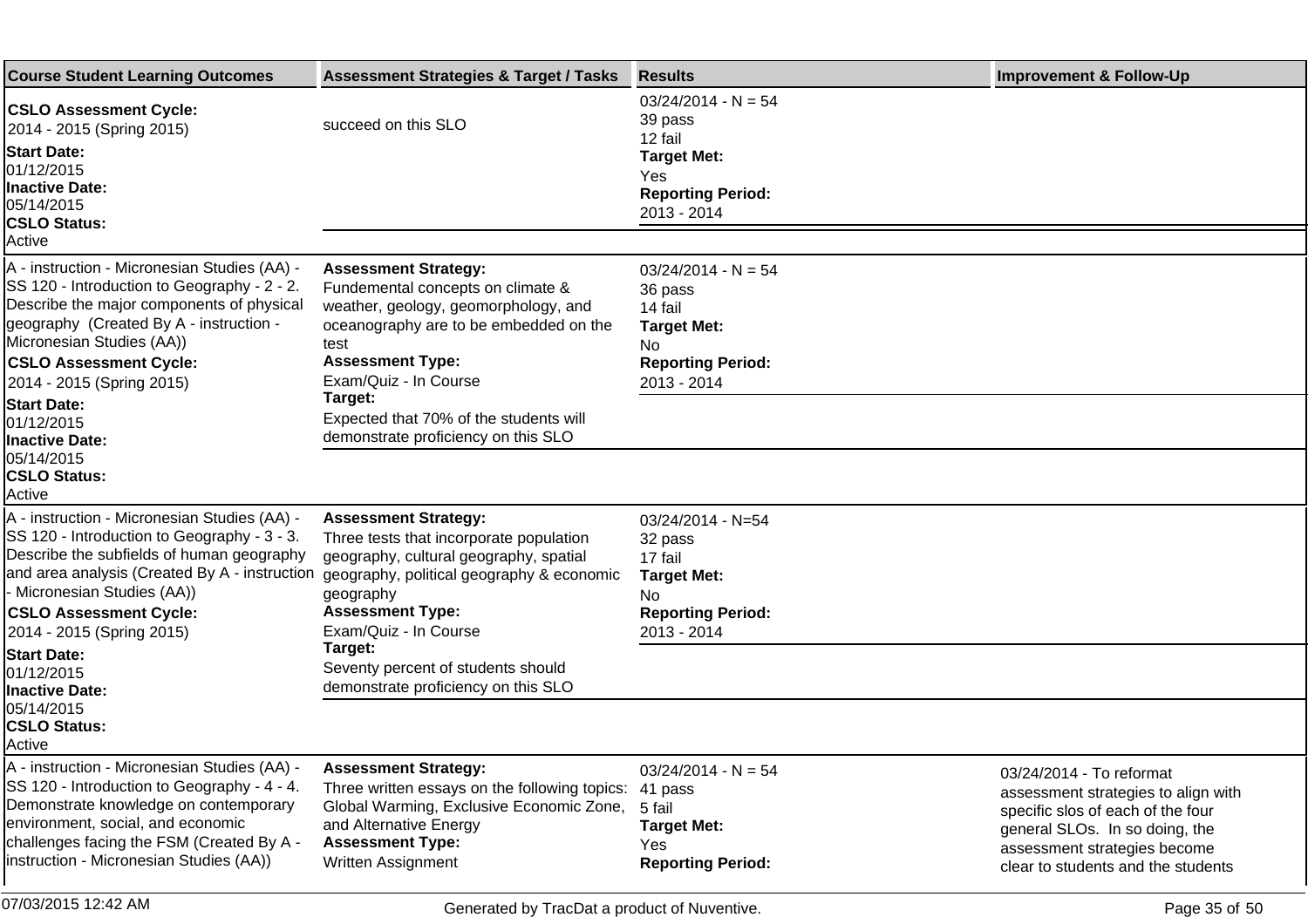| <b>Course Student Learning Outcomes</b>                                                                                                                                                                                                                                                                                                        | <b>Assessment Strategies &amp; Target / Tasks</b>                                                                                                  | <b>Results</b>                                                                                                                      | <b>Improvement &amp; Follow-Up</b>                                                                                                                                                                                                                                                                                                                              |
|------------------------------------------------------------------------------------------------------------------------------------------------------------------------------------------------------------------------------------------------------------------------------------------------------------------------------------------------|----------------------------------------------------------------------------------------------------------------------------------------------------|-------------------------------------------------------------------------------------------------------------------------------------|-----------------------------------------------------------------------------------------------------------------------------------------------------------------------------------------------------------------------------------------------------------------------------------------------------------------------------------------------------------------|
| <b>CSLO Assessment Cycle:</b><br>2014 - 2015 (Spring 2015)<br><b>Start Date:</b><br>01/12/2015<br><b>Inactive Date:</b><br>05/14/2015<br><b>CSLO Status:</b><br>Active                                                                                                                                                                         | Target:<br>It is expected that 70% of the students<br>demonstrate proficient knowledge about the<br>three topics                                   | 2013 - 2014                                                                                                                         | knows how to study and prepare for<br>each assessment exercise. Student<br>will be aware of how learning will be<br>assessed. This is the improvement<br>plan for all the four General SLOs.                                                                                                                                                                    |
| A - instruction - Micronesian Studies (AA) -<br>SS 125 - Geography of the Pacific - 1 -<br>Demonstrate knowledge to locate, name and<br>describe the general political and economic<br>status of all the Pacific Island countries in the<br>region (Created By A - instruction -<br>Micronesian Studies (AA))<br><b>CSLO Assessment Cycle:</b> | <b>Assessment Strategy:</b><br>Tests (scored with rubric)<br><b>Assessment Type:</b><br>Exam/Quiz - In Course                                      | $05/25/2014 - N = 27$<br>$P = 19F = 8$<br><b>Target Met:</b><br>Yes<br><b>Reporting Period:</b><br>2013 - 2014<br>03/13/2014 - N=27 | 03/13/2014 - To reformat                                                                                                                                                                                                                                                                                                                                        |
| 2014 - 2015 (Spring 2015)<br><b>Start Date:</b><br>01/12/2015<br>Inactive Date:<br>05/14/2015<br><b>CSLO Status:</b><br>Active                                                                                                                                                                                                                 |                                                                                                                                                    | $P = 16$<br>$F = 11$<br><b>Target Met:</b><br>No<br><b>Reporting Period:</b><br>2013 - 2014                                         | assessment strategies to align with<br>specific SLOs of each of the four<br>general SLOs. In so doing, the<br>assessment strategy become clear<br>to students on what specific slos<br>that they need to study and prepare<br>for it. That way, they will be aware of<br>how the learning will be assessed.<br>(This applies for all outcomes for the<br>course |
|                                                                                                                                                                                                                                                                                                                                                |                                                                                                                                                    |                                                                                                                                     |                                                                                                                                                                                                                                                                                                                                                                 |
| A - instruction - Micronesian Studies (AA) -<br>SS 125 - Geography of the Pacific - 2 -<br>Describe the physical geography of the<br>Pacific islands within the tropics. (Created By Test (scored with rubric)<br>A - instruction - Micronesian Studies (AA))<br><b>CSLO Assessment Cycle:</b><br>2014 - 2015 (Spring 2015)                    | <b>Assessment Strategy:</b><br>Homework assignment<br>In class group work (scored with rubric)<br><b>Assessment Type:</b><br>Exam/Quiz - In Course | 03/13/2014 - N=27<br>$P = 20$<br>$F = 7$<br><b>Target Met:</b><br>Yes<br><b>Reporting Period:</b><br>2013 - 2014                    |                                                                                                                                                                                                                                                                                                                                                                 |
| <b>Start Date:</b><br>01/12/2015<br><b>Inactive Date:</b>                                                                                                                                                                                                                                                                                      |                                                                                                                                                    |                                                                                                                                     |                                                                                                                                                                                                                                                                                                                                                                 |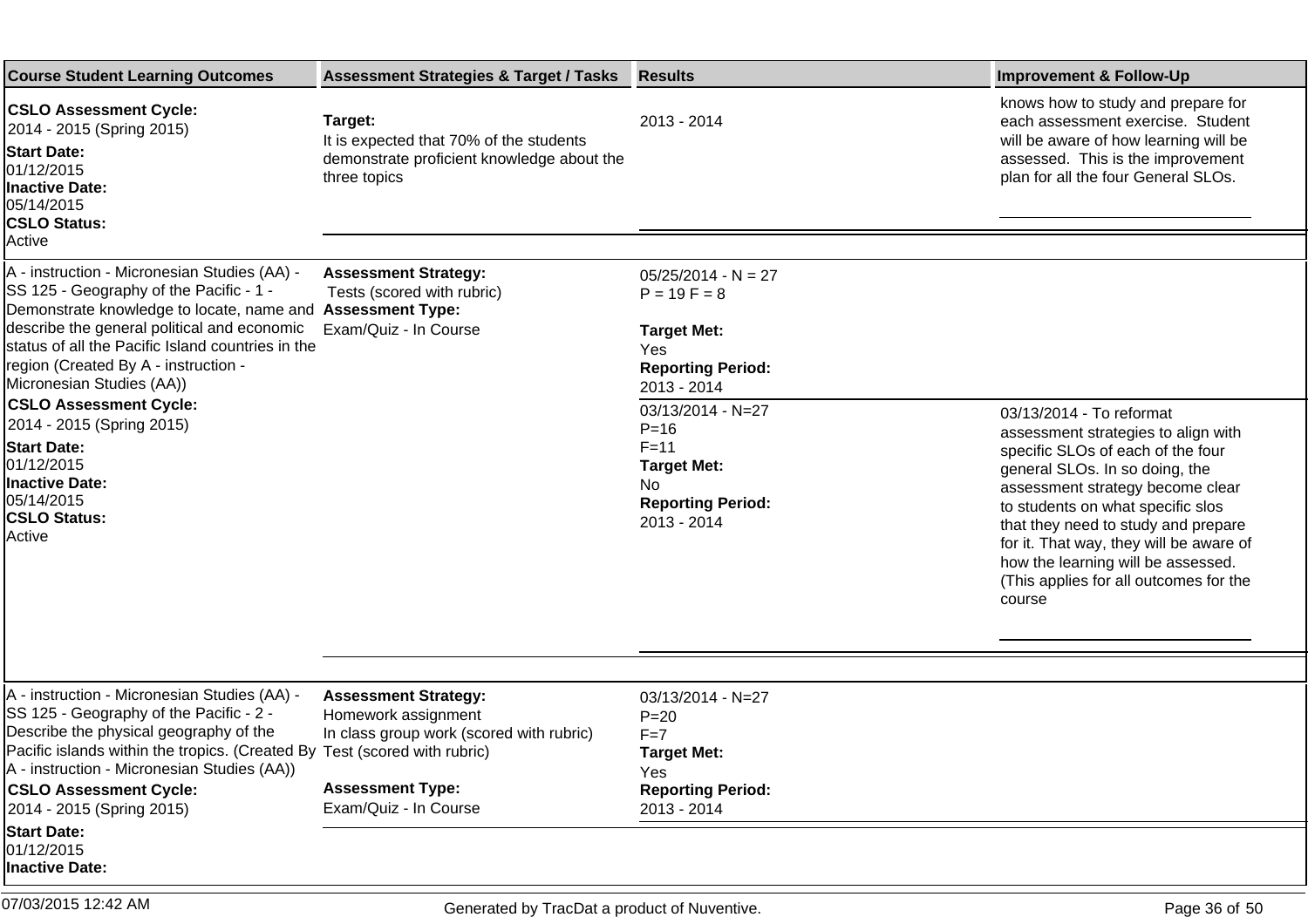| <b>Course Student Learning Outcomes</b>                                                                                                                                                                                                                                                                              | <b>Assessment Strategies &amp; Target / Tasks</b>                                                                                                                    | <b>Results</b>                                                                                           | <b>Improvement &amp; Follow-Up</b> |
|----------------------------------------------------------------------------------------------------------------------------------------------------------------------------------------------------------------------------------------------------------------------------------------------------------------------|----------------------------------------------------------------------------------------------------------------------------------------------------------------------|----------------------------------------------------------------------------------------------------------|------------------------------------|
| 05/14/2015<br><b>CSLO Status:</b><br>Active<br>A - instruction - Micronesian Studies (AA) -<br>SS 125 - Geography of the Pacific - 3 -<br>Describe the terrestrial and aquatic biota of<br>the Pacific Island countries. (Created By A -<br>instruction - Micronesian Studies (AA))<br><b>CSLO Assessment Cycle:</b> | <b>Assessment Strategy:</b><br>Homework assignment<br>In class group work (scored with rubric)<br>Test (scored with rubric)<br><b>Assessment Type:</b>               | $03/13/2014 - N=27$<br>$P = 21$<br>$F=6$<br><b>Target Met:</b><br><b>Yes</b><br><b>Reporting Period:</b> |                                    |
| 2014 - 2015 (Spring 2015)                                                                                                                                                                                                                                                                                            | Exam/Quiz - In Course                                                                                                                                                | 2013 - 2014                                                                                              |                                    |
| <b>Start Date:</b><br>01/12/2015<br><b>Inactive Date:</b><br>05/14/2015<br><b>CSLO Status:</b><br>Active                                                                                                                                                                                                             |                                                                                                                                                                      |                                                                                                          |                                    |
| A - instruction - Micronesian Studies (AA) -<br>SS 125 - Geography of the Pacific - 4 -<br>Demonstrate the ability to describe the<br>historical epoch in the Pacific. (Created By A<br>- instruction - Micronesian Studies (AA))                                                                                    | <b>Assessment Strategy:</b><br>Homework assignment and/or in class<br>group discussion scored with rubric)<br>Assignment and/or test (scored with rubric)            | 03/13/2014 - N=26<br>$P = 20$<br>$F=6$<br>77% SUCCESS RATE<br><b>Target Met:</b>                         |                                    |
| <b>CSLO Assessment Cycle:</b><br>2014 - 2015 (Spring 2015)                                                                                                                                                                                                                                                           | <b>Assessment Type:</b><br>Exam/Quiz - In Course                                                                                                                     | <b>Yes</b><br><b>Reporting Period:</b><br>2013 - 2014                                                    |                                    |
| <b>Start Date:</b><br>01/12/2015<br><b>Inactive Date:</b><br>05/14/2015<br><b>CSLO Status:</b><br>Active                                                                                                                                                                                                             |                                                                                                                                                                      |                                                                                                          |                                    |
| A - instruction - Micronesian Studies (AA) -<br>SS 125 - Geography of the Pacific - 5 -<br>Demonstrate knowledge to describe the<br>socio-cultural issues and challenges among<br>the Pacific Islanders. (Created By A -                                                                                             | <b>Assessment Strategy:</b><br>Written assignment and/or<br>class discussion (scored with rubric)<br>Homework, test and/or written assignment<br>scored with rubric) | 03/13/2014 - Did not assess<br><b>Target Met:</b><br>No.<br><b>Reporting Period:</b><br>2013 - 2014      |                                    |
| instruction - Micronesian Studies (AA))<br><b>CSLO Assessment Cycle:</b><br>2014 - 2015 (Spring 2015)                                                                                                                                                                                                                | <b>Assessment Type:</b><br>Exam/Quiz - In Course                                                                                                                     |                                                                                                          |                                    |
| <b>Start Date:</b><br>01/12/2015<br><b>Inactive Date:</b>                                                                                                                                                                                                                                                            |                                                                                                                                                                      |                                                                                                          |                                    |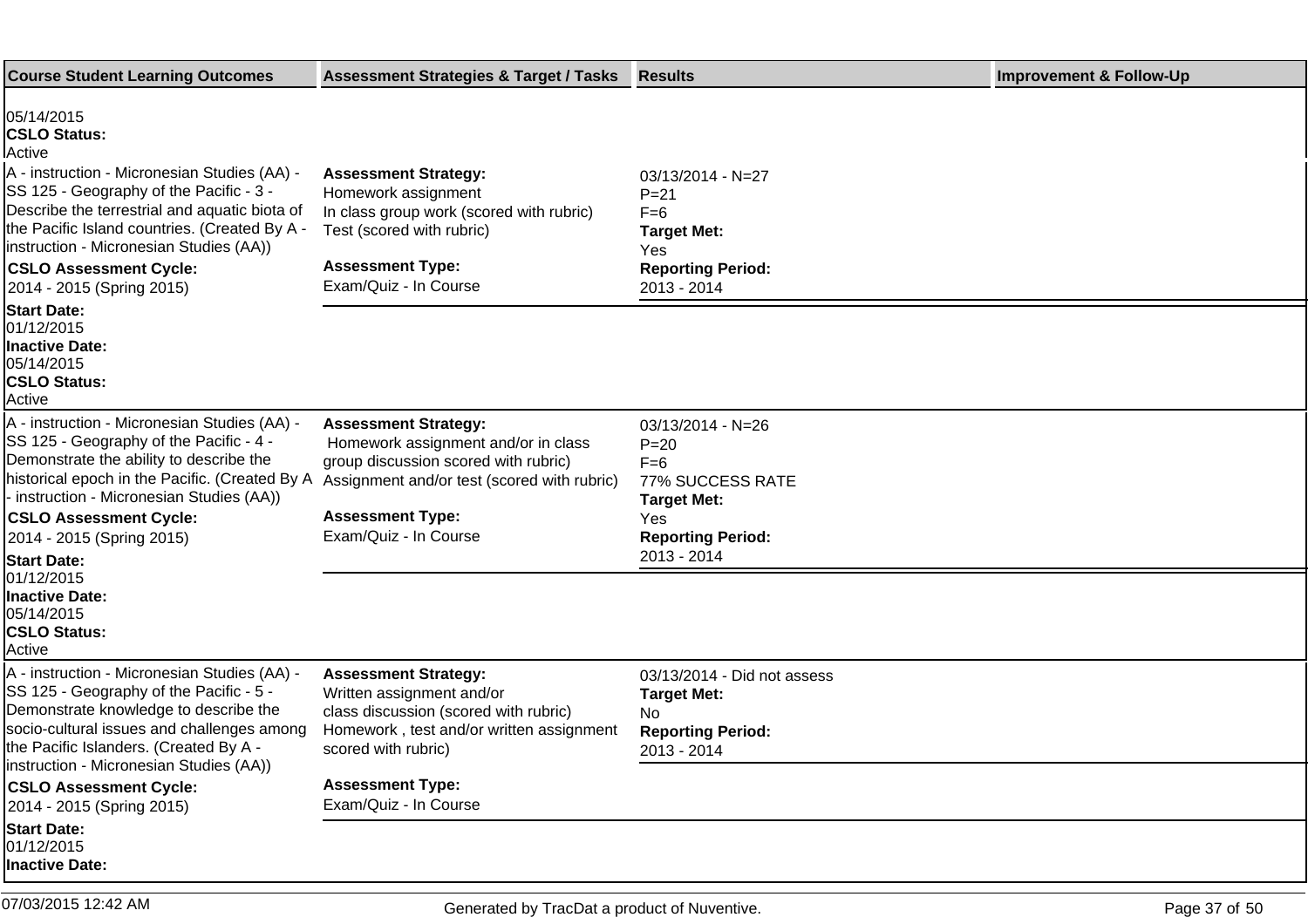| <b>Course Student Learning Outcomes</b>                                                                                                                                                                                                                                                                                                                                                                                                             | <b>Assessment Strategies &amp; Target / Tasks</b>                                                                                                                                                                                                                                            | <b>Results</b>                                                                                                                 | <b>Improvement &amp; Follow-Up</b> |
|-----------------------------------------------------------------------------------------------------------------------------------------------------------------------------------------------------------------------------------------------------------------------------------------------------------------------------------------------------------------------------------------------------------------------------------------------------|----------------------------------------------------------------------------------------------------------------------------------------------------------------------------------------------------------------------------------------------------------------------------------------------|--------------------------------------------------------------------------------------------------------------------------------|------------------------------------|
| 05/14/2015<br><b>CSLO Status:</b><br>Active<br>A - instruction - Micronesian Studies (AA) -<br>SS 125 - Geography of the Pacific - 6 -<br>Describe the general economic features of<br>the island's economies with particular<br>emphasis on agriculture and forestry, ocean<br>resources, tourism, and communications.<br>(Created By A - instruction - Micronesian<br>Studies (AA))<br><b>CSLO Assessment Cycle:</b><br>2014 - 2015 (Spring 2015) | <b>Assessment Strategy:</b><br>In class group discussion/homework/test<br>(scored with rubric)<br>Written assignment and/or class group<br>discussion (scored with rubric)<br>Group class work/discussion 9scored with<br>rubric)<br>Written assignment and/or test (scored with<br>rubric). | 03/13/2014 - N=26<br>$P = 19$<br>$F = 7$<br>73%<br><b>Target Met:</b><br>Yes<br><b>Reporting Period:</b><br>2013 - 2014        |                                    |
| <b>Start Date:</b><br>01/12/2015<br><b>Inactive Date:</b>                                                                                                                                                                                                                                                                                                                                                                                           | <b>Assessment Type:</b><br>Exam/Quiz - In Course                                                                                                                                                                                                                                             |                                                                                                                                |                                    |
| 05/14/2015<br><b>CSLO Status:</b><br>Active                                                                                                                                                                                                                                                                                                                                                                                                         |                                                                                                                                                                                                                                                                                              |                                                                                                                                |                                    |
| A - instruction - Pre-Teacher Preparation<br>(AA) - AR 101 - Introduction to Art -<br>AR_CSLO 1 Lines - Produce a drawing with<br>various sizes and kinds of lines (Created By<br>A - instruction - Pre-Teacher Preparation<br>(AA))<br><b>CSLO Assessment Cycle:</b><br>2014 - 2015 (Fall 2014)                                                                                                                                                    | <b>Assessment Strategy:</b><br>Students completed 6 drawings using<br>contour, expressive, hatching, cross<br>hatching, implied and combined lines.<br><b>Assessment Type:</b><br>Project-Individual<br>Target:<br>90% achieve a rating of 70% or better.                                    | 03/13/2014 - 26 out of 27 rated 70% or<br>better.(96%)<br><b>Target Met:</b><br>Yes<br><b>Reporting Period:</b><br>2013 - 2014 |                                    |
| <b>Start Date:</b><br>08/19/2014<br><b>Inactive Date:</b><br>12/12/2014<br><b>CSLO Status:</b><br>Active                                                                                                                                                                                                                                                                                                                                            |                                                                                                                                                                                                                                                                                              |                                                                                                                                |                                    |
| A - instruction - Pre-Teacher Preparation<br>(AA) - AR 101 - Introduction to Art -<br>AR_CSLO 2 Shape - Draw a contour of a<br>given shape (Created By A - instruction - Pre Assessment Type:<br>-Teacher Preparation (AA))<br><b>CSLO Assessment Cycle:</b><br>2014 - 2015 (Fall 2014)                                                                                                                                                             | <b>Assessment Strategy:</b><br>Students complete contour drawings and<br>gesture drawings.<br>Project-Individual<br>Target:<br>90% of the students receive a rating of 70%                                                                                                                   | 03/13/2014 - 23 out of 27 rated 70% or better<br>(85%)<br><b>Target Met:</b><br>No.<br><b>Reporting Period:</b><br>2013 - 2014 |                                    |

07/03/2015 12:42 AM Generated by TracDat a product of Nuventive. Page 38 of 50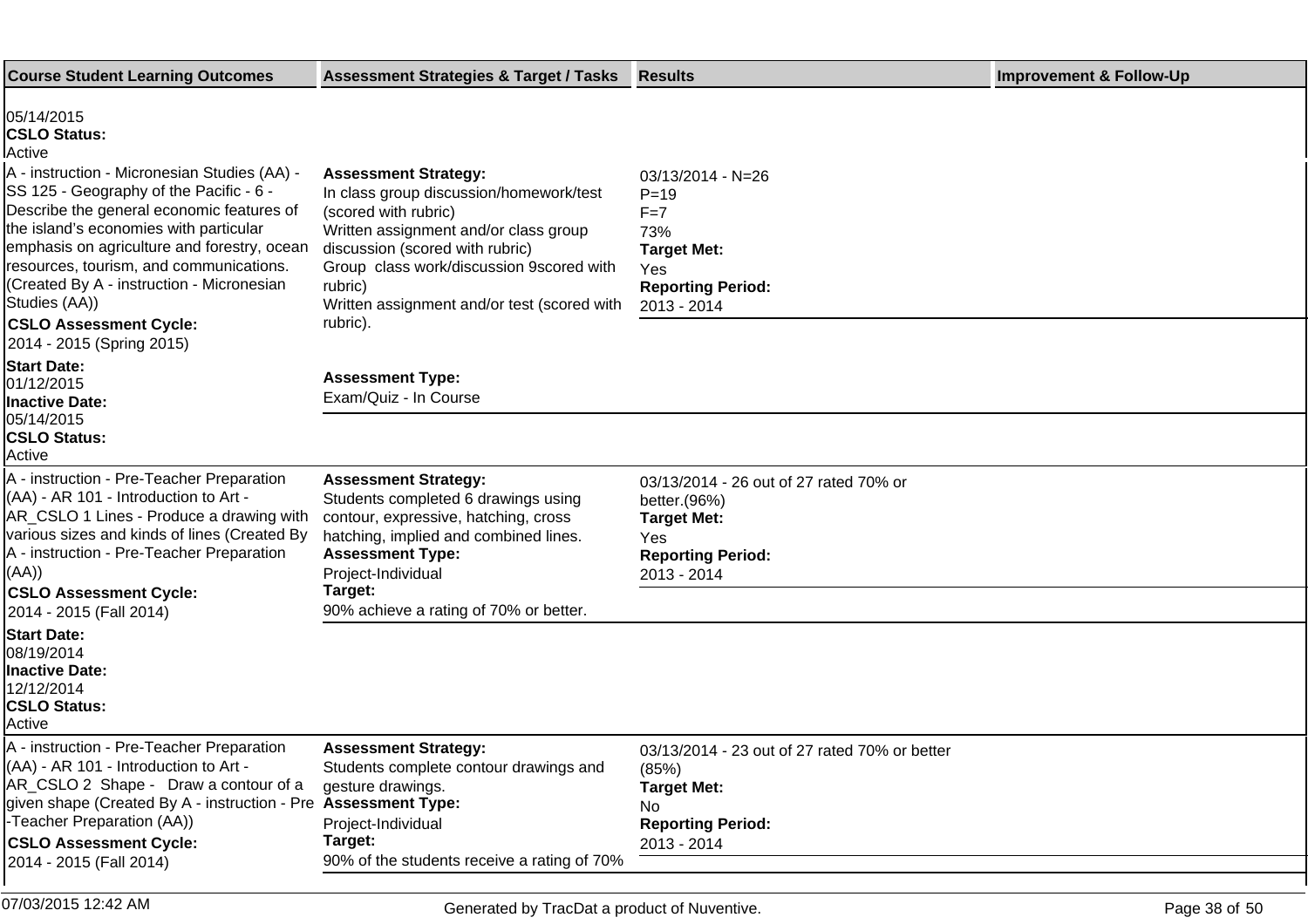| <b>Course Student Learning Outcomes</b>                                                                                                                                                                                                                  | <b>Assessment Strategies &amp; Target / Tasks</b>                                                                                                                                         | <b>Results</b>                                                                                                                           | <b>Improvement &amp; Follow-Up</b> |
|----------------------------------------------------------------------------------------------------------------------------------------------------------------------------------------------------------------------------------------------------------|-------------------------------------------------------------------------------------------------------------------------------------------------------------------------------------------|------------------------------------------------------------------------------------------------------------------------------------------|------------------------------------|
| <b>Start Date:</b>                                                                                                                                                                                                                                       | or better.                                                                                                                                                                                |                                                                                                                                          |                                    |
| 08/19/2014<br><b>Inactive Date:</b><br>12/13/2014<br><b>CSLO Status:</b><br>Active                                                                                                                                                                       |                                                                                                                                                                                           |                                                                                                                                          |                                    |
| A - instruction - Pre-Teacher Preparation<br>$(AA)$ - AR 101 - Introduction to Art -<br>AR_CSLO 3 Pattern - Identify a given<br>pattern and draw it. (Created By A -<br>linstruction - Pre-Teacher Preparation (AA))<br><b>CSLO Assessment Cycle:</b>    | <b>Assessment Strategy:</b><br>Students utilize printing to create patterns<br>and critique the use of patterns in the print.<br><b>Assessment Type:</b><br>Project-Individual<br>Target: | 03/13/2014 - 25 out of 27 students rated 70% or<br>better. (93%)<br><b>Target Met:</b><br>Yes<br><b>Reporting Period:</b><br>2013 - 2014 |                                    |
| 2014 - 2015 (Fall 2014)<br><b>Start Date:</b>                                                                                                                                                                                                            | 90% of the students receive a rating of 70%<br>or better.                                                                                                                                 |                                                                                                                                          |                                    |
| 08/19/2014<br><b>Inactive Date:</b><br>12/13/2014<br><b>CSLO Status:</b><br>Active                                                                                                                                                                       |                                                                                                                                                                                           |                                                                                                                                          |                                    |
| A - instruction - Pre-Teacher Preparation<br>$(AA)$ - AR 101 - Introduction to Art -<br>AR_CSLO 4 Space - Define and use space<br>in creating a drawing (Created By A -<br>linstruction - Pre-Teacher Preparation (AA))<br><b>CSLO Assessment Cycle:</b> | <b>Assessment Strategy:</b><br>Students submits drawing emphasizing<br>negative space.<br><b>Assessment Type:</b><br>Project-Individual<br>Target:                                        | 03/13/2014 - 14 out of 27 students rated 70% or<br>better. (52%)<br><b>Target Met:</b><br>No.<br><b>Reporting Period:</b><br>2013 - 2014 |                                    |
| 2014 - 2015 (Fall 2014)<br><b>Start Date:</b>                                                                                                                                                                                                            | 90% of the students receive a rating of 70%<br>or better.                                                                                                                                 |                                                                                                                                          |                                    |
| 08/19/2014<br><b>Inactive Date:</b><br>12/13/2014<br><b>CSLO Status:</b><br>Active                                                                                                                                                                       |                                                                                                                                                                                           |                                                                                                                                          |                                    |
| A - instruction - Pre-Teacher Preparation<br>(AA) - AR 101 - Introduction to Art -<br>AR_CSLO 5 Proportion - Incorporate<br>"proportion" in their drawing (Created By A<br>Instruction - Pre-Teacher Preparation (AA))                                   | <b>Assessment Strategy:</b><br>Students submit drawings of the human<br>figure, still life drawings, and/or illustrations<br>of the golden spiral.<br><b>Assessment Type:</b>             | 03/13/2014 - 27 out of 27 students rated 70% or<br>better. (100%)<br><b>Target Met:</b><br>Yes<br><b>Reporting Period:</b>               |                                    |
| <b>CSLO Assessment Cycle:</b><br>2014 - 2015 (Fall 2014)                                                                                                                                                                                                 | Project-Individual<br>Target:                                                                                                                                                             | 2013 - 2014                                                                                                                              |                                    |
| <b>Start Date:</b><br>08/19/2014                                                                                                                                                                                                                         | 90% of the students receive a rating of 70%<br>or better.                                                                                                                                 |                                                                                                                                          |                                    |
| 07/03/2015 12:42 AM                                                                                                                                                                                                                                      | Generated by TracDat a product of Nuventive.                                                                                                                                              |                                                                                                                                          | Page 39 of 50                      |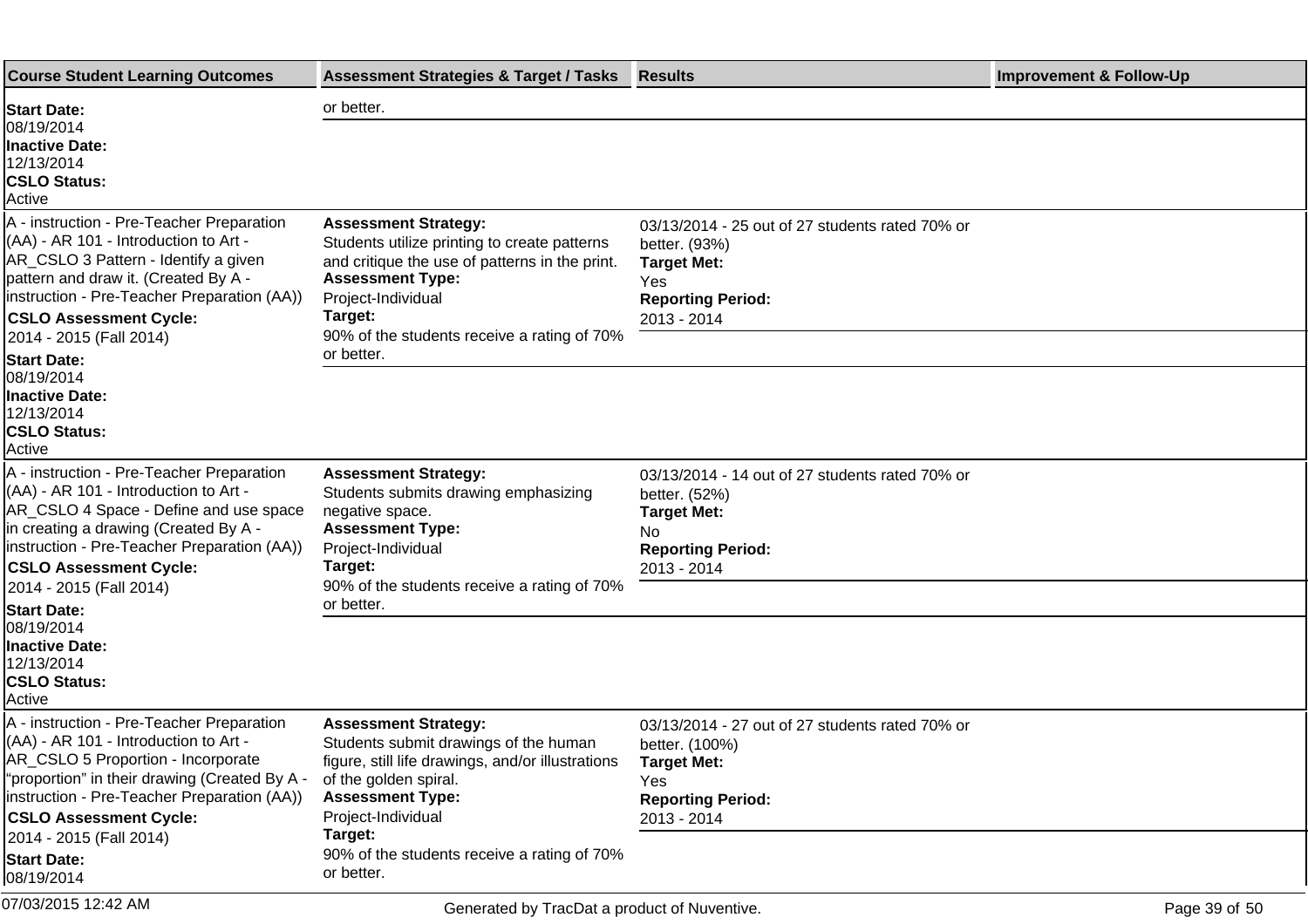| <b>Course Student Learning Outcomes</b>                                                                                                                                                                                                                                                                        | <b>Assessment Strategies &amp; Target / Tasks</b>                                                                                                                                                                                                              | <b>Results</b>                                                                                                                                | <b>Improvement &amp; Follow-Up</b> |
|----------------------------------------------------------------------------------------------------------------------------------------------------------------------------------------------------------------------------------------------------------------------------------------------------------------|----------------------------------------------------------------------------------------------------------------------------------------------------------------------------------------------------------------------------------------------------------------|-----------------------------------------------------------------------------------------------------------------------------------------------|------------------------------------|
| <b>Inactive Date:</b><br>12/13/2014<br><b>CSLO Status:</b><br>Active                                                                                                                                                                                                                                           |                                                                                                                                                                                                                                                                |                                                                                                                                               |                                    |
| A - instruction - Pre-Teacher Preparation<br>(AA) - AR 101 - Introduction to Art -<br>AR CSLO 6 Value - Select and use color<br>values for their drawing. (Created By A -<br>linstruction - Pre-Teacher Preparation (AA))<br><b>CSLO Assessment Cycle:</b><br>2014 - 2015 (Fall 2014)                          | <b>Assessment Strategy:</b><br>Students produce a value scale and then<br>implement those values in a drawing.<br><b>Assessment Type:</b><br>Project-Individual<br>Target:<br>90% of the students receive a rating of 70%                                      | 03/13/2014 - 23 of 27 students were rated 70% or<br>better. (85%)<br><b>Target Met:</b><br>No.<br><b>Reporting Period:</b><br>2013 - 2014     |                                    |
| <b>Start Date:</b><br>08/19/2014<br><b>Inactive Date:</b><br>12/13/2014<br><b>CSLO Status:</b><br>Active                                                                                                                                                                                                       | or better.                                                                                                                                                                                                                                                     |                                                                                                                                               |                                    |
| A - instruction - Pre-Teacher Preparation<br>(AA) - AR 101 - Introduction to Art -<br>AR CSLO 7 Texture - Incorporate texture<br>and pattern properties in their drawing.<br>(Created By A - instruction - Pre-Teacher<br>Preparation (AA))<br><b>CSLO Assessment Cycle:</b>                                   | <b>Assessment Strategy:</b><br>Students utilize the technique of printing to<br>create texture in a work of art.<br><b>Assessment Type:</b><br>Project-Individual<br>Target:<br>90% of the students receive a rating of 70%<br>or better.                      | 03/13/2014 - 25 out of 27 students rated 70% or<br>better. (93%)<br><b>Target Met:</b><br>Yes<br><b>Reporting Period:</b><br>2013 - 2014      |                                    |
| 2014 - 2015 (Fall 2014)<br><b>Start Date:</b><br>08/19/2014<br><b>Inactive Date:</b><br>12/13/2014<br><b>CSLO Status:</b><br>Active                                                                                                                                                                            |                                                                                                                                                                                                                                                                |                                                                                                                                               |                                    |
| A - instruction - Pre-Teacher Preparation<br>$(AA)$ - AR 101 - Introduction to Art -<br>AR_CSLO 8 Rhythm - Identify and use the<br>kinds of drawing rhythms. (Created By A -<br>linstruction - Pre-Teacher Preparation (AA))<br><b>CSLO Assessment Cycle:</b><br>2014 - 2015 (Fall 2014)<br><b>Start Date:</b> | <b>Assessment Strategy:</b><br>Student writes a critique and description of<br>art work regarding the different elements<br>and focusing on rhythm.<br><b>Assessment Type:</b><br>Written Assignment<br>Target:<br>90% of the students receive a rating of 70% | 03/13/2014 - 25 out of 27 students were rated<br>70% or better. (93%)<br><b>Target Met:</b><br>Yes<br><b>Reporting Period:</b><br>2013 - 2014 |                                    |
| 08/19/2014<br>07/03/2015 12:42 AM                                                                                                                                                                                                                                                                              | or better.                                                                                                                                                                                                                                                     |                                                                                                                                               |                                    |
|                                                                                                                                                                                                                                                                                                                | Generated by TracDat a product of Nuventive.                                                                                                                                                                                                                   |                                                                                                                                               | Page 40 of 50                      |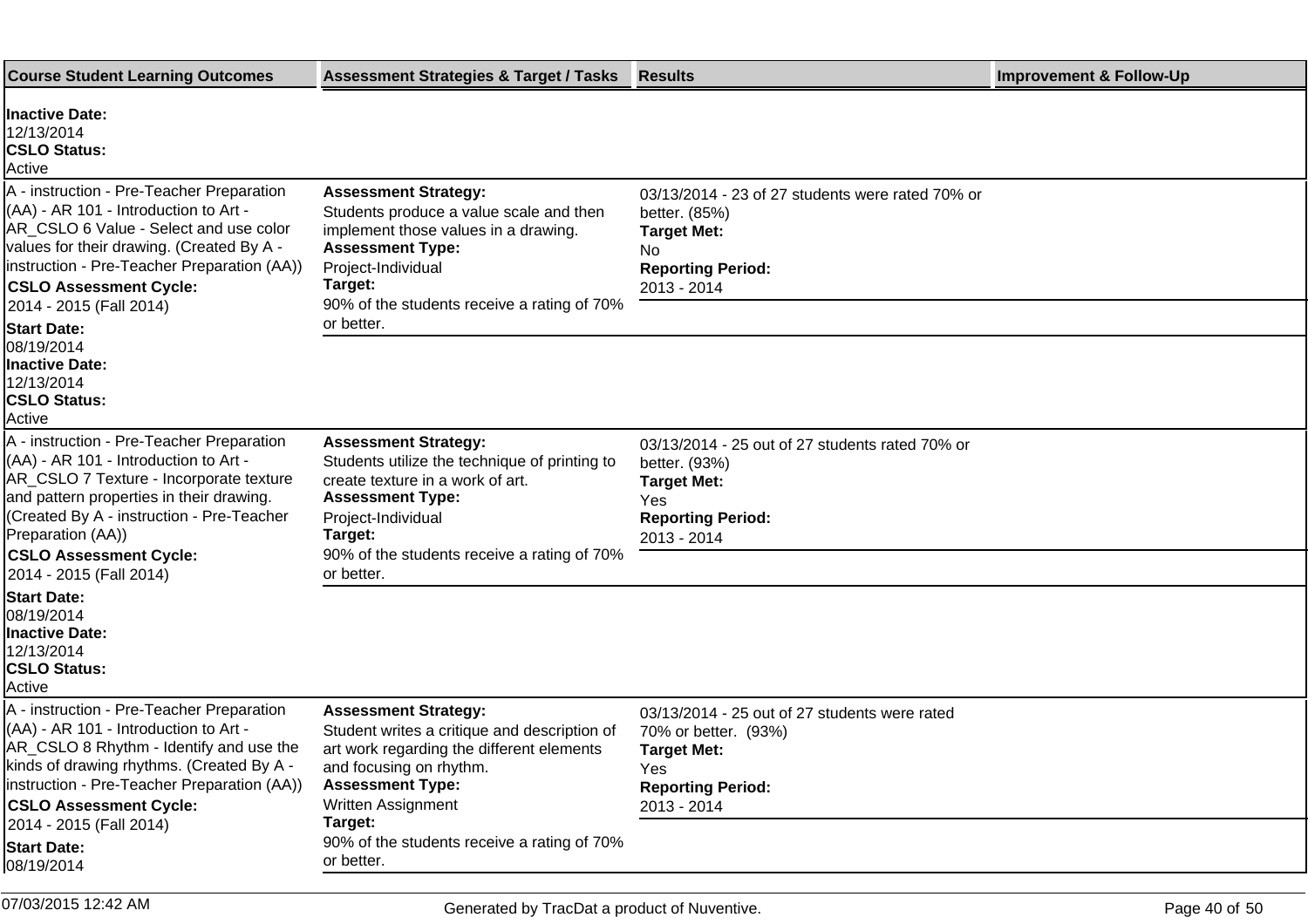| <b>Inactive Date:</b><br>12/13/2014<br><b>CSLO Status:</b><br>Active<br>A - instruction - Pre-Teacher Preparation<br><b>Assessment Strategy:</b><br>03/13/2014 - 18 out of 27 students rated 70% or<br>(AA) - AR 101 - Introduction to Art -<br>Students submits a one-point or two-point<br>better. (67%)<br>AR_CSLO 9 Linear Perspective - Design a<br>linear perspective drawing.<br><b>Target Met:</b><br>linear perspective drawing. (Created By A -<br><b>Assessment Type:</b><br><b>Yes</b><br>instruction - Pre-Teacher Preparation (AA))<br>Project-Individual<br><b>Reporting Period:</b><br>Target:<br><b>CSLO Assessment Cycle:</b><br>2013 - 2014<br>90% of the students receive a rating of 70%<br>2014 - 2015 (Fall 2014)<br>or better.<br><b>Start Date:</b><br>08/19/2014<br><b>Inactive Date:</b><br>12/13/2014 |  |
|-----------------------------------------------------------------------------------------------------------------------------------------------------------------------------------------------------------------------------------------------------------------------------------------------------------------------------------------------------------------------------------------------------------------------------------------------------------------------------------------------------------------------------------------------------------------------------------------------------------------------------------------------------------------------------------------------------------------------------------------------------------------------------------------------------------------------------------|--|
|                                                                                                                                                                                                                                                                                                                                                                                                                                                                                                                                                                                                                                                                                                                                                                                                                                   |  |
|                                                                                                                                                                                                                                                                                                                                                                                                                                                                                                                                                                                                                                                                                                                                                                                                                                   |  |
| <b>CSLO Status:</b><br>Active                                                                                                                                                                                                                                                                                                                                                                                                                                                                                                                                                                                                                                                                                                                                                                                                     |  |
| A - instruction - Pre-Teacher Preparation<br><b>Assessment Strategy:</b><br>03/13/2014 - 13 out of 27 students rated 70% or<br>(AA) - AR 101 - Introduction to Art -<br>Student completes a color wheel.<br>better. (48%)<br>AR_CSLO 10 Color Theory I - Create<br><b>Assessment Type:</b><br><b>Target Met:</b><br>secondary and tertiary colors from the<br>Project-Individual<br>No.<br>primary colors (Created By A - instruction -<br>Target:<br><b>Reporting Period:</b><br>Pre-Teacher Preparation (AA))<br>90% of the students receive a rating of 70%<br>2013 - 2014                                                                                                                                                                                                                                                     |  |
| or better.<br><b>CSLO Assessment Cycle:</b><br>2014 - 2015 (Fall 2014)                                                                                                                                                                                                                                                                                                                                                                                                                                                                                                                                                                                                                                                                                                                                                            |  |
| <b>Start Date:</b><br>08/19/2014<br><b>Inactive Date:</b><br>12/13/2014<br><b>CSLO Status:</b><br>Active                                                                                                                                                                                                                                                                                                                                                                                                                                                                                                                                                                                                                                                                                                                          |  |
| A - instruction - Pre-Teacher Preparation<br><b>Assessment Strategy:</b><br>03/13/2014 - 13 out of 27 students rated 70% or<br>(AA) - AR 101 - Introduction to Art -<br>Student submits drawing, photo, or other<br>better. (48%)<br>AR_CSLO 11 Color Theory II - Select the<br>media demonstrating color combinations.<br><b>Target Met:</b><br>kinds of colors that often work together.<br><b>Assessment Type:</b><br>No<br>(Created By A - instruction - Pre-Teacher<br>Project-Individual<br><b>Reporting Period:</b><br>Preparation (AA))<br>Target:<br>2013 - 2014<br><b>CSLO Assessment Cycle:</b><br>90% receive a rating of at least 70% on the<br>assignment.<br>2014 - 2015 (Fall 2014)                                                                                                                               |  |
| <b>Start Date:</b>                                                                                                                                                                                                                                                                                                                                                                                                                                                                                                                                                                                                                                                                                                                                                                                                                |  |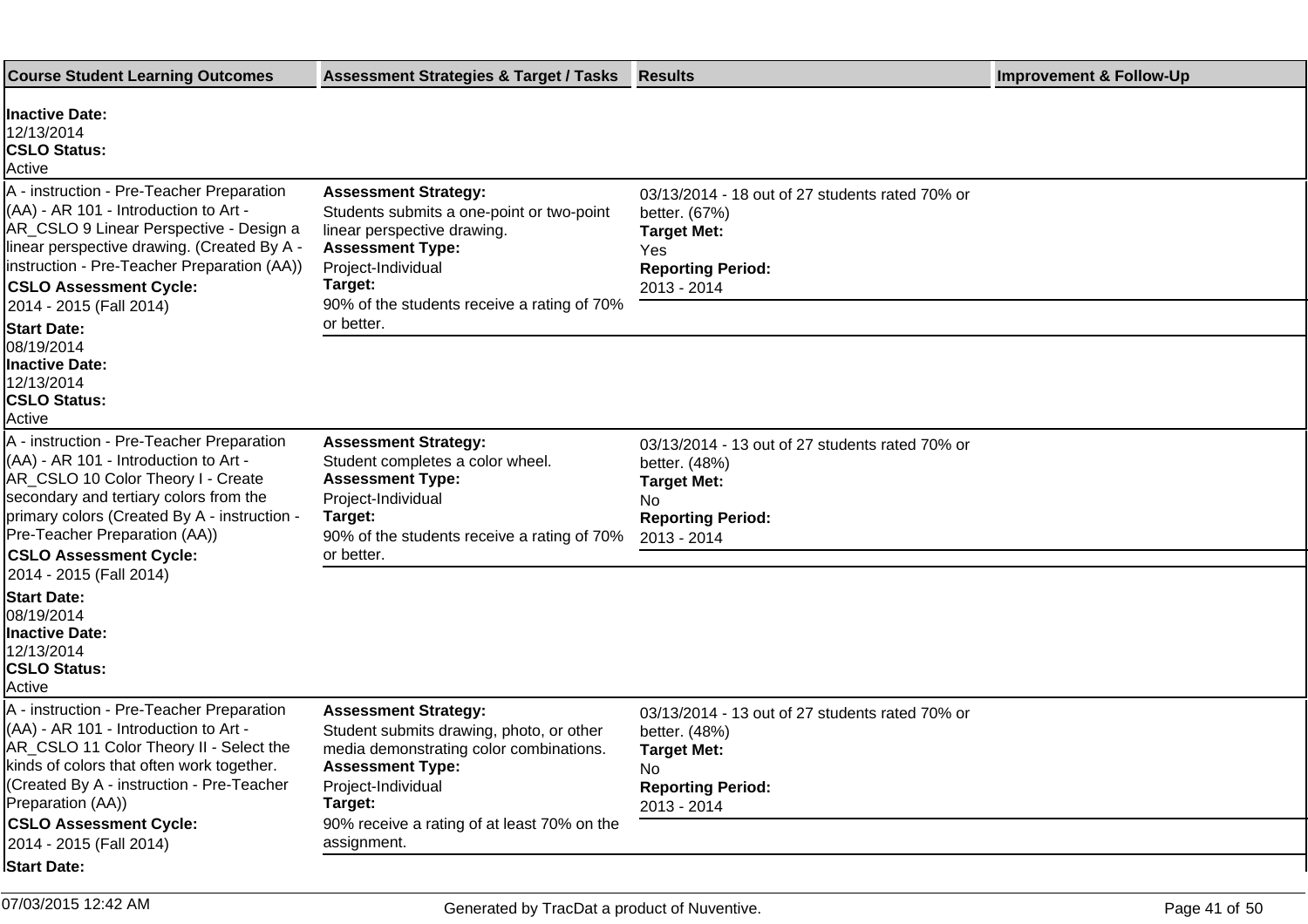| <b>Course Student Learning Outcomes</b>                                                                                                                                                                                                                                                                                                                                                                                                                                                                 | <b>Assessment Strategies &amp; Target / Tasks</b>                                                                                                 | <b>Results</b>                                                                                                                                                                                                                                                                                                                                                      | <b>Improvement &amp; Follow-Up</b> |
|---------------------------------------------------------------------------------------------------------------------------------------------------------------------------------------------------------------------------------------------------------------------------------------------------------------------------------------------------------------------------------------------------------------------------------------------------------------------------------------------------------|---------------------------------------------------------------------------------------------------------------------------------------------------|---------------------------------------------------------------------------------------------------------------------------------------------------------------------------------------------------------------------------------------------------------------------------------------------------------------------------------------------------------------------|------------------------------------|
| 08/19/2014<br><b>Inactive Date:</b><br>12/13/2014<br><b>CSLO Status:</b><br>Active                                                                                                                                                                                                                                                                                                                                                                                                                      |                                                                                                                                                   |                                                                                                                                                                                                                                                                                                                                                                     |                                    |
| A - instruction - Pre-Teacher Preparation<br>(AA) - ED 210 - Introduction to Professional<br>Teaching - ED210_CSLO #1 - Explain the<br>four foundations or roots of traditional (pre-<br>colonial) education, and the purposes of<br>education in Spanish, German, Japanese<br>and Trust Territory governments.<br>(Created By A - instruction - Pre-Teacher<br>Preparation (AA))<br><b>CSLO Assessment Cycle:</b><br>2013 - 2014 (Spring 2014)<br>2013 - 2014 (Summer 2014)<br>2014 - 2015 (Fall 2014) | <b>Assessment Strategy:</b><br>Written quiz, mid-term test, and final exam.<br><b>Assessment Type:</b><br>Exam/Quiz - In Course<br>Target:<br>90% | 07/17/2014 - On the final examination 15 or 100%<br>answered the four foundations and 14 out of 15 or<br>93% answered purposes of education in pre-FSM<br>time<br><b>Target Met:</b><br>Yes<br><b>Reporting Period:</b><br>2013 - 2014<br>07/17/2014 - Sum 14 - 9 of 11 students achieved<br>70% or higher.<br><b>Target Met:</b><br>No<br><b>Reporting Period:</b> |                                    |
| 2014 - 2015 (Spring 2015)<br><b>Start Date:</b><br>08/06/2012<br><b>Inactive Date:</b><br>05/13/2015<br><b>CSLO Status:</b><br>Active                                                                                                                                                                                                                                                                                                                                                                   |                                                                                                                                                   | 2013 - 2014                                                                                                                                                                                                                                                                                                                                                         |                                    |
| A - instruction - Pre-Teacher Preparation<br>(AA) - ED 210 - Introduction to Professional<br>Teaching - ED210_CSLO #2 - Explain<br>curriculum in terms formal and informal<br>curriculum; content standards, benchmarks,<br>and stands; as well as curriculum scope and                                                                                                                                                                                                                                 | <b>Assessment Strategy:</b><br>Written quiz, mid-term, and final exam<br><b>Assessment Type:</b><br>Exam/Quiz - In Course<br>Target:<br>90%       | 07/17/2014 - Sum '14 - 11 out of 11 students<br>achieved 70% or above.<br><b>Target Met:</b><br>Yes<br><b>Reporting Period:</b><br>2013 - 2014                                                                                                                                                                                                                      |                                    |
| sequence<br>(Created By A - instruction - Pre-Teacher<br>Preparation (AA))<br><b>CSLO Assessment Cycle:</b><br>2014 - 2015 (Fall 2014)<br>2014 - 2015 (Spring 2015)<br><b>Start Date:</b><br>08/06/2012<br><b>Inactive Date:</b><br>05/16/2015                                                                                                                                                                                                                                                          |                                                                                                                                                   |                                                                                                                                                                                                                                                                                                                                                                     |                                    |
| 07/03/2015 12:42 AM                                                                                                                                                                                                                                                                                                                                                                                                                                                                                     | Generated by TracDat a product of Nuventive.                                                                                                      |                                                                                                                                                                                                                                                                                                                                                                     | Page 42 of 50                      |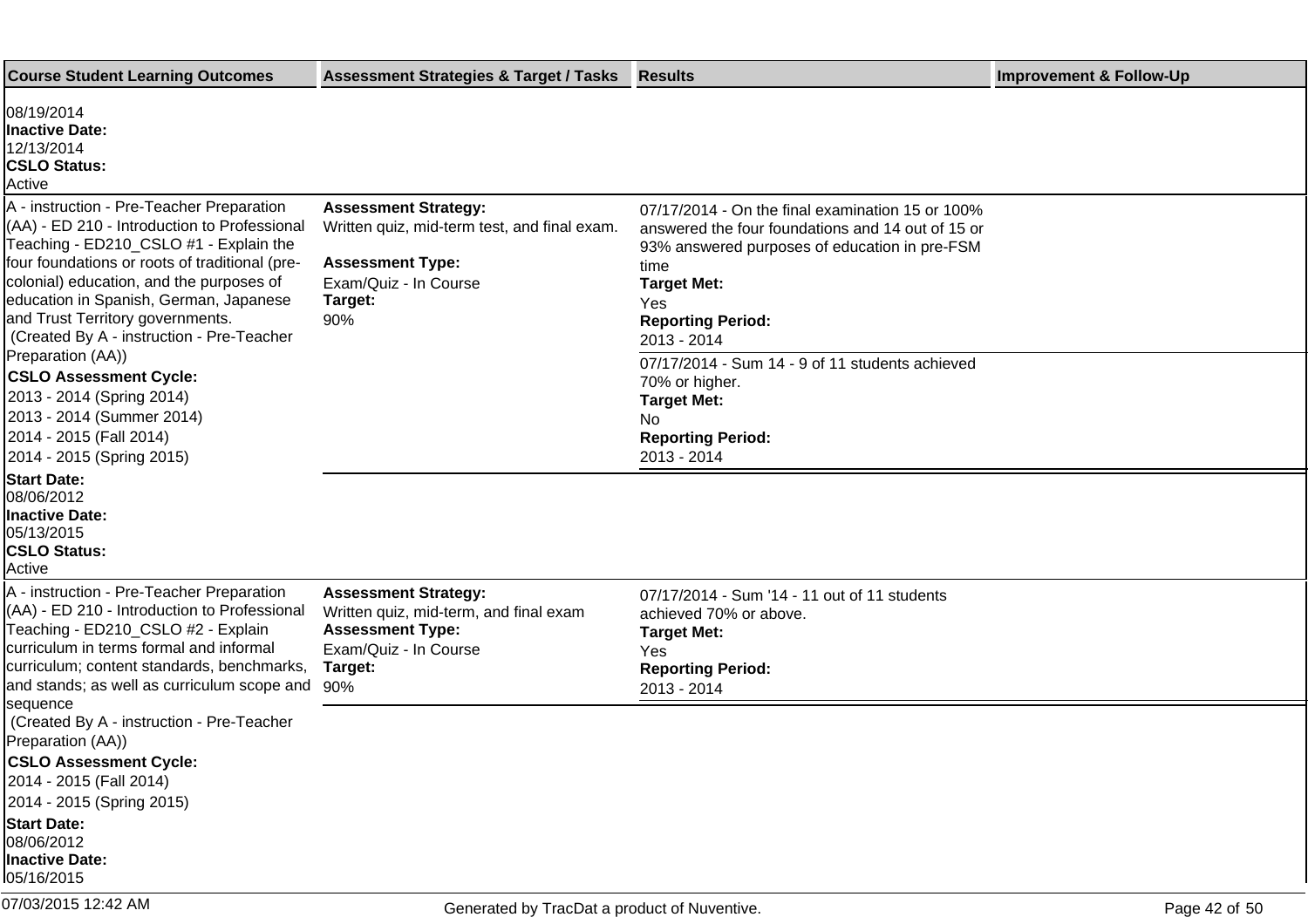| <b>Course Student Learning Outcomes</b>                                                                                                                                                                                                                                                                           | <b>Assessment Strategies &amp; Target / Tasks</b>                                                                       | <b>Results</b>                                                                                                                              | <b>Improvement &amp; Follow-Up</b> |
|-------------------------------------------------------------------------------------------------------------------------------------------------------------------------------------------------------------------------------------------------------------------------------------------------------------------|-------------------------------------------------------------------------------------------------------------------------|---------------------------------------------------------------------------------------------------------------------------------------------|------------------------------------|
| <b>CSLO Status:</b><br>Active                                                                                                                                                                                                                                                                                     |                                                                                                                         |                                                                                                                                             |                                    |
| A - instruction - Pre-Teacher Preparation<br>(AA) - ED 210 - Introduction to Professional<br>Teaching - ED210_CSLO #7 - The student<br>will be able list and explain the elements of<br>professionalism and certification in general<br>and specifically what must be done to<br>achieve and maintain FSM teacher | <b>Assessment Strategy:</b><br>Written final exam<br><b>Assessment Type:</b><br>Exam/Quiz - In Course<br>Target:<br>90% | 07/17/2014 - Sum 14 - 11 of 11 students achieved<br>70 % or higher.<br><b>Target Met:</b><br>Yes<br><b>Reporting Period:</b><br>2013 - 2014 |                                    |
| certification.<br>Created By A - instruction - Pre-Teacher<br>Preparation (AA))                                                                                                                                                                                                                                   |                                                                                                                         |                                                                                                                                             |                                    |
| <b>CSLO Assessment Cycle:</b><br>2012 - 2013 (Summer 2013)<br>2013 - 2014 (Fall 2013)<br>2013 - 2014 (Spring 2014)<br>2013 - 2014 (Summer 2014)<br>2014 - 2015 (Fall 2014)<br>2014 - 2015 (Spring 2015)                                                                                                           |                                                                                                                         |                                                                                                                                             |                                    |
| <b>Start Date:</b><br>08/06/2012<br>Inactive Date:<br>05/15/2015<br><b>CSLO Status:</b><br>Active                                                                                                                                                                                                                 |                                                                                                                         |                                                                                                                                             |                                    |
| A - instruction - Pre-Teacher Preparation<br>(AA) - ED 210 - Introduction to Professional<br>Teaching - ED210_CSLO #8 - Explain<br>school administration in terms of responsibly<br>and authority; the teachers' role in the<br>educational organization; the importance of                                       | <b>Assessment Strategy:</b><br>Written final exam<br><b>Assessment Type:</b><br>Exam/Quiz - In Course<br>Target:<br>90% | 07/17/2014 - Sum 14 - 11 of 11 students achieved<br>70% or higher.<br><b>Target Met:</b><br>Yes<br><b>Reporting Period:</b><br>2013 - 2014  |                                    |
| community relations; as well as the role of<br>the various professional educators in<br>community relations.<br>(Created By A - instruction - Pre-Teacher<br>Preparation (AA))                                                                                                                                    |                                                                                                                         |                                                                                                                                             |                                    |
| <b>CSLO Assessment Cycle:</b><br>2012 - 2013 (Spring 2013)                                                                                                                                                                                                                                                        |                                                                                                                         |                                                                                                                                             |                                    |
| <b>Start Date:</b><br>08/06/2012                                                                                                                                                                                                                                                                                  |                                                                                                                         |                                                                                                                                             |                                    |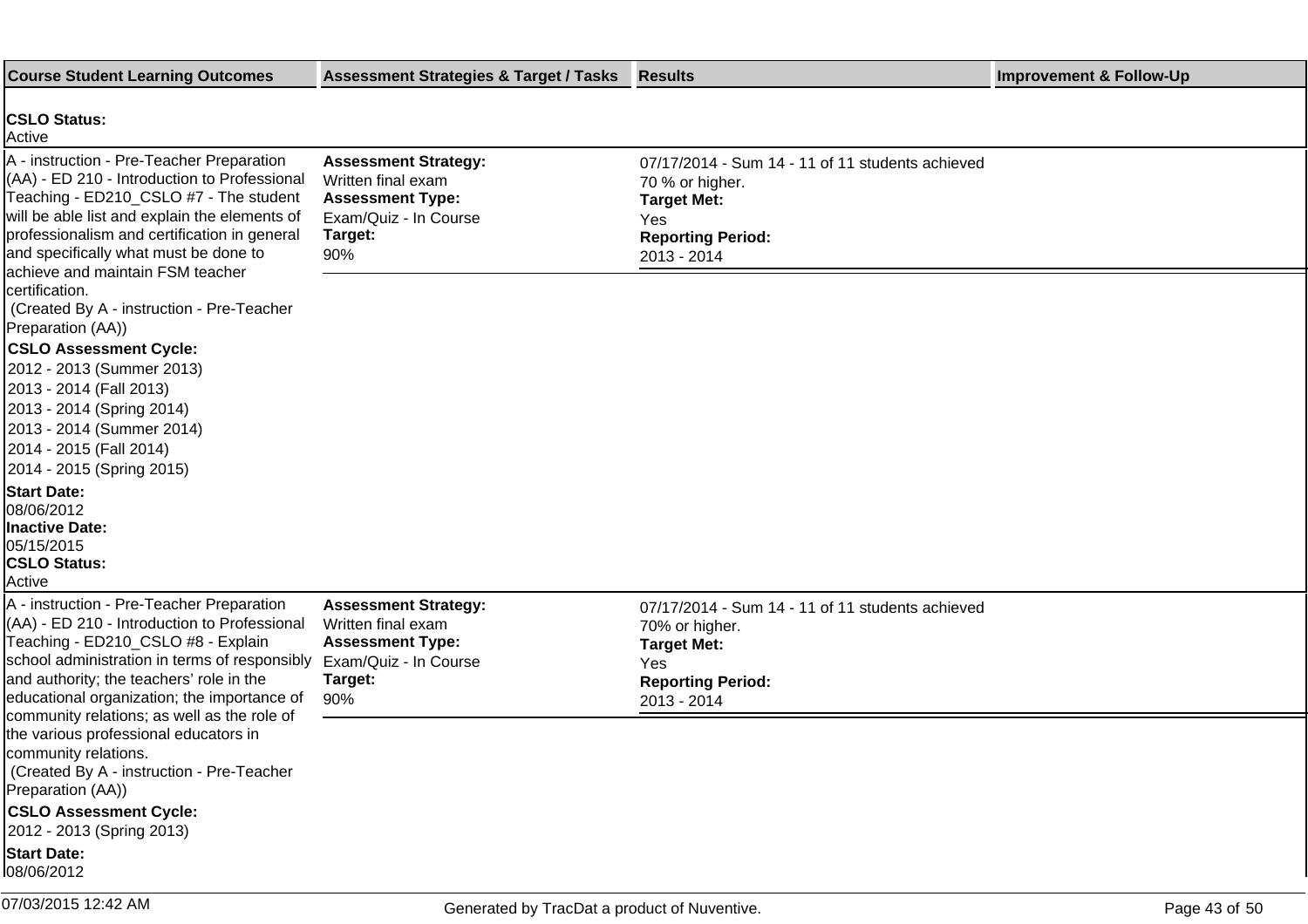| <b>Course Student Learning Outcomes</b>                                                                                                                                                                                                                                                                                                                                                                                                                                                                       | <b>Assessment Strategies &amp; Target / Tasks</b>                                                                                                                                                                   | <b>Results</b>                                                                                                                                                                                                                                                                                                                    | <b>Improvement &amp; Follow-Up</b>                                                                      |
|---------------------------------------------------------------------------------------------------------------------------------------------------------------------------------------------------------------------------------------------------------------------------------------------------------------------------------------------------------------------------------------------------------------------------------------------------------------------------------------------------------------|---------------------------------------------------------------------------------------------------------------------------------------------------------------------------------------------------------------------|-----------------------------------------------------------------------------------------------------------------------------------------------------------------------------------------------------------------------------------------------------------------------------------------------------------------------------------|---------------------------------------------------------------------------------------------------------|
| <b>Inactive Date:</b><br>05/15/2013<br><b>CSLO Status:</b><br>Active                                                                                                                                                                                                                                                                                                                                                                                                                                          |                                                                                                                                                                                                                     |                                                                                                                                                                                                                                                                                                                                   |                                                                                                         |
| A - instruction - Pre-Teacher Preparation<br>(AA) - ED 215 - Introduction to Exceptional<br>Children - ED215_CSLO #1 - Demonstrate a assignment.<br>basic understanding of the history of special<br>education and underlying issues affecting<br>public policy, community values, and trends<br>in providing special education programs.<br>(Created By A - instruction - Pre-Teacher<br>Preparation (AA))<br><b>CSLO Assessment Cycle:</b><br>2014 - 2015 (Spring 2015)<br><b>Start Date:</b><br>01/05/2015 | <b>Assessment Strategy:</b><br>A scoring rubric is used for the written<br><b>Assessment Type:</b><br><b>Written Assignment</b><br>Target:<br>90% of the students will score at least 70%<br>on the scoring rubric. | 07/17/2014 - Spring '14: 20 of the 22 students<br>achieved 70% or higher.<br><b>Target Met:</b><br>Yes<br><b>Reporting Period:</b><br>2013 - 2014<br>04/15/2014 - F'13: 95% (22/23) of the students<br>scored 70% or higher on the scoring rubric.<br><b>Target Met:</b><br><b>Yes</b><br><b>Reporting Period:</b><br>2013 - 2014 | 07/17/2014 - Remind students of<br>assignment due dates.                                                |
| <b>Inactive Date:</b><br>05/07/2015<br><b>CSLO Status:</b><br>Active                                                                                                                                                                                                                                                                                                                                                                                                                                          |                                                                                                                                                                                                                     |                                                                                                                                                                                                                                                                                                                                   |                                                                                                         |
| A - instruction - Pre-Teacher Preparation<br>(AA) - ED 215 - Introduction to Exceptional<br>Children - ED215_CSLO #2 - Demonstrate a<br>basic understanding of laws and regulations<br>effecting special education and children with<br>disabilities. (Created By A - instruction - Pre-                                                                                                                                                                                                                      | <b>Assessment Strategy:</b><br>A scoring rubric is used to assess students'<br>group presentations and performances.<br><b>Assessment Type:</b><br>Presentation/Performance<br>Target:                              | 07/17/2014 - Spring '14: 22 of the 22 students<br>achieved 70% or higher on the scoring rubric.<br><b>Target Met:</b><br>Yes<br><b>Reporting Period:</b><br>2013 - 2014                                                                                                                                                           |                                                                                                         |
| Teacher Preparation (AA))<br><b>CSLO Assessment Cycle:</b><br>2014 - 2015 (Spring 2015)<br><b>Start Date:</b><br>01/05/2015<br><b>Inactive Date:</b>                                                                                                                                                                                                                                                                                                                                                          | 90% of the students will score at least 70%<br>on the scoring rubric.                                                                                                                                               | 04/15/2014 - F'13: 95% (22/23) students scored<br>70% or higher on the scoring rubric.<br><b>Target Met:</b><br>Yes<br><b>Reporting Period:</b><br>2013 - 2014                                                                                                                                                                    |                                                                                                         |
| 05/07/2015<br><b>CSLO Status:</b><br>Active                                                                                                                                                                                                                                                                                                                                                                                                                                                                   | <b>Assessment Strategy:</b><br>Written test on the principles of IDEA.<br><b>Assessment Type:</b><br>Exam/Quiz - In Course<br>Target:<br>90% of the students will score at least 70%<br>on the written test.        | 07/17/2014 - Spring'14: 15 out of 22 students<br>achieve 70% or higher on the written test.<br><b>Target Met:</b><br>No.<br><b>Reporting Period:</b><br>2013 - 2014                                                                                                                                                               | 07/17/2014 - Improve teaching<br>strategies to help students<br>comprehend and maintain<br>information. |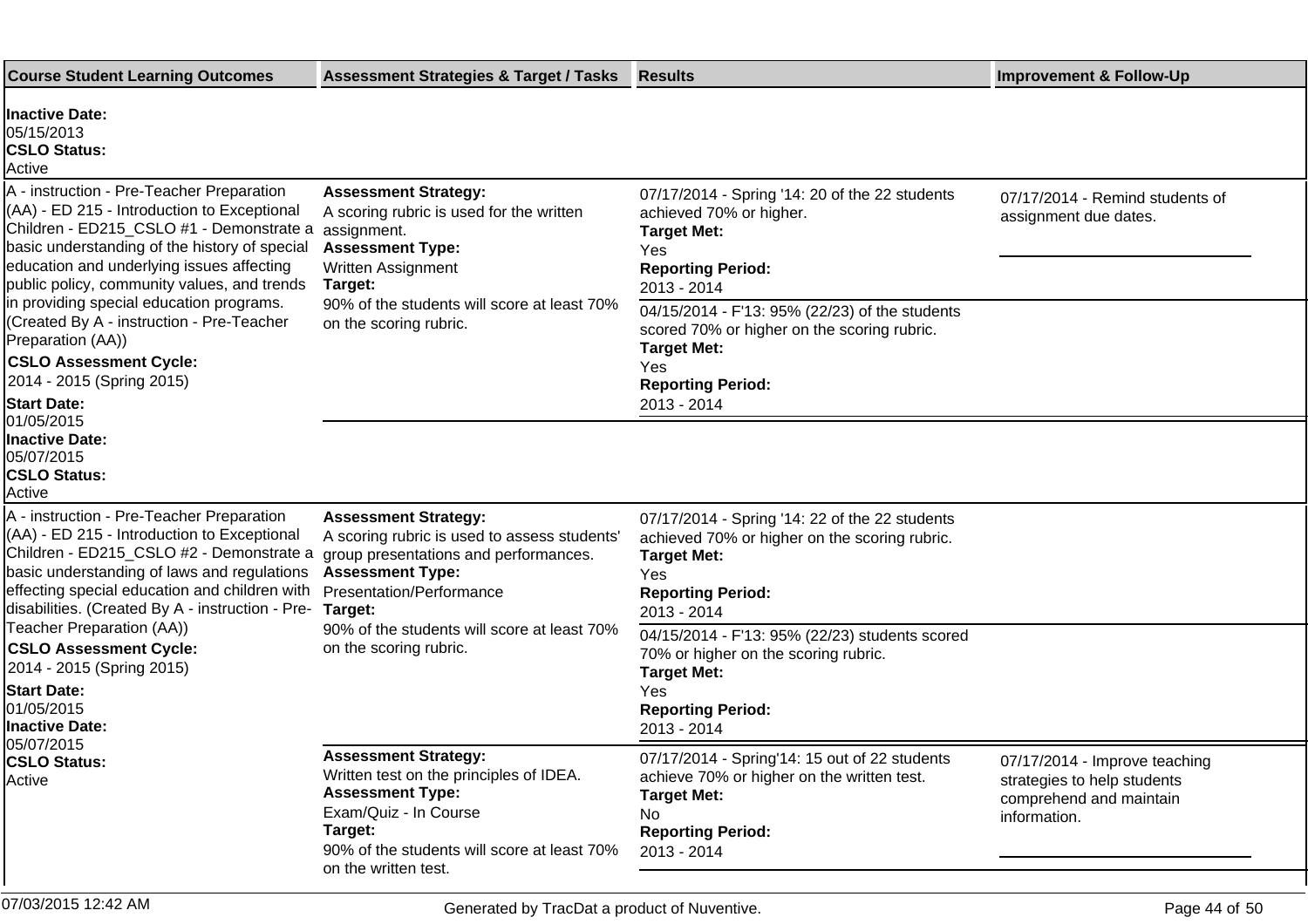| <b>Assessment Strategies &amp; Target / Tasks</b>                                                                                                                                                                          | <b>Results</b>                                                                                                                                                                                                                                                                                                   | <b>Improvement &amp; Follow-Up</b>  |
|----------------------------------------------------------------------------------------------------------------------------------------------------------------------------------------------------------------------------|------------------------------------------------------------------------------------------------------------------------------------------------------------------------------------------------------------------------------------------------------------------------------------------------------------------|-------------------------------------|
|                                                                                                                                                                                                                            | 04/15/2014 - F'13: 86% (20/23) students scored<br>70% or higher on the written test.<br><b>Target Met:</b><br>No<br><b>Reporting Period:</b><br>2013 - 2014                                                                                                                                                      |                                     |
|                                                                                                                                                                                                                            |                                                                                                                                                                                                                                                                                                                  |                                     |
| <b>Assessment Strategy:</b><br>Scoring rubric is used to assess the written<br>assignment.<br><b>Assessment Type:</b><br><b>Written Assignment</b><br>Target:                                                              | 07/17/2014 - Spring '14: 22 of the 22 students<br>achieved 70% or higher on the checkout.<br><b>Target Met:</b><br>Yes<br><b>Reporting Period:</b><br>2013 - 2014                                                                                                                                                |                                     |
| 90% of the studernts will score at least 70%<br>on the scoring rubric.                                                                                                                                                     | 04/15/2014 - F'13: 65% (15/23) students scored<br>70% or higher on the scoring rubric.<br><b>Target Met:</b><br>No<br><b>Reporting Period:</b><br>2013 - 2014                                                                                                                                                    |                                     |
| <b>Assessment Strategy:</b><br>Written test on the key terms and concepts.<br><b>Assessment Type:</b><br>Exam/Quiz - In Course<br>Target:<br>90% of the students will score at least 70%<br>or higher on the written test. | 07/17/2014 - Spring '14: 15 of the 22 students<br>achieved 70% or higher.<br><b>Target Met:</b><br>No<br><b>Reporting Period:</b><br>2013 - 2014<br>04/15/2014 - F'13: 91% (21/23) students scored<br>70% or higher on the written test.<br><b>Target Met:</b><br>Yes<br><b>Reporting Period:</b><br>2013 - 2014 | 07/17/2014 - Junk the written test. |
|                                                                                                                                                                                                                            |                                                                                                                                                                                                                                                                                                                  |                                     |
| Written quiz and test for each of the<br>disabilities.<br><b>Assessment Type:</b><br>Exam/Quiz - In Course<br>Target:<br>90% of the students will score at least 70%                                                       | 04/16/2014 - F'13: 69% (16/23) students scored<br>70% or higher on the written test.<br><b>Target Met:</b><br>No<br><b>Reporting Period:</b><br>2013 - 2014                                                                                                                                                      |                                     |
|                                                                                                                                                                                                                            | <b>Assessment Strategy:</b>                                                                                                                                                                                                                                                                                      |                                     |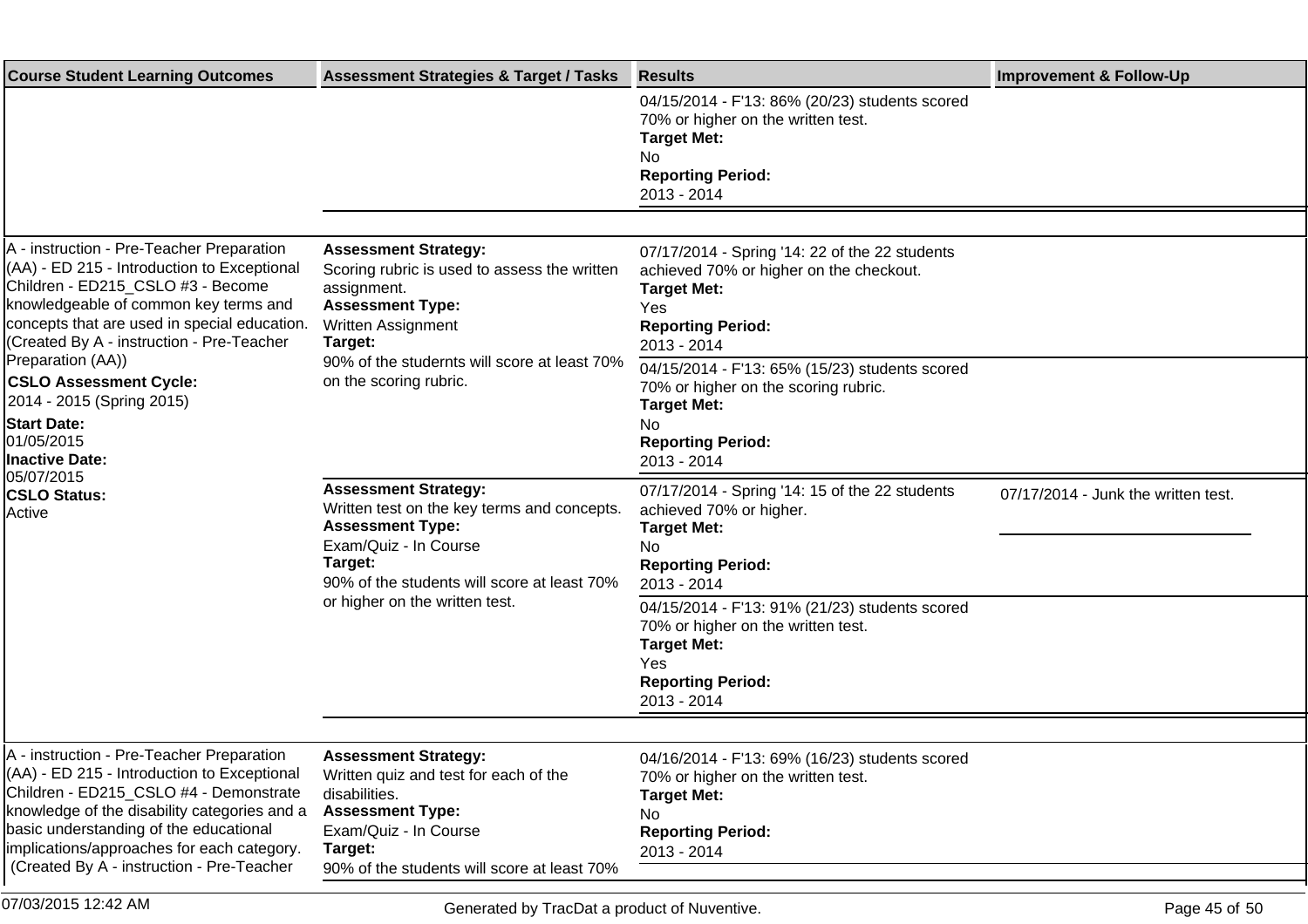| <b>Course Student Learning Outcomes</b>                                                                                                                                                                                                                                                                                       | <b>Assessment Strategies &amp; Target / Tasks</b>                                                                                                                                                                                                                      | <b>Results</b>                                                                                                                                                                              | <b>Improvement &amp; Follow-Up</b> |
|-------------------------------------------------------------------------------------------------------------------------------------------------------------------------------------------------------------------------------------------------------------------------------------------------------------------------------|------------------------------------------------------------------------------------------------------------------------------------------------------------------------------------------------------------------------------------------------------------------------|---------------------------------------------------------------------------------------------------------------------------------------------------------------------------------------------|------------------------------------|
| Preparation (AA))<br><b>CSLO Assessment Cycle:</b>                                                                                                                                                                                                                                                                            | on the written test.                                                                                                                                                                                                                                                   |                                                                                                                                                                                             |                                    |
| 2014 - 2015 (Spring 2015)<br><b>Start Date:</b><br>01/06/2015<br>Inactive Date:<br>05/07/2015<br><b>CSLO Status:</b><br>Active                                                                                                                                                                                                | <b>Assessment Strategy:</b><br>Write an essay paper and deliver a 10-15<br>minutes power point presentation on specific<br>disorder using a scoring rubric<br><b>Assessment Type:</b><br>Project-Individual<br>Target:<br>90% of the students will score 70% or higher | 04/16/2014 - F'13: 65% (15/23) students scored<br>70% or higher on the scoring rubric for the<br>individual project.<br><b>Target Met:</b><br>No<br><b>Reporting Period:</b><br>2013 - 2014 |                                    |
|                                                                                                                                                                                                                                                                                                                               | on the scoring rubric.                                                                                                                                                                                                                                                 |                                                                                                                                                                                             |                                    |
| A - instruction - Pre-Teacher Preparation<br>(AA) - ED 215 - Introduction to Exceptional<br>Children - ED215_CSLO #5 - Become<br>knowledgeable of the special education<br>process and services. (Created By A -<br>instruction - Pre-Teacher Preparation (AA))<br><b>CSLO Assessment Cycle:</b><br>2014 - 2015 (Spring 2015) | <b>Assessment Strategy:</b><br>Written test on the special education<br>process.<br><b>Assessment Type:</b><br>Exam/Quiz - In Course<br>Target:<br>90% of the students will achieve at least<br>70% on the written test.                                               | 04/16/2014 - F'13: 73%(17/23) students scored<br>70% or higher on the written test.<br><b>Target Met:</b><br>No<br><b>Reporting Period:</b><br>2013 - 2014                                  |                                    |
| <b>Start Date:</b><br>01/05/2015<br>Inactive Date:<br>05/07/2015<br><b>CSLO Status:</b><br>Active                                                                                                                                                                                                                             | <b>Assessment Strategy:</b><br>Written test on the pre-referral intervention<br>strategies.<br><b>Assessment Type:</b><br>Exam/Quiz - In Course<br>Target:<br>90% of the students will score at least 70%                                                              | 04/16/2014 - F'13: 73% (17/23) students scored<br>70% or higher on the written test.<br><b>Target Met:</b><br>No<br><b>Reporting Period:</b><br>2013 - 2014                                 |                                    |
|                                                                                                                                                                                                                                                                                                                               | on the written test.<br><b>Assessment Strategy:</b><br>Written test on the IEP components, IEP<br>process, IEP team members, and roles of<br>IEP team members.<br><b>Assessment Type:</b><br>Exam/Quiz - In Course<br>Target:                                          | 04/16/2014 - F'13: 73% (17/23) students scored<br>70% or higher on the written test.<br><b>Target Met:</b><br>No.<br><b>Reporting Period:</b><br>2013 - 2014                                |                                    |
|                                                                                                                                                                                                                                                                                                                               | 90% of the students will score at least 70%<br>on the written test.                                                                                                                                                                                                    |                                                                                                                                                                                             |                                    |
|                                                                                                                                                                                                                                                                                                                               | <b>Assessment Strategy:</b><br>Written test on the different special<br>education placement options from the least<br>restrictive to the most restrictive                                                                                                              | 04/16/2014 - F'13: 100% (23/23) students scored<br>70% or higher on the written test.<br><b>Target Met:</b><br>Yes                                                                          |                                    |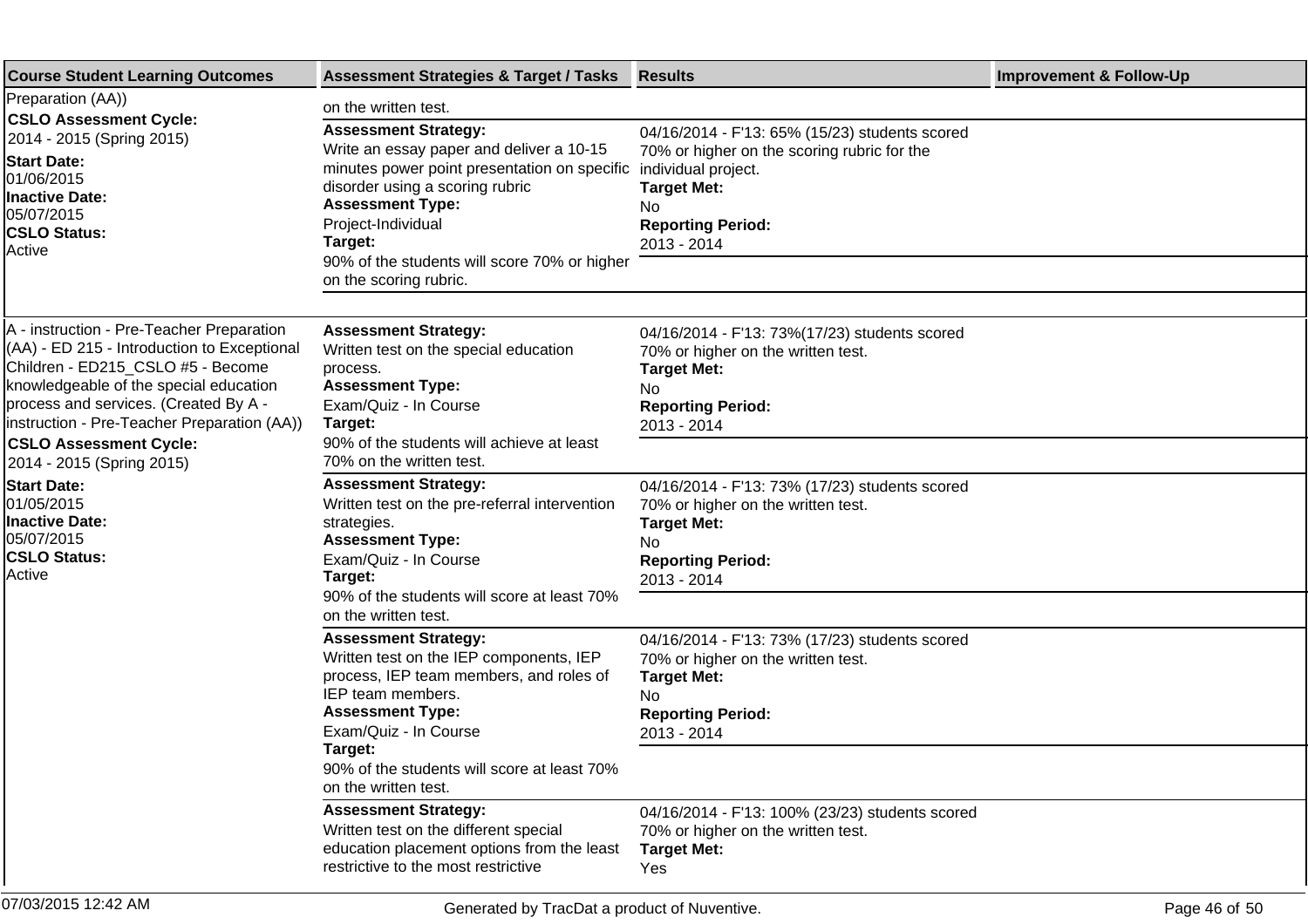| <b>Course Student Learning Outcomes</b>                                                                                                                                                                                                                                                                                                                                                                        | <b>Assessment Strategies &amp; Target / Tasks</b>                                                                                                                                                                                                                                                                          | <b>Results</b>                                                                                                                                                                                                                                                                                                                           | <b>Improvement &amp; Follow-Up</b> |
|----------------------------------------------------------------------------------------------------------------------------------------------------------------------------------------------------------------------------------------------------------------------------------------------------------------------------------------------------------------------------------------------------------------|----------------------------------------------------------------------------------------------------------------------------------------------------------------------------------------------------------------------------------------------------------------------------------------------------------------------------|------------------------------------------------------------------------------------------------------------------------------------------------------------------------------------------------------------------------------------------------------------------------------------------------------------------------------------------|------------------------------------|
|                                                                                                                                                                                                                                                                                                                                                                                                                | environment.<br><b>Assessment Type:</b>                                                                                                                                                                                                                                                                                    | <b>Reporting Period:</b><br>2013 - 2014                                                                                                                                                                                                                                                                                                  |                                    |
|                                                                                                                                                                                                                                                                                                                                                                                                                | Exam/Quiz - In Course<br>Target:<br>90% of the students will score at least 70%<br>on the written test.                                                                                                                                                                                                                    |                                                                                                                                                                                                                                                                                                                                          |                                    |
|                                                                                                                                                                                                                                                                                                                                                                                                                |                                                                                                                                                                                                                                                                                                                            |                                                                                                                                                                                                                                                                                                                                          |                                    |
| A - instruction - Pre-Teacher Preparation<br>(AA) - ED 292 - Practicum and Seminar -<br>ED292_CSLO #1 - The student will<br>demonstrate of how curriculum standards<br>and benchmarks are used at an elementary<br>school using learning outcomes. (Created By                                                                                                                                                 | <b>Assessment Strategy:</b><br>Student makes measurable and observable<br>SLO's from FSM and/or State curriculum<br>standards using Bloom's Taxonomy active<br>verbs and showing conditions surrounding<br>the lesson and stating a level of                                                                               | 05/25/2014 - The 9 students in the class did<br>outstanding performanceson the quiz.<br><b>Target Met:</b><br>Yes<br><b>Reporting Period:</b><br>2013 - 2014                                                                                                                                                                             |                                    |
| A - instruction - Pre-Teacher Preparation<br>(AA))<br><b>CSLO Assessment Cycle:</b><br>2012 - 2013 (Spring 2013)<br><b>Start Date:</b><br>08/06/2012<br><b>Inactive Date:</b>                                                                                                                                                                                                                                  | performance expected.<br><b>Assessment Type:</b><br>Written Assignment<br>Target:<br>90% of all student achieved with a 70%.                                                                                                                                                                                               | 05/25/2014 - All of the 9 students in the class<br>demonstrated C or better performances on the<br>ensuing activities.<br><b>Target Met:</b><br>Yes<br><b>Reporting Period:</b><br>2013 - 2014                                                                                                                                           |                                    |
| 05/15/2013<br><b>CSLO Status:</b><br>Active                                                                                                                                                                                                                                                                                                                                                                    |                                                                                                                                                                                                                                                                                                                            | 05/20/2014 - 90% of the students in the course<br>performed C or better performances at end of the<br>course.<br><b>Target Met:</b><br>Yes<br><b>Reporting Period:</b><br>2013 - 2014                                                                                                                                                    |                                    |
|                                                                                                                                                                                                                                                                                                                                                                                                                |                                                                                                                                                                                                                                                                                                                            |                                                                                                                                                                                                                                                                                                                                          |                                    |
| A - instruction - Pre-Teacher Preparation<br>(AA) - ED 292 - Practicum and Seminar -<br>ED292_CSLO #2 - The student will prepare<br>appropriate lesson plans based on FSM or<br>State approved minimum curriculum<br>standards and deliver at least one lesson<br>before a group. (Created By A - instruction -<br>Pre-Teacher Preparation (AA))<br><b>CSLO Assessment Cycle:</b><br>2012 - 2013 (Spring 2013) | <b>Assessment Strategy:</b><br>Student uses approved student learning<br>outcomes and completes COM-FSM<br>LessonPlan Format describing the intebded<br>lesson.<br><b>Assessment Type:</b><br>Presentation/Performance<br>Target:<br>Students identified methods and strategies<br>on lesson plans. Students did good work | 05/25/2014 - Students were each given a chance<br>to develop a lesson plan and teaCH SUCH<br>LESSONTO real students IN A REAL<br>CLASSROOM SITUATION. ONE WAS UNABLE<br>TO TEACH HER LESSON DUE TO ILLNESS;<br>90% OF THE CLASS HOWEVER PERFORMED<br>WELL BASED ON RUBRIC USED.<br><b>Target Met:</b><br>Yes<br><b>Reporting Period:</b> |                                    |
| <b>Start Date:</b>                                                                                                                                                                                                                                                                                                                                                                                             | based on rubric onm lesson plan<br>development.                                                                                                                                                                                                                                                                            | 2013 - 2014                                                                                                                                                                                                                                                                                                                              |                                    |

07/03/2015 12:42 AM Page 47 of 50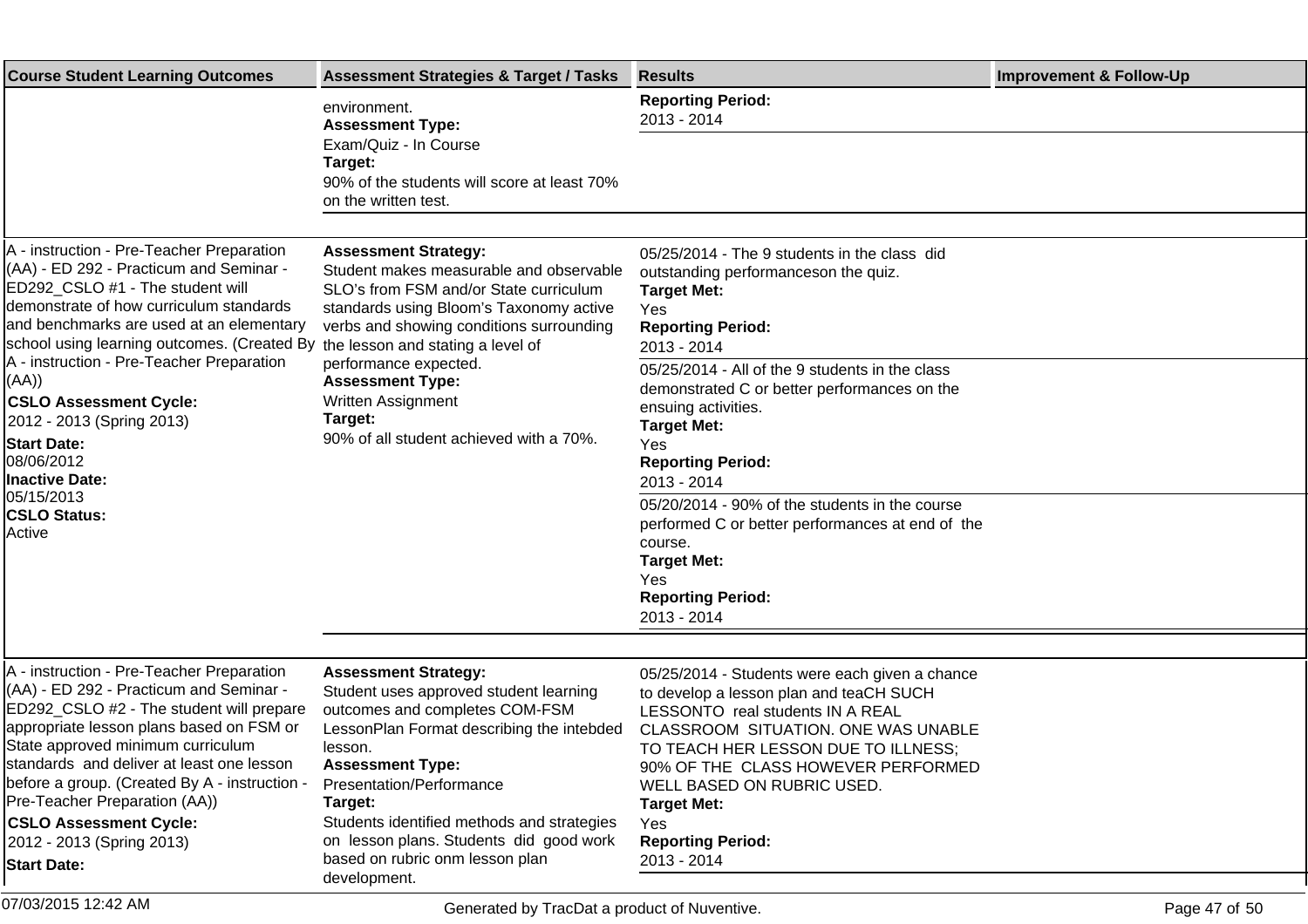| <b>Course Student Learning Outcomes</b>                                                                                                                                                                                                                                                                                                            | <b>Assessment Strategies &amp; Target / Tasks</b>                                                                                                                                                                                                                                                                       | <b>Results</b>                                                                                                                                                                                                                | <b>Improvement &amp; Follow-Up</b> |
|----------------------------------------------------------------------------------------------------------------------------------------------------------------------------------------------------------------------------------------------------------------------------------------------------------------------------------------------------|-------------------------------------------------------------------------------------------------------------------------------------------------------------------------------------------------------------------------------------------------------------------------------------------------------------------------|-------------------------------------------------------------------------------------------------------------------------------------------------------------------------------------------------------------------------------|------------------------------------|
| 08/06/2012<br><b>Inactive Date:</b><br>05/15/2013<br><b>CSLO Status:</b><br>Active                                                                                                                                                                                                                                                                 |                                                                                                                                                                                                                                                                                                                         | 05/25/2014 - Students participated/demonstrated<br>well in the activity.<br><b>Target Met:</b><br>Yes<br><b>Reporting Period:</b><br>2013 - 2014                                                                              |                                    |
|                                                                                                                                                                                                                                                                                                                                                    | <b>Assessment Strategy:</b><br>Student uses approved student learning<br>outcomes and completes COM-FSM lesson<br>plan format describing an intended lesson.<br><b>Assessment Type:</b><br>Project-Individual<br>Target:                                                                                                | 05/25/2014 - Students demonstrated C or better<br>perfprmances as shown by rubric.<br><b>Target Met:</b><br>Yes<br><b>Reporting Period:</b><br>2013 - 2014                                                                    |                                    |
|                                                                                                                                                                                                                                                                                                                                                    | Student will perform satisfactory or better on<br>the rubric.<br><b>Assessment Strategy:</b><br>Student provides several varied methods<br>and strategies in the Teacher Activities and<br>Student Activities in those sections of the<br>COM-FSM Lesson P;an Form,at.<br><b>Assessment Type:</b><br>Project-Individual | 05/25/2014 - All of the 9 students demonstrated<br>acceptable work as indicated by the applicable<br>rubric<br><b>Target Met:</b><br>Yes<br><b>Reporting Period:</b><br>2013 - 2014                                           |                                    |
|                                                                                                                                                                                                                                                                                                                                                    | Target:<br>Student will perform average or better<br>marks on the rubric.                                                                                                                                                                                                                                               |                                                                                                                                                                                                                               |                                    |
| A - instruction - Pre-Teacher Preparation<br>(AA) - ED 292 - Practicum and Seminar -<br>ED292_CSLO #3 - The student will<br>understand how to use assessment<br>instruments to detect student-learning<br>(strengths and weaknesses). (Created By A - instruments.<br>(instruction - Pre-Teacher Preparation (AA)<br><b>CSLO Assessment Cycle:</b> | <b>Assessment Strategy:</b><br>Student takes quiz or test question by listing<br>and explaining thr positive and negative<br>features of the True And False, Multiple<br>Choics, and Fill- in - assessment<br><b>Assessment Type:</b><br>Exam/Quiz - In Course                                                          | 05/27/2014 - Students xompleted and passed the<br>test. Students passed with grades of C 0r better.<br><b>Target Met:</b><br>Yes<br><b>Reporting Period:</b><br>2013 - 2014<br>05/25/2014 - Students demonstrated C or better |                                    |
| 2012 - 2013 (Spring 2013)<br><b>Start Date:</b><br>08/06/2012<br>Inactive Date:<br>05/15/2013                                                                                                                                                                                                                                                      | Target:<br>Students received C or better marks on the<br>quiz.                                                                                                                                                                                                                                                          | as shown by test result.<br><b>Target Met:</b><br>Yes<br><b>Reporting Period:</b><br>2013 - 2014                                                                                                                              |                                    |
| <b>CSLO Status:</b><br>Active                                                                                                                                                                                                                                                                                                                      | <b>Assessment Strategy:</b><br>Student constructs simple assessnent                                                                                                                                                                                                                                                     | 05/25/2014 - ALL of the 9 students in the class<br>demonstrated acceptable sample / simple                                                                                                                                    |                                    |
| 07/03/2015 12:42 AM                                                                                                                                                                                                                                                                                                                                | Generated by TracDat a product of Nuventive.                                                                                                                                                                                                                                                                            |                                                                                                                                                                                                                               | Page 48 of 50                      |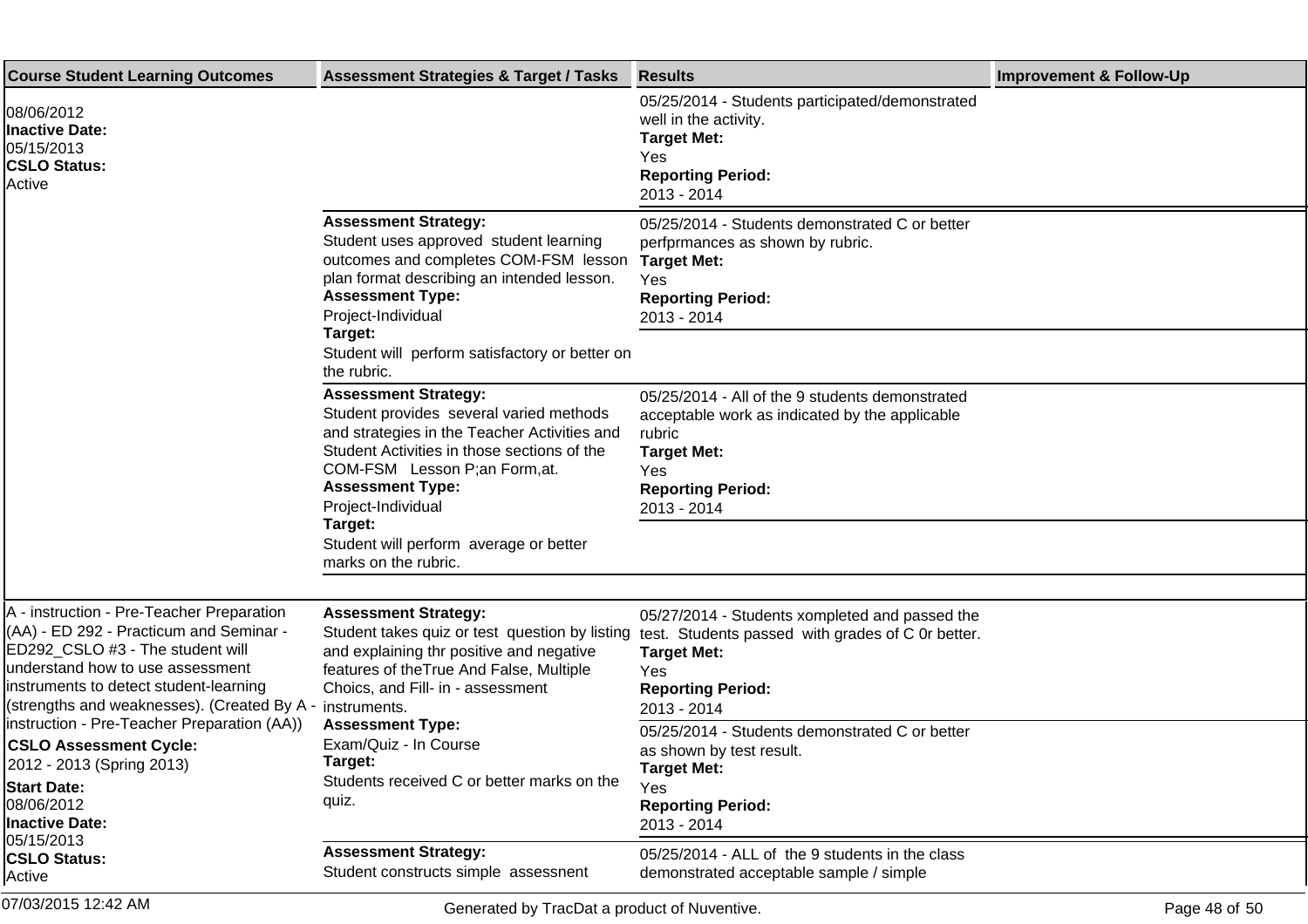| <b>Course Student Learning Outcomes</b>                                                                                                                                                                                                                                                                                                                  | <b>Assessment Strategies &amp; Target / Tasks</b>                                                                                                                                                                                                                                                                                                             | <b>Results</b>                                                                                                                                                                                   | <b>Improvement &amp; Follow-Up</b> |
|----------------------------------------------------------------------------------------------------------------------------------------------------------------------------------------------------------------------------------------------------------------------------------------------------------------------------------------------------------|---------------------------------------------------------------------------------------------------------------------------------------------------------------------------------------------------------------------------------------------------------------------------------------------------------------------------------------------------------------|--------------------------------------------------------------------------------------------------------------------------------------------------------------------------------------------------|------------------------------------|
|                                                                                                                                                                                                                                                                                                                                                          | instruments wich coulb be used for a<br>lesson/<br><b>Assessment Type:</b><br>Project-Individual<br>Target:<br>90% of the class performed acceptable/<br>satisfactory project.                                                                                                                                                                                | assessment instruments.<br><b>Target Met:</b><br>Yes<br><b>Reporting Period:</b><br>2013 - 2014<br>05/25/2014 - 90% of the class presented                                                       |                                    |
|                                                                                                                                                                                                                                                                                                                                                          |                                                                                                                                                                                                                                                                                                                                                               | acceptable simple assessment instruments.<br><b>Target Met:</b><br>Yes<br><b>Reporting Period:</b><br>2013 - 2014                                                                                |                                    |
|                                                                                                                                                                                                                                                                                                                                                          | <b>Assessment Strategy:</b><br>Student takes quiz or test questION by<br>listing and explaiNING the positive and<br>negative features of the True- False,<br>Multiple Choice anD Fill-In type assessment<br>instruments.<br><b>Assessment Type:</b><br>Project-Individual<br>Target:<br>70% OF THE CLASS WILL ACHIEVE C OR<br>BETTER GRADE MARKS ON THE QUIZ. | 05/27/2014 - Students performed satisfactorily as<br>reflected by rubric.<br><b>Target Met:</b><br>Yes<br><b>Reporting Period:</b><br>2013 - 2014                                                |                                    |
|                                                                                                                                                                                                                                                                                                                                                          |                                                                                                                                                                                                                                                                                                                                                               |                                                                                                                                                                                                  |                                    |
| A - instruction - Pre-Teacher Preparation<br>(AA) - ED 292 - Practicum and Seminar -<br>ED292 CSLO #4 - The student will conduct<br>and report on school site visitations.<br>(Created By A - instruction - Pre-Teacher<br>Preparation (AA))<br><b>Start Date:</b><br>08/06/2012<br><b>Inactive Date:</b><br>05/15/2013<br><b>CSLO Status:</b><br>Active | <b>Assessment Strategy:</b><br>The student completes and comments on<br>instructor prepared checklist following<br>visitations.<br><b>Assessment Type:</b><br>Project-Individual<br>Target:<br>All students will visit school and submit<br>report.                                                                                                           | 05/25/2014 - Students were each required to<br>make no less than 4 visits and submit<br>corresponding reports.<br><b>Target Met:</b><br>Yes<br><b>Reporting Period:</b><br>2013 - 2014           |                                    |
|                                                                                                                                                                                                                                                                                                                                                          |                                                                                                                                                                                                                                                                                                                                                               | 05/25/2014 - All of the ten students did the<br>required visits and completed all of the required<br>visitation reports.<br><b>Target Met:</b><br>Yes<br><b>Reporting Period:</b><br>2013 - 2014 |                                    |
|                                                                                                                                                                                                                                                                                                                                                          | <b>Assessment Strategy:</b><br>The student writes final rubric graded paper<br>as part of final course grade.                                                                                                                                                                                                                                                 | 05/25/2014 - Students observe and report on the<br>psychological physical environment of the<br>cl;assrooms.                                                                                     |                                    |